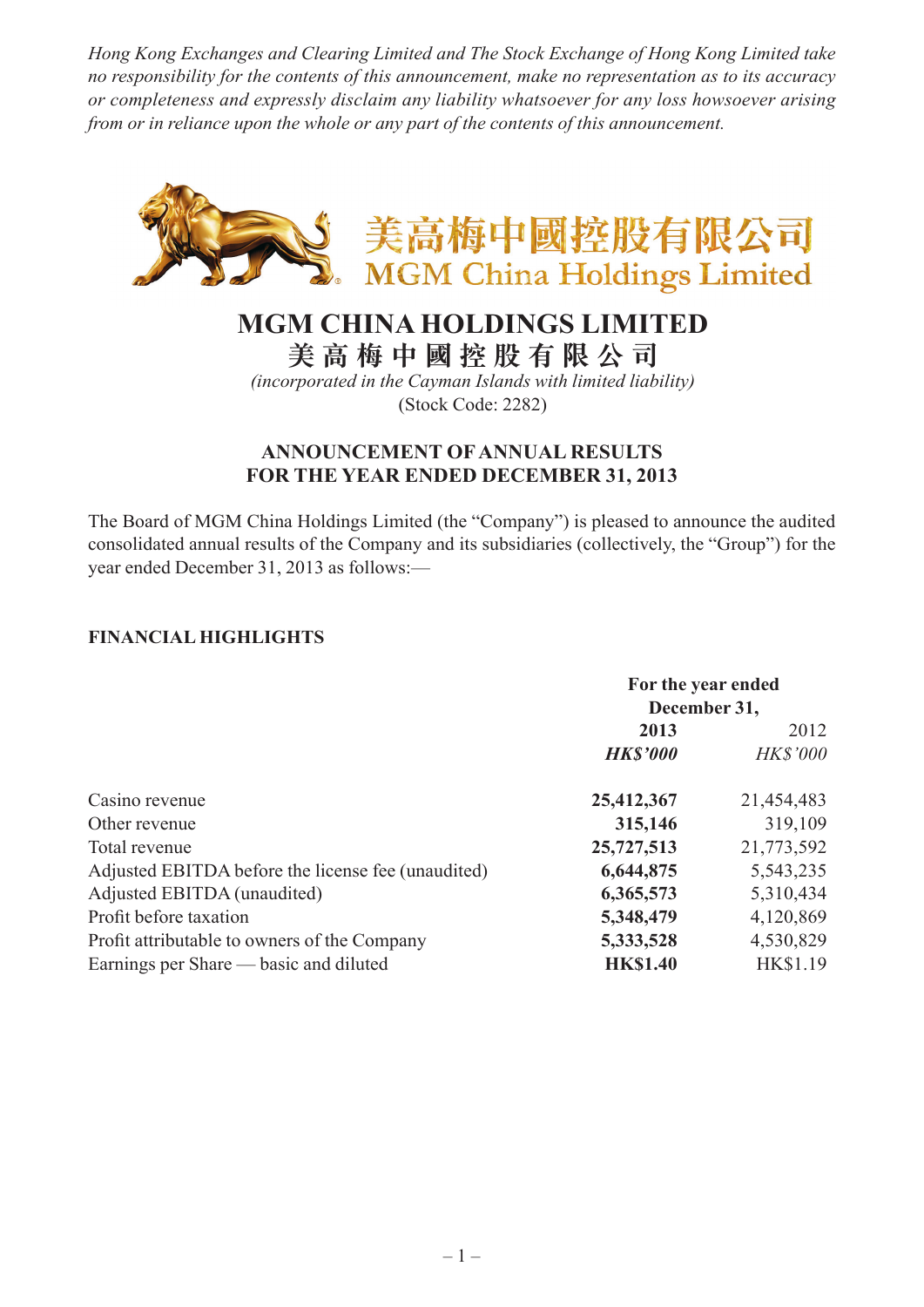#### **DIVIDENDS**

The Board is pleased to declare the payment of a special dividend of HK\$1.02 per Share (the "Special Dividend"), amounting to approximately HK\$3,876 million in aggregate, representing approximately 72.5% of the Group's consolidated profit before taxation for the year ended December 31, 2013. The register of members will be closed from March 6, 2014 to March 10, 2014, both days inclusive, for the purpose of ascertaining the members who are entitled to the Special Dividend. This Special Dividend is expected to be paid on or about March 17, 2014 to the Shareholders whose names would appear on the register of members on March 10, 2014.

In accordance with the dividend policy announced by the Company on February 28, 2013 stipulating that the semi-annual dividends may not, in aggregate, exceed more than 35% of the anticipated consolidated annual profits in any one year, the Board recommends a final dividend of HK\$0.26 per Share (the "Final Dividend"), amounting to approximately HK\$988 million in aggregate, representing approximately 18.5% of the Group's consolidated profit before taxation for the year ended December 31, 2013. Subject to approval by the Shareholders of the Final Dividend in the forthcoming Annual General Meeting, the register of members will be closed from May 23, 2014 to May 27, 2014, both days inclusive, for the purpose of ascertaining the members who are entitled to the Final Dividend. This Final Dividend is expected to be paid on or about June 4, 2014 to the Shareholders whose names would appear on the register of members on May 27, 2014.

The Board has resolved to declare the Special Dividend and recommend the payment of the Final Dividend after reviewing the Group's general financial position as at February 19, 2014, its capital requirements going forward and other factors that the Board considered relevant, and determined that the Group has sufficient resources, after the payment of the Special Dividend and subject to the Shareholders' approval, the Final Dividend, to finance its operations and expansion of its business, including the development of an additional casino and hotel complex in Cotai. The Special Dividend and Final Dividend should not be taken as an indication of the level of profit or dividend going forward.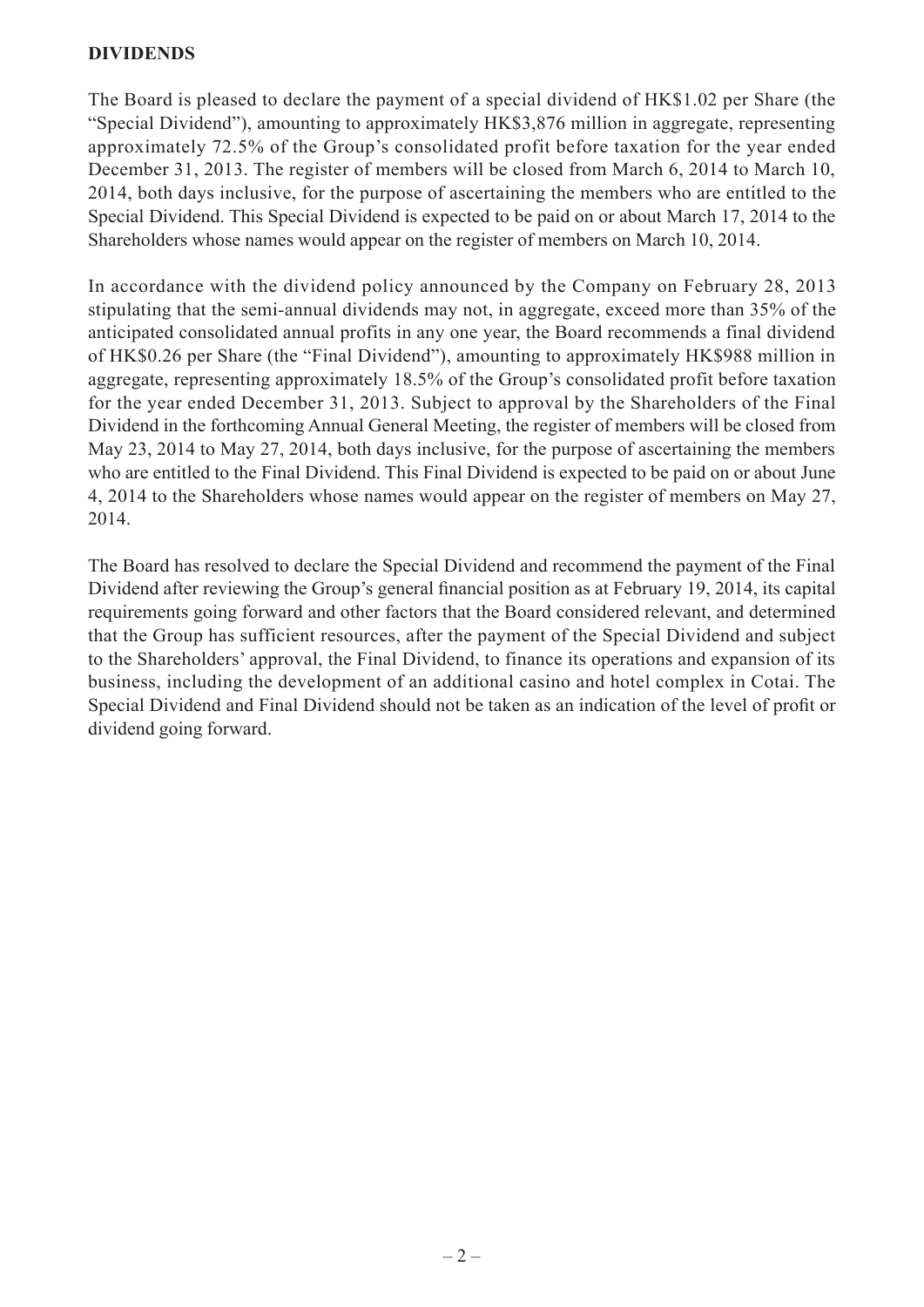# **CONSOLIDATED STATEMENT OF PROFIT OR LOSS AND OTHER COMPREHENSIVE INCOME**

|                                                                                             |                | For the year ended<br>December 31, |                         |
|---------------------------------------------------------------------------------------------|----------------|------------------------------------|-------------------------|
|                                                                                             | <b>NOTES</b>   | 2013<br><b>HK\$'000</b>            | 2012<br><b>HK\$'000</b> |
| <b>OPERATING REVENUE</b>                                                                    |                |                                    |                         |
| Casino revenue                                                                              | $\mathfrak{Z}$ | 25,412,367                         | 21,454,483              |
| Other revenue                                                                               | $\overline{4}$ | 315,146                            | 319,109                 |
|                                                                                             |                | 25,727,513                         | 21,773,592              |
| <b>OPERATING COSTS AND EXPENSES</b>                                                         |                |                                    |                         |
| Special gaming tax and special levy                                                         |                |                                    |                         |
| to the Macau Government                                                                     |                | (13, 654, 092)                     | (11, 548, 882)          |
| Inventories consumed                                                                        |                | (359,900)                          | (343, 028)              |
| Staff costs                                                                                 |                | (1,695,803)                        | (1,518,076)             |
| Operating and administrative and other expenses                                             | 6              | (3,706,416)                        | (3, 138, 314)           |
| Depreciation and amortization                                                               |                | (767, 670)                         | (793, 523)              |
|                                                                                             |                | (20, 183, 881)                     | (17, 341, 823)          |
| Operating profit                                                                            |                | 5,543,632                          | 4,431,769               |
| Interest income                                                                             |                | 24,529                             | 37,979                  |
| Finance costs                                                                               |                | (213,903)                          | (356,002)               |
| Net foreign currency (loss)/gain                                                            |                | (5,779)                            | 7,123                   |
| Profit before taxation                                                                      |                | 5,348,479                          | 4,120,869               |
| Taxation (expense)/benefit                                                                  | $\overline{7}$ | (14, 951)                          | 409,960                 |
| Profit for the year and total comprehensive<br>income attributable to owners of the Company |                | 5,333,528                          | 4,530,829               |
|                                                                                             |                |                                    |                         |
| Earnings per share — Basic and diluted                                                      | 9              | <b>HK\$1.40</b>                    | HK\$1.19                |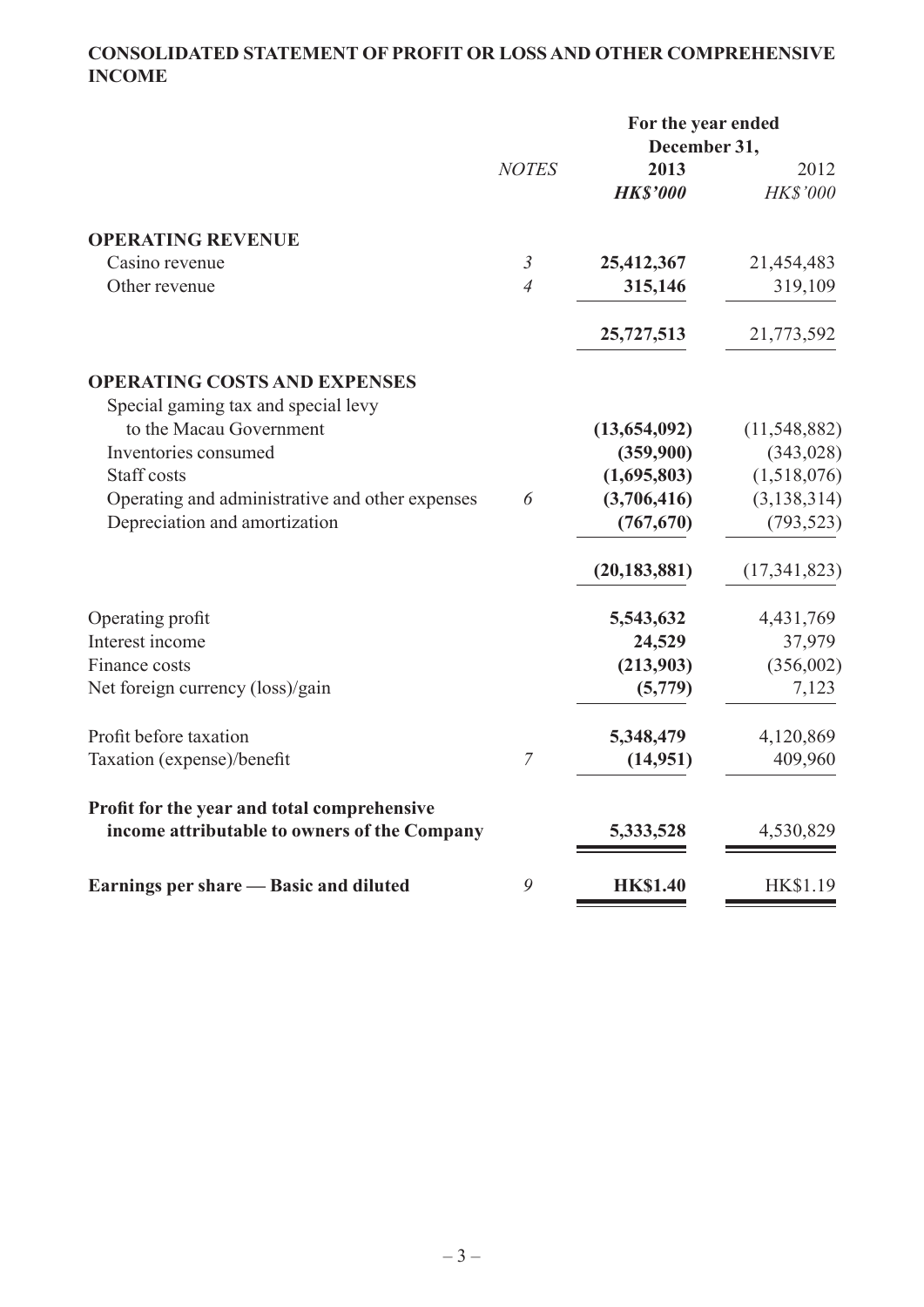# **CONSOLIDATED STATEMENT OF FINANCIAL POSITION**

|                                                         |              | <b>At December 31</b>   |                         |
|---------------------------------------------------------|--------------|-------------------------|-------------------------|
|                                                         | <b>NOTES</b> | 2013<br><b>HK\$'000</b> | 2012<br><b>HK\$'000</b> |
| <b>NON-CURRENT ASSETS</b>                               |              |                         |                         |
| Property and equipment                                  |              | 4,380,930               |                         |
|                                                         |              |                         | 4,746,237               |
| Construction in progress                                |              | 2,333,003               | 319,378                 |
| Sub-concession premium                                  | 10           | 793,000                 | 919,900                 |
| Land use right premium<br>Other assets                  |              | 1,468,761               | 332,404                 |
| Prepayments and deposits                                | 12           | 12,464<br>399,718       | 11,051<br>447,954       |
|                                                         |              | 9,387,876               | 6,776,924               |
| <b>CURRENT ASSETS</b>                                   |              |                         |                         |
| Inventories                                             |              | 98,610                  | 85,945                  |
| Trade receivables                                       | 11           | 577,244                 | 478,989                 |
| Prepayments, deposits and other receivables             | 12           | 68,560                  | 37,766                  |
| Land use right premium — short term                     | 10           | 69,406                  | 19,246                  |
| Amounts due from related companies                      | 15(a)(i)     | 987                     | 345                     |
| Bank balances and cash                                  |              | 7,884,805               | 7,381,362               |
|                                                         |              | 8,699,612               | 8,003,653               |
| <b>CURRENT LIABILITIES</b>                              |              |                         |                         |
| Payables and accrued charges                            | 13           | 6,365,599               | 4,475,302               |
| Deposits and advances                                   |              | 355,593                 | 367,291                 |
| Land use right payable — due within $12$ months         | 10           | 194,034                 |                         |
| Construction retention payable                          |              |                         |                         |
| — due within 12 months                                  |              | 30,066                  | 21,135                  |
| Amounts due to related companies                        | 15(a)(ii)    | 12,879                  | 7,274                   |
| <b>Taxation payable</b>                                 |              | 15,236                  | 15,236                  |
|                                                         |              | 6,973,407               | 4,886,238               |
| <b>NET CURRENT ASSETS</b>                               |              | 1,726,205               | 3,117,415               |
| <b>TOTAL ASSETS LESS CURRENT</b>                        |              |                         |                         |
| <b>LIABILITIES</b>                                      |              | 11,114,081              | 9,894,339               |
| <b>NON-CURRENT LIABILITIES</b>                          |              |                         |                         |
| Bank borrowings — due after 12 months                   | 14           | 4,049,217               | 3,983,018               |
| Land use right payable — due after 12 months            | 10           | 529,156                 |                         |
| Construction retention payable<br>— due after 12 months |              | 32,250                  |                         |
|                                                         |              |                         |                         |
|                                                         |              | 4,610,623               | 3,983,018               |
| <b>NET ASSETS</b>                                       |              | 6,503,458               | 5,911,321               |
| <b>CAPITAL AND RESERVES</b>                             |              |                         |                         |
| Share capital                                           |              | 3,800,000               | 3,800,000               |
| Share premium and reserves                              |              | 2,703,458               | 2,111,321               |
| <b>SHAREHOLDERS' FUNDS</b>                              |              | 6,503,458               | 5,911,321               |
|                                                         |              |                         |                         |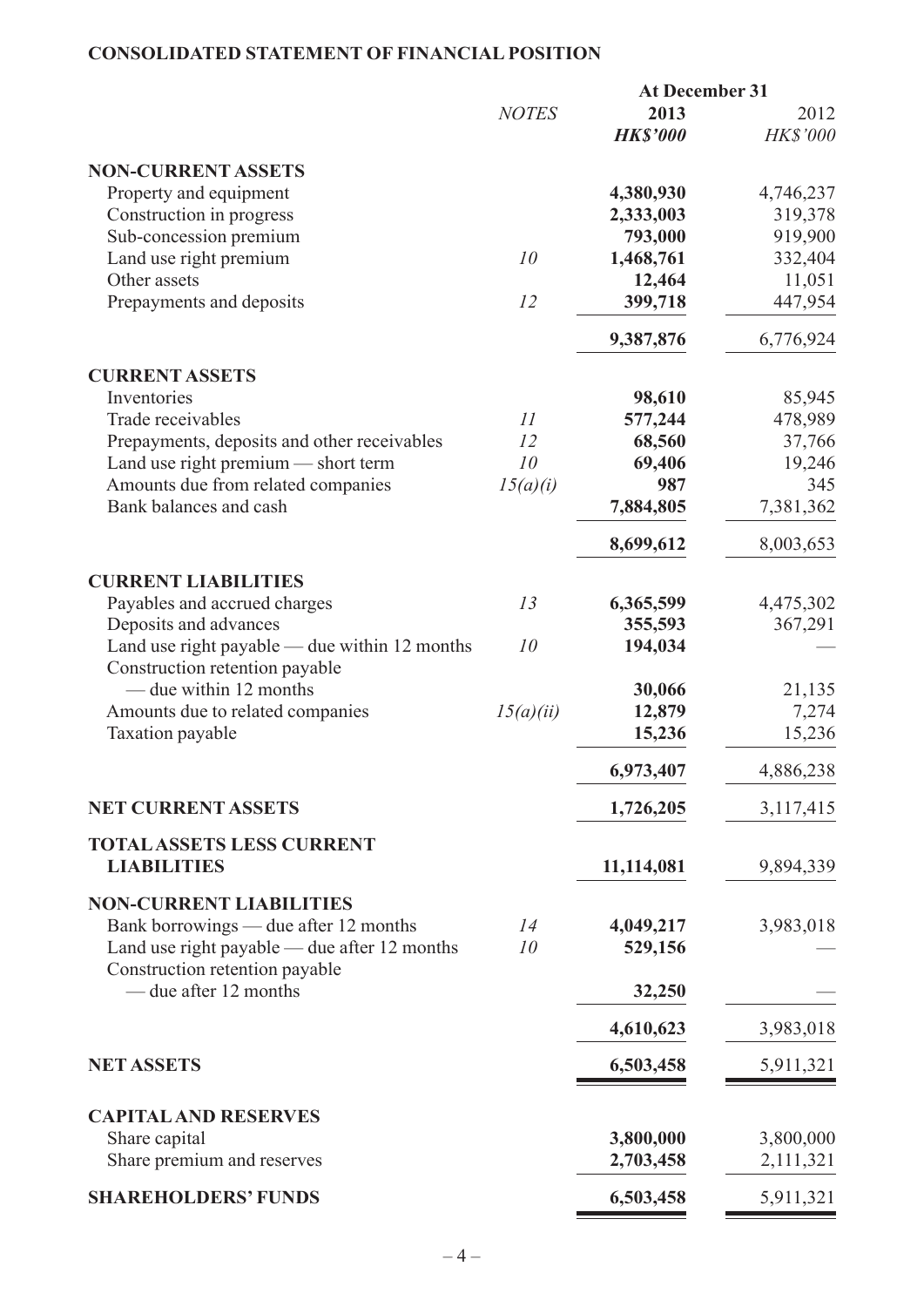#### **NOTES TO THE CONSOLIDATED FINANCIAL STATEMENTS**

#### **1. GENERAL**

MGM China Holdings Limited (the "Company") was incorporated in the Cayman Islands as an exempted company with limited liability on July 2, 2010. The Company's shares were listed on the Main Board of The Stock Exchange of Hong Kong Limited (the "Stock Exchange") on June 3, 2011. The Company's immediate holding company is MGM Resorts International Holdings, Ltd., a company incorporated in Isle of Man. The Company's ultimate holding company is MGM Resorts International, a company incorporated in Delaware, the United States of America, and listed on the New York Stock Exchange. The address of the registered office of the Company is 190 Elgin Avenue, George Town, Grand Cayman KY1-9005, Cayman Islands and its principal place of business is Avenida Dr. Sun Yat Sen, Edifício MGM MACAU, NAPE, Macau.

The consolidated financial statements are presented in Hong Kong dollars ("HK\$"), the functional currency of the Company and its subsidiaries.

#### **2. APPLICATION OF NEW AND REVISED INTERNATIONAL FINANCIAL REPORTING STANDARDS ("IFRSs")**

In the current year, the Group has applied, for the first time, the following new and revised IFRSs relevant to the Group:

| IFRS 7 (Amendments)       | Disclosures — Offsetting Financial Assets and Financial Liabilities |
|---------------------------|---------------------------------------------------------------------|
| <b>IFRS 10</b>            | <b>Consolidated Financial Statements</b>                            |
| <b>IFRS 11</b>            | Joint Arrangements                                                  |
| <b>IFRS 12</b>            | Disclosure of Interests in Other Entities                           |
| <b>IFRS 13</b>            | Fair Value Measurement                                              |
| <b>IFRSs</b> (Amendments) | Annual Improvements to IFRSs 2009 — 2011 Cycle                      |
| Amendments to IFRS 10,    | Consolidated Financial Statements, Joint Arrangements and           |
| IFRS 11 and IFRS 12       | Disclosure of Interests in Other Entities: Transition Guidance      |
| IAS 1 (Amendments)        | Presentation of Items of Other Comprehensive Income                 |
| IAS 19 (Revised 2011)     | <b>Employee Benefits</b>                                            |
| IAS 27 (Revised 2011)     | <b>Separate Financial Statements</b>                                |
| IAS 28 (Revised 2011)     | <b>Investments in Associates and Joint Ventures</b>                 |
|                           |                                                                     |

Except as described below, the application of the above new and revised IFRSs in the current year has had no material effect on the amounts reported in these consolidated financial statements and/or disclosures set out in these consolidated financial statements.

#### *Amendments to IFRS 7 Disclosures — Offsetting Financial Assets and Financial Liabilities*

The Group has applied the amendments to IFRS 7 *Disclosures — Offsetting Financial Assets* and *Financial Liabilities* for the first time in the current year. The amendments to IFRS 7 require entities to disclose information about:

- a) recognised financial instruments that are set off in accordance with IAS 32 *Financial Instruments: Presentation*; and
- b) recognised financial instruments that are subject to an enforceable master netting agreement or similar agreement, irrespective of whether the financial instruments are set off in accordance with IAS 32.

The amendments to IFRS 7 have been applied retrospectively. The application of the amendments has had no material impact on the amounts reported in the Group's consolidated financial statements but has resulted in more disclosures relating to the Group's offsetting arrangements.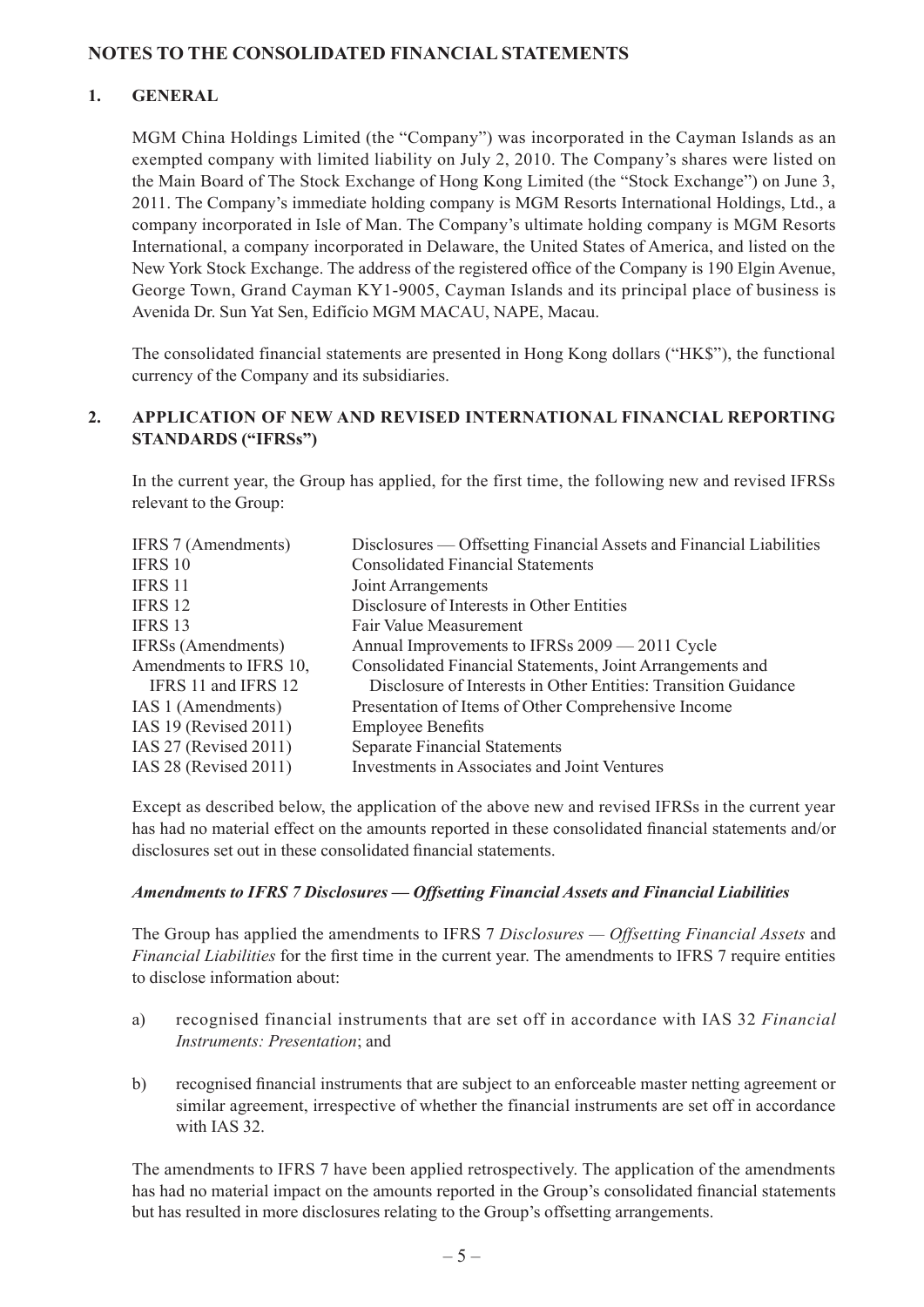#### **New and revised IFRSs in issue not yet adopted**

Up to the date of this report, certain new standards, amendments and interpretation have been issued but are not yet effective and have not been early adopted in the preparation of these consolidated financial statements:

| Investment Entities <sup>1</sup>                                           |
|----------------------------------------------------------------------------|
| Defined Benefit Plans: Employee Contributions <sup>2</sup>                 |
| Mandatory Effective Date of IFRS 9 and Transition Disclosures <sup>3</sup> |
|                                                                            |
| Offsetting Financial Assets and Financial Liabilities <sup>1</sup>         |
| Recoverable Amount Disclosures for Non-Financial Assets <sup>1</sup>       |
| Novation of Derivatives and Continuation of Hedge Accounting               |
| Annual Improvements to IFRSs 2010-2012 Cycle <sup>4</sup>                  |
| Annual Improvements to IFRSs 2011-2013 Cycle <sup>2</sup>                  |
| Financial Instruments <sup>3</sup>                                         |
| Regulatory Deferral Accounts <sup>5</sup>                                  |
| Levies <sup>1</sup>                                                        |
|                                                                            |

- <sup>1</sup> Effective for annual periods beginning on or after January 1, 2014<br><sup>2</sup> Effective for annual periods beginning on or after July 1, 2014
- <sup>2</sup> Effective for annual periods beginning on or after July 1, 2014
- Available for application the mandatory effective date will be determined when the outstanding phases of IFRS 9 are finalised
- <sup>4</sup> Effective for annual periods beginning on or after July 1, 2014, with limited exceptions<br><sup>5</sup>
- <sup>5</sup> Effective for first annual IFRS financial statements beginning on or after January 1, 2016

The directors of the Company anticipate that the application of the above standards, amendments and interpretation will have no material impact on the financial performance and financial position of the Group and the Company.

#### **3. CASINO REVENUE**

Casino revenue represents the aggregate net difference between gaming wins and losses, net of sales incentives.

|                                      | 2013<br><b>HK\$'000</b> | 2012<br>HK\$'000 |
|--------------------------------------|-------------------------|------------------|
| Casino revenue from                  |                         |                  |
| — VIP gaming operations              | 15,995,647              | 13,672,876       |
| — Main floor table gaming operations | 7,162,671               | 5,688,782        |
| — Slot machine operations            | 2,254,049               | 2,092,825        |
|                                      | 25,412,367              | 21,454,483       |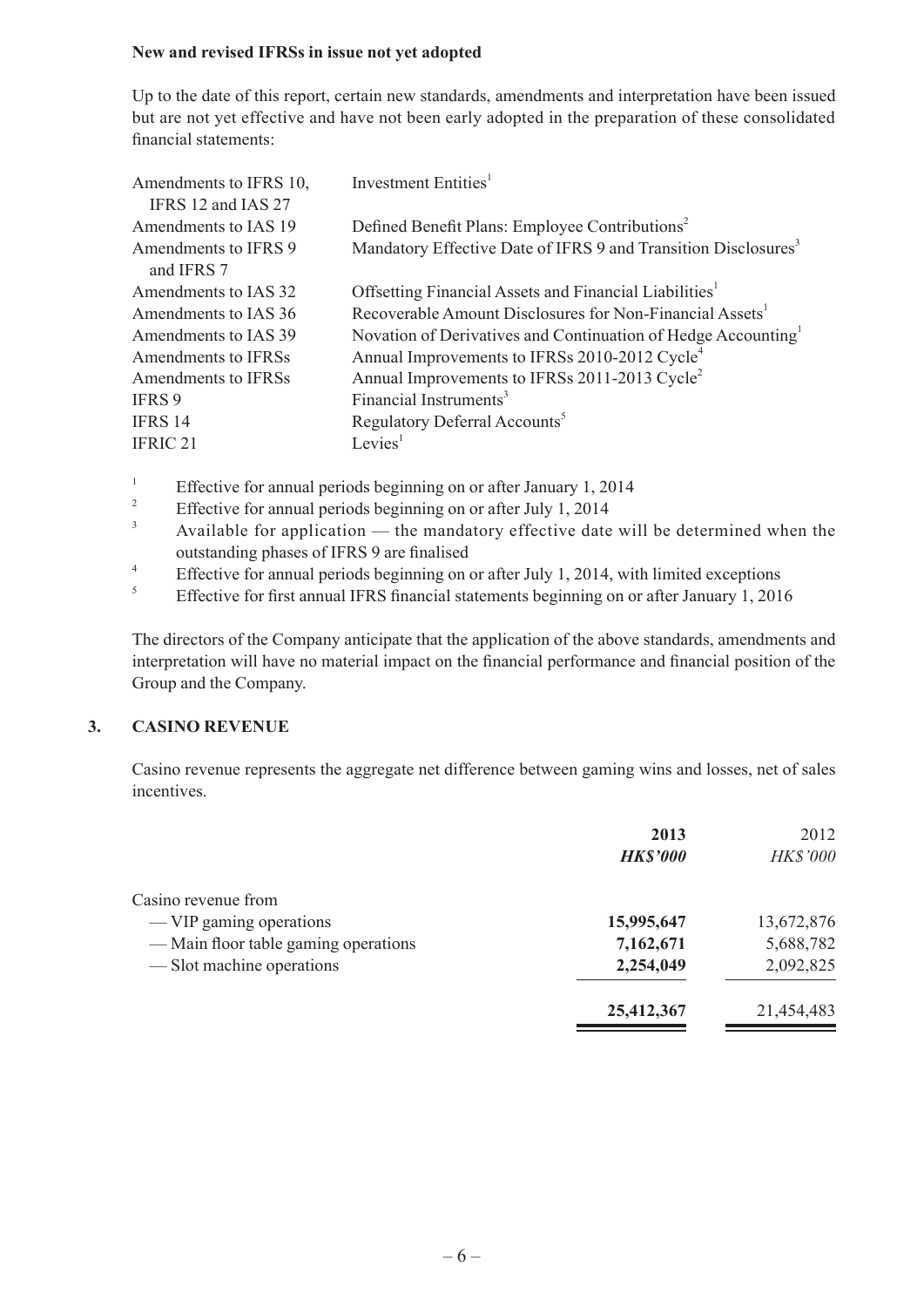#### **4. OTHER REVENUE**

Other revenue comprises:

|                                 | 2013<br><b>HK\$'000</b> | 2012<br>HK\$'000 |
|---------------------------------|-------------------------|------------------|
|                                 |                         |                  |
| Hotel rooms                     | 45,364                  | 65,103           |
| Food and beverages              | 220,222                 | 207,801          |
| Retail goods and other services | 49,560                  | 46,205           |
|                                 | 315,146                 | 319,109          |

From time to time, the Group provides hotel rooms, food and beverages, retail goods and other services to certain guests and customers without charges (the "Promotional Allowances") and no revenue is received for such promotional activities. The retail value of the Promotional Allowances incurred during the year is as follows:

|                                 | 2013            | 2012     |
|---------------------------------|-----------------|----------|
|                                 | <b>HK\$'000</b> | HK\$'000 |
| Hotel rooms                     | 406,502         | 376,589  |
| Food and beverages              | 368,604         | 322,726  |
| Retail goods and other services | 20,919          | 27,443   |
|                                 | 796,025         | 726,758  |
|                                 |                 |          |

#### **5. SEGMENT INFORMATION**

The Group currently operates in one operating segment which is the management of its casino, hotel and food and beverage operations. A single management team reports to the Group's Chief Executive Officer (being the chief operating decision-maker) who allocates resources and assesses performance based on the consolidated revenue, result, assets and liabilities for the year for the entire business comprehensively. Accordingly, the Group does not present separately segment information.

During the current and prior year, all revenue is derived from customers in Macau based on the location of the Group's operations and almost all the non-current assets of the Group are located in Macau based on the geographical location of those assets. None of the customers of the Group individually contributed more than 10% of the total revenues during the current and prior year.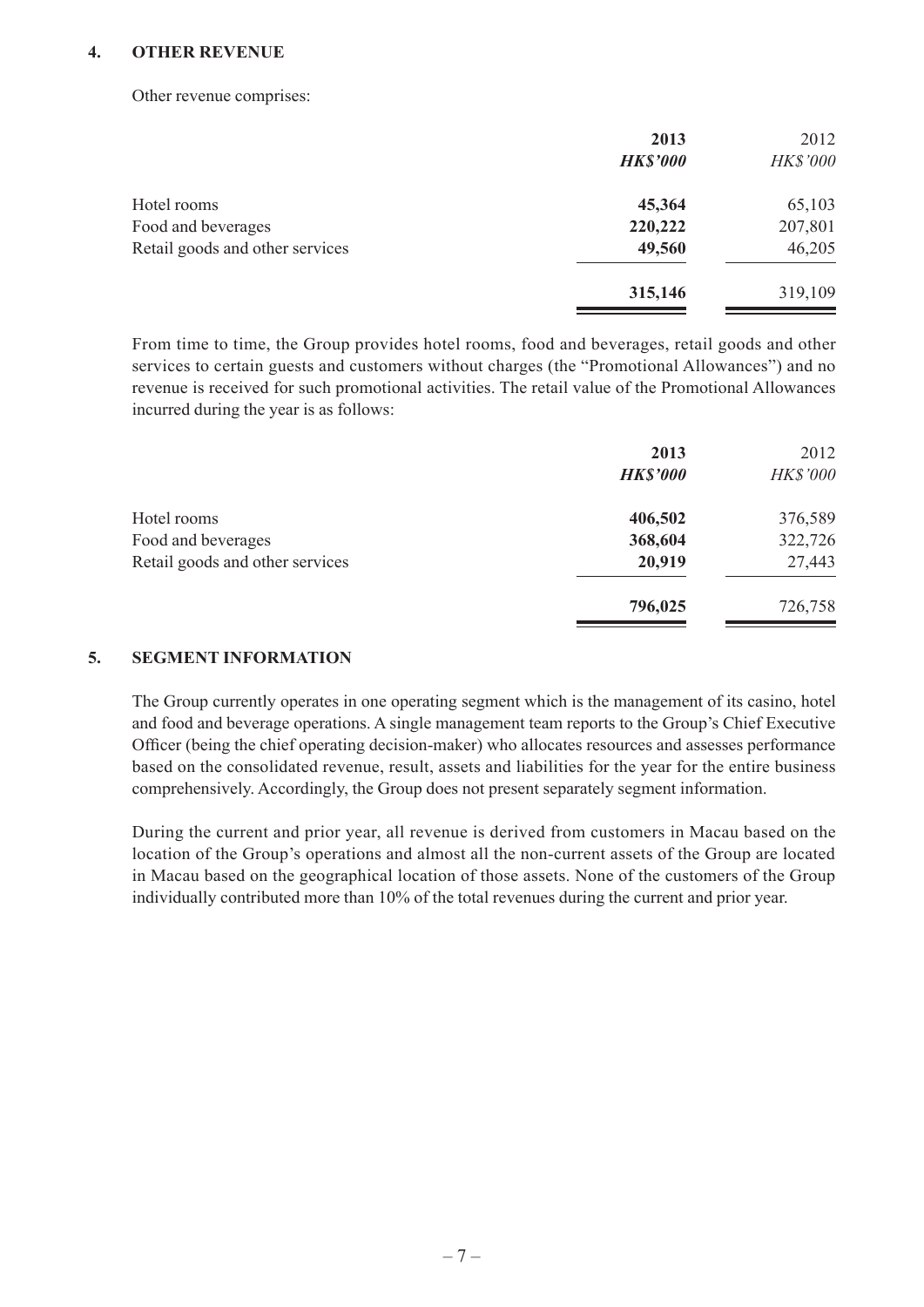#### **6. OPERATING AND ADMINISTRATIVE AND OTHER EXPENSES**

Operating and administrative and other expenses comprise:

|    |                                                          | 2013            | 2012            |
|----|----------------------------------------------------------|-----------------|-----------------|
|    |                                                          | <b>HK\$'000</b> | <b>HK\$'000</b> |
|    | Junket commission                                        | 2,160,594       | 1,819,566       |
|    | Advertising and promotion                                | 775,472         | 588,413         |
|    | License fees                                             | 279,302         | 232,801         |
|    | Utilities and fuel                                       | 120,898         | 121,586         |
|    | Repairs and maintenance                                  | 79,964          | 64,035          |
|    | Other support services                                   | 71,564          | 63,892          |
|    | Loss on disposal/write-off of property and equipment     | 3,027           | 17,899          |
|    | (Reversal of) allowance for doubtful debts, net          | (55, 396)       | 52,854          |
|    | Others                                                   | 270,991         | 177,268         |
|    |                                                          | 3,706,416       | 3,138,314       |
| 7. | <b>TAXATION</b>                                          |                 |                 |
|    |                                                          | 2013            | 2012            |
|    |                                                          | <b>HK\$'000</b> | HK\$'000        |
|    | Current tax:                                             |                 |                 |
|    | Macau                                                    | (14,951)        | (48, 819)       |
|    | Hong Kong                                                |                 |                 |
|    |                                                          | (14,951)        | (48, 819)       |
|    | Deferred tax:                                            |                 |                 |
|    | Current year                                             |                 |                 |
|    | Reversal of deferred tax liability previously recognized |                 | 458,779         |
|    |                                                          | (14, 951)       | 409,960         |
|    |                                                          |                 |                 |

Macau Complementary Tax is calculated at progressive rates up to a maximum of 12% of the estimated assessable profits for the current and prior year. Hong Kong Profit Tax is calculated at 16.5% of the estimated assessable profits for the current and prior year.

No provision for Macau Complementary Tax and Hong Kong Profit Tax has been recognized since the Group did not have estimated assessable profit for both years.

No provision for Macau Complementary Tax has been provided by MGM Grand Paradise for both years. Pursuant to the approval notice 186/2008 issued by the Macau Government dated June 19, 2008, MGM Grand Paradise was exempted from Macau Complementary Tax for income generated from gaming operations for 5 years from 2007 to 2011. This exemption has been further renewed for another 5 years from 2012 to 2016 pursuant to the approval notice 267/2011 issued by the Macau Government dated September 22, 2011.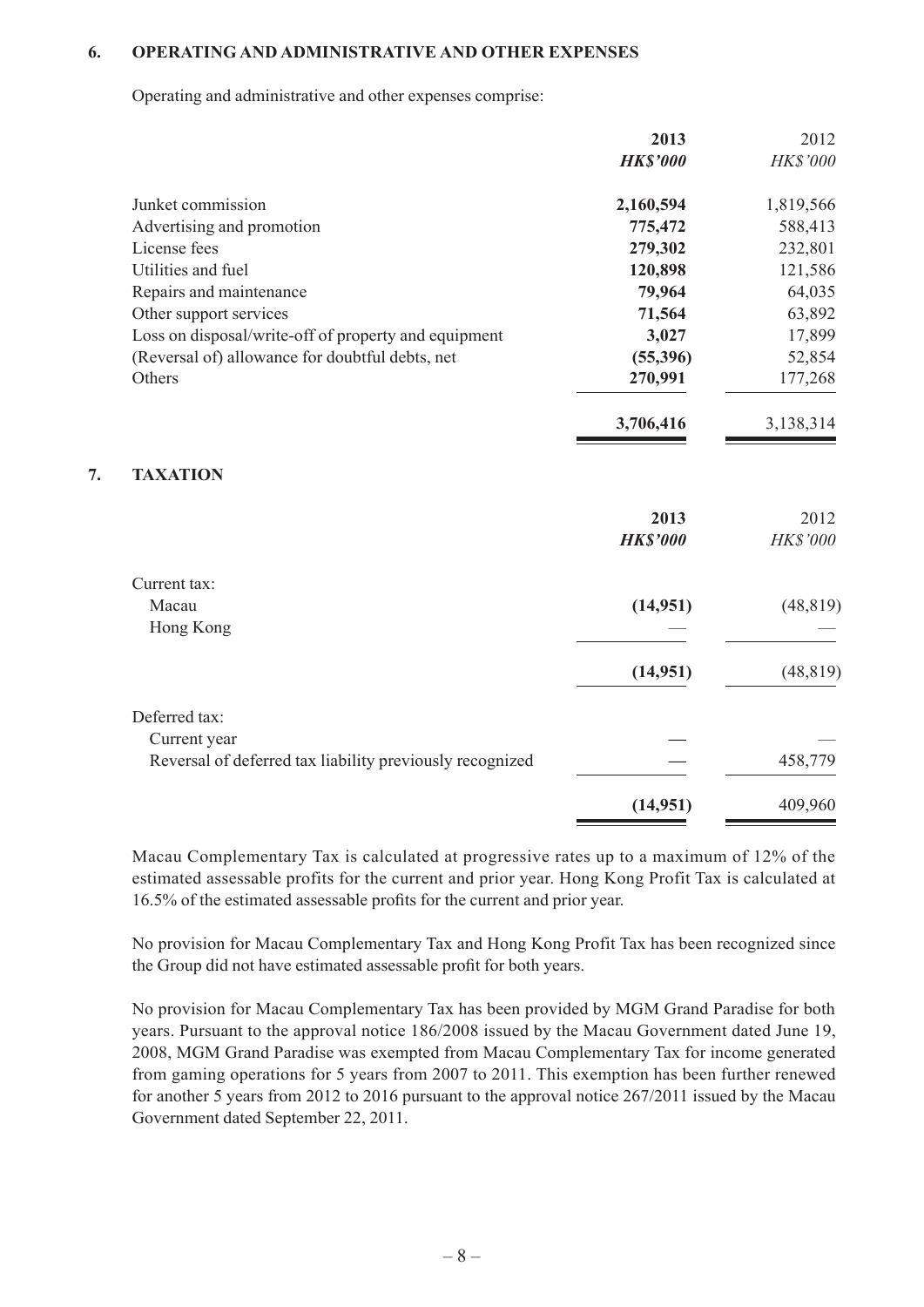MGM Grand Paradise's exemption from Macau Complementary Tax does not apply to dividends to be distributed by MGM Grand Paradise. During the second half of December 31, 2011, a deferred tax charge of HK\$458,779,000 in respect of the taxable temporary difference associated with the Group's investment in MGM Grand Paradise was then recognized. Pursuant to the dispatch 23/DIR/2012 dated June 21, 2012 issued by the Macau Government, MGM Grand Paradise was allowed to pay a dividend withholding tax of MOP84,000 (equivalent to approximately HK\$80,000) for the year ended December 31, 2007 and an annual lump sum dividend withholding tax of MOP8,700,000 (equivalent to approximately HK\$8,447,000) for each of the years ended December 31, 2008 through to 2011 as payments in lieu of Macau Complementary Tax otherwise due by the shareholders of MGM Grand Paradise on dividend distributions from gaming profits. Consequently, the deferred tax liability of HK\$458,779,000 previously made was reversed and dividend tax of approximately HK\$33,868,000 was recognized in the first half of 2012. On December 18, 2012, the Macau Government informed MGM Grand Paradise of the terms of an extended tax concession arrangement pursuant to which MGM Grand Paradise is allowed to pay a dividend withholding tax of MOP15,400,000 (equivalent to approximately HK\$14,951,000) for each of the years ended December 31, 2012 through 2016 as payments in lieu of lump sum dividend tax to be paid by the shareholders of MGM Grand Paradise.

The tax (charge)/credit for the year can be reconciled to the profit in the consolidated statement of profit or loss and other comprehensive income as follows:

| 2013            | 2012            |
|-----------------|-----------------|
| <b>HK\$'000</b> | <b>HK\$'000</b> |
| 5,348,479       | 4,120,869       |
| (641, 817)      | (494, 504)      |
| 817,072         | 655,380         |
| (166, 793)      | (147, 461)      |
| (4,740)         | (7, 493)        |
|                 | 899             |
| 484             |                 |
|                 |                 |
| 10,997          | 11,911          |
| (14, 197)       | (19,255)        |
|                 |                 |
|                 | 458,779         |
| (14,951)        | (48, 819)       |
| (1,006)         | 523             |
| (14,951)        | 409,960         |
|                 |                 |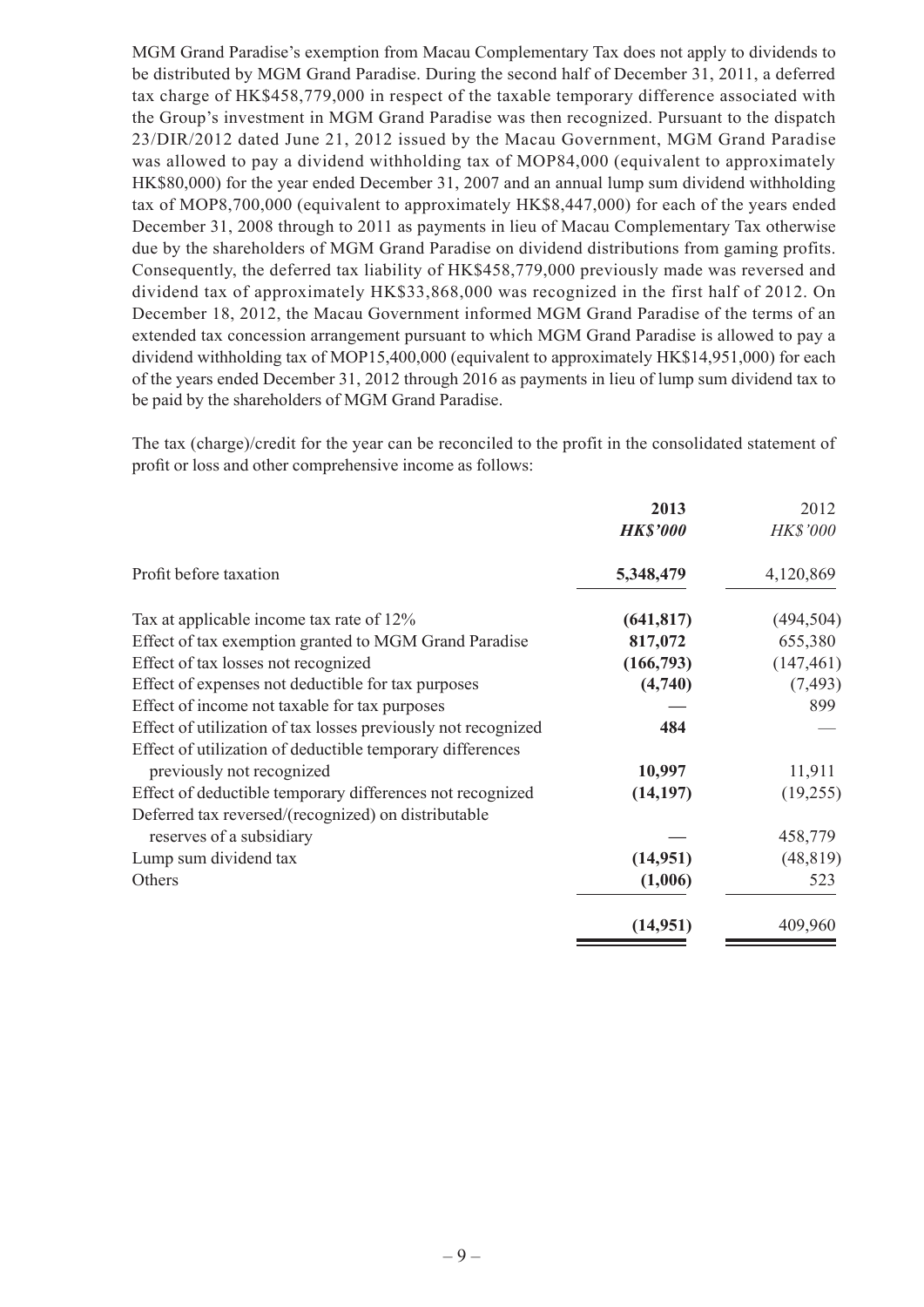As at December 31, 2013, the Group has total unused tax losses (subject to agreement by the relevant tax authorities of Macau and Hong Kong) amounting to approximately HK\$3,594.8 million in aggregate, of which approximately HK\$1,379.6 million, HK\$1,202.5 million and HK\$977.7 million were arising from tax losses in Macau in the years of assessment ended December 31, 2013, 2012 and 2011 respectively (2012: total unused tax losses amounting to approximately HK\$3,262.7 million in aggregate, of which approximately HK\$1,210.1 million, HK\$977.7 million and HK\$1,046.3 million were arising from tax losses in Macau in the years of assessment ended December 31, 2012, 2011 and 2010 respectively). The Macau tax losses of approximately HK\$3,559.8 million in aggregate will expire in the years ending December 31, 2016, 2015 and 2014 (2012: approximately HK\$3,234.1 million Macau tax losses in aggregate will expire or had expired in the years ending December 31, 2015, 2014 and 2013). As at December 31, 2013, the Group also has other unused tax losses in Hong Kong of approximately HK\$35.0 million (2012: approximately HK\$28.6 million), which may be carried forward indefinitely.

As at December 31, 2013, the Group also has deductible temporary difference of approximately HK\$1,025.5 million (2012: approximately HK\$998.8 million) arising from pre-opening expenses and decelerated tax depreciation.

The directors of the Group have considered (i) the nature of business of MGM Grand Paradise which is a game of chance with inherent risk that increases the unpredictability of future profit streams; (ii) that pursuant to the approval notice 267/2011 issued by the Macau Government dated September 22, 2011, MGM Grand Paradise is exempted from Macau Complementary Tax for income generated from gaming operations for another 5 years from 2012 to 2016; and (iii) the fact that tax losses can only be utilized in three years from the year of assessment. After taking into account of the above factors, the directors of the Group are of the view that it may not be probable that taxable profits will be available against which unutilized tax losses and deductible temporary differences can be utilized. As a result, no deferred tax assets have been recognized.

#### **8. DIVIDENDS**

On February 22, 2012, a special dividend of HK81.6 cents per share, amounting to approximately HK\$3,100 million in aggregate was declared by the directors of the Company. These dividends were paid to shareholders on March 20, 2012.

On February 20, 2013, a special dividend HK\$1.02 per share, amounting to approximately HK\$3,873.8 million in aggregate was declared by the directors of the Company. These dividends were paid to shareholders on March 18, 2013.

On August 6, 2013, an interim dividend of HK\$0.23 per share, amounting to approximately HK\$874.0 million in aggregate was declared by the directors of the Company. These dividends were paid to shareholders on September 2, 2013.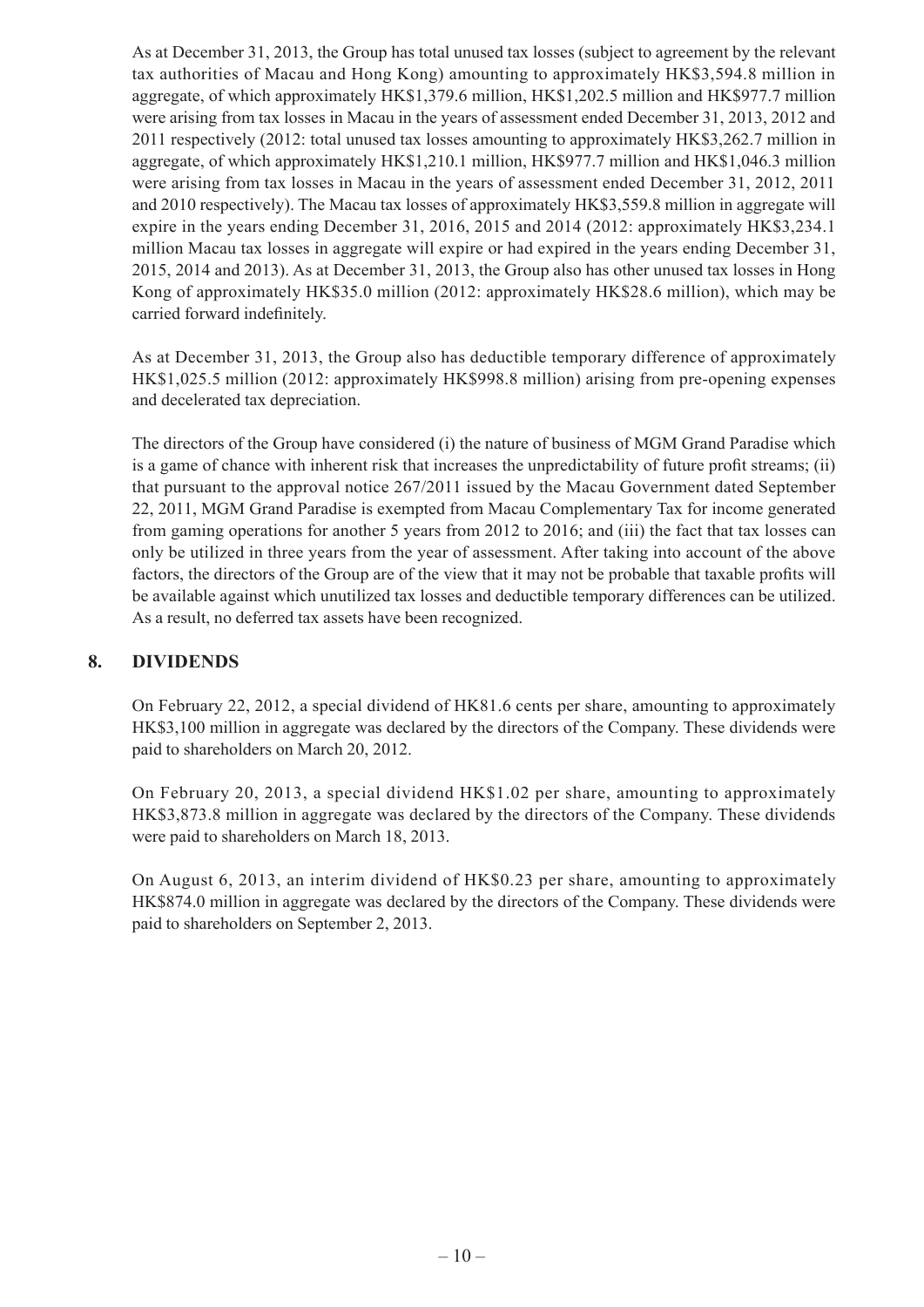#### **9. EARNINGS PER SHARE**

The calculation of the basic earnings per share for the years ended December 31, 2013 and 2012 is based on the consolidated profit attributable to owners of the Company and on the weighted average number of shares in issue during the year.

The calculation of diluted earnings per share for the year ended December 31, 2013 is based on the consolidated profit attributable to owners of the Company and on the weighted average number of shares, including the weighted average number of shares in issue during the year plus the potential shares arising from exercise of share options.

The calculation of basic and diluted earnings per share is based on the following:

| 2013<br><b>HK\$'000</b> | 2012<br><b>HK\$'000</b> |
|-------------------------|-------------------------|
|                         |                         |
|                         |                         |
| 5,333,528               | 4,530,829               |
|                         |                         |
|                         |                         |
| 3,800,107               | 3,800,000               |
|                         |                         |
| 4,338                   |                         |
|                         |                         |
| 3,804,445               | 3,800,000               |
| <b>HK\$1.40</b>         | HK\$1.19                |
|                         |                         |

During the year ended December 31, 2012, the computation of diluted earnings per share does not assume the exercise of the Company's share options because the exercise price of those options was higher than the average market price for the shares during the year in which they are outstanding.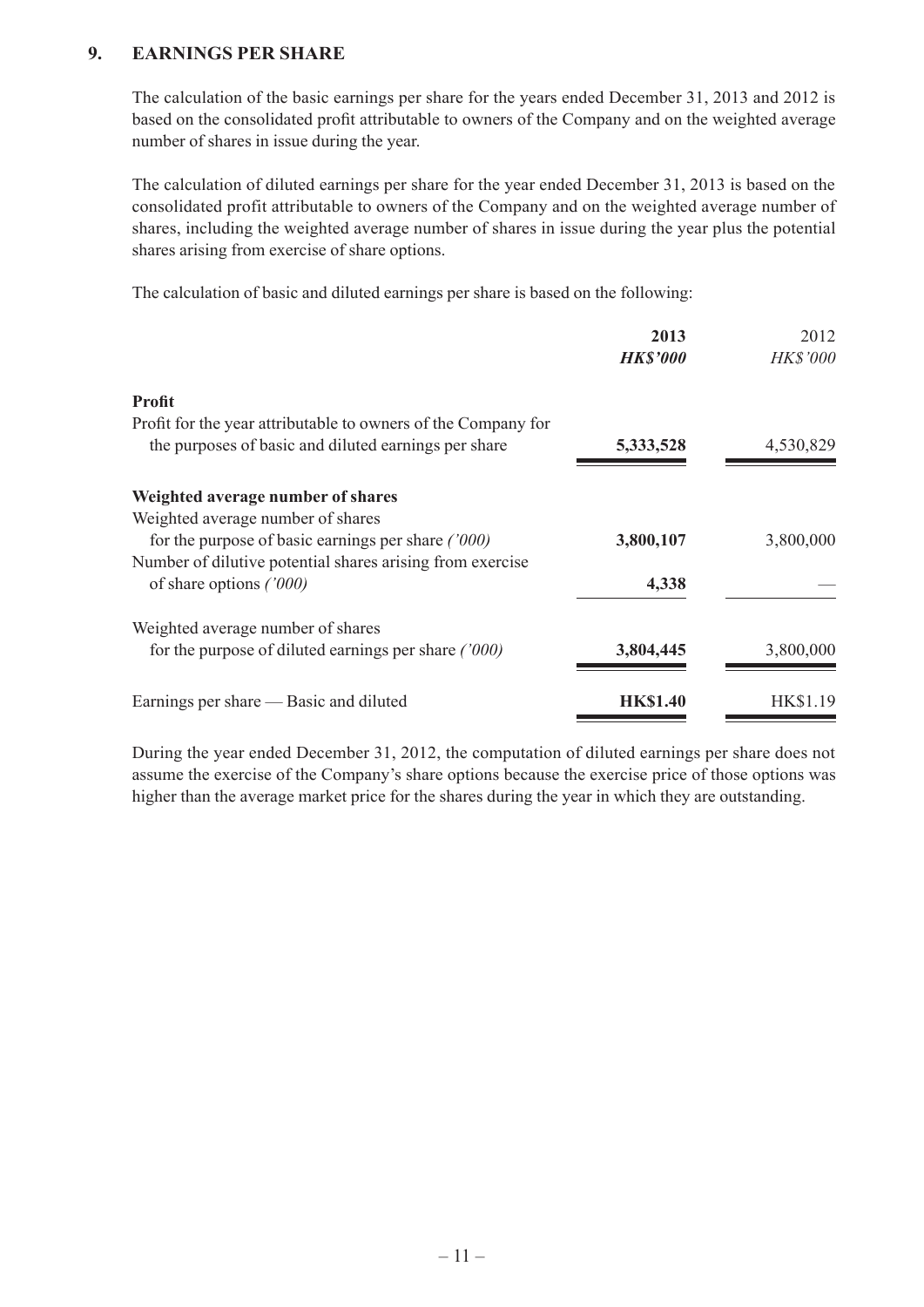#### **10. LAND USE RIGHT PREMIUM**

| <b>HK\$'000</b> |
|-----------------|
|                 |
| 481,470         |
| 436,893         |
| 817,930         |
| 1,736,293       |
|                 |
| (110, 520)      |
| (19,300)        |
| (129, 820)      |
| (19,246)        |
| (49,060)        |
| (198, 126)      |
|                 |
| 1,538,167       |
| 351,650         |
|                 |

Included in the consolidated statement of financial position as:

|                                                                      | 2013<br><b>HK\$'000</b> | 2012<br><b>HK\$'000</b> |
|----------------------------------------------------------------------|-------------------------|-------------------------|
| Current land use right premium<br>Non-current land use right premium | 69,406<br>1,468,761     | 19,246<br>332,404       |
|                                                                      | 1,538,167               | 351,650                 |

The land use right premium represents payments made for the leasehold interest in land for the casino and hotel complex of the Group located on the Macau peninsula (the "Macau Complex") and another integrated casino, hotel and entertainment complex on the Cotai Land (the "Cotai Complex") and are stated at cost less accumulated amortization and impairment and are amortized using the straight-line method over the estimated useful life of 25 years from the date when the land use right was granted on April 6, 2006 and January 9, 2013 respectively.

On October 18, 2012, MGM Grand Paradise formally accepted the terms and conditions of a draft 25-year land concession contract in the form of a lease granted by the Macau Government, in respect of the Cotai Land. The total amount of the land premium was MOP1,291.2 million (approximately HK\$1,253.6 million) which comprised an initial payment of MOP450.0 million (approximately HK\$436.9 million included in non-current prepayments and deposits as at December 31, 2012) made in October 2012 and a payable of MOP841.2 million (approximately HK\$816.7 million) to the Macau Government. The amount is interest bearing at 5% per annum and payable in eight equal instalments due every six months of MOP117.3 million (approximately HK\$113.9 million). The first of the eight instalments was paid in July 2013.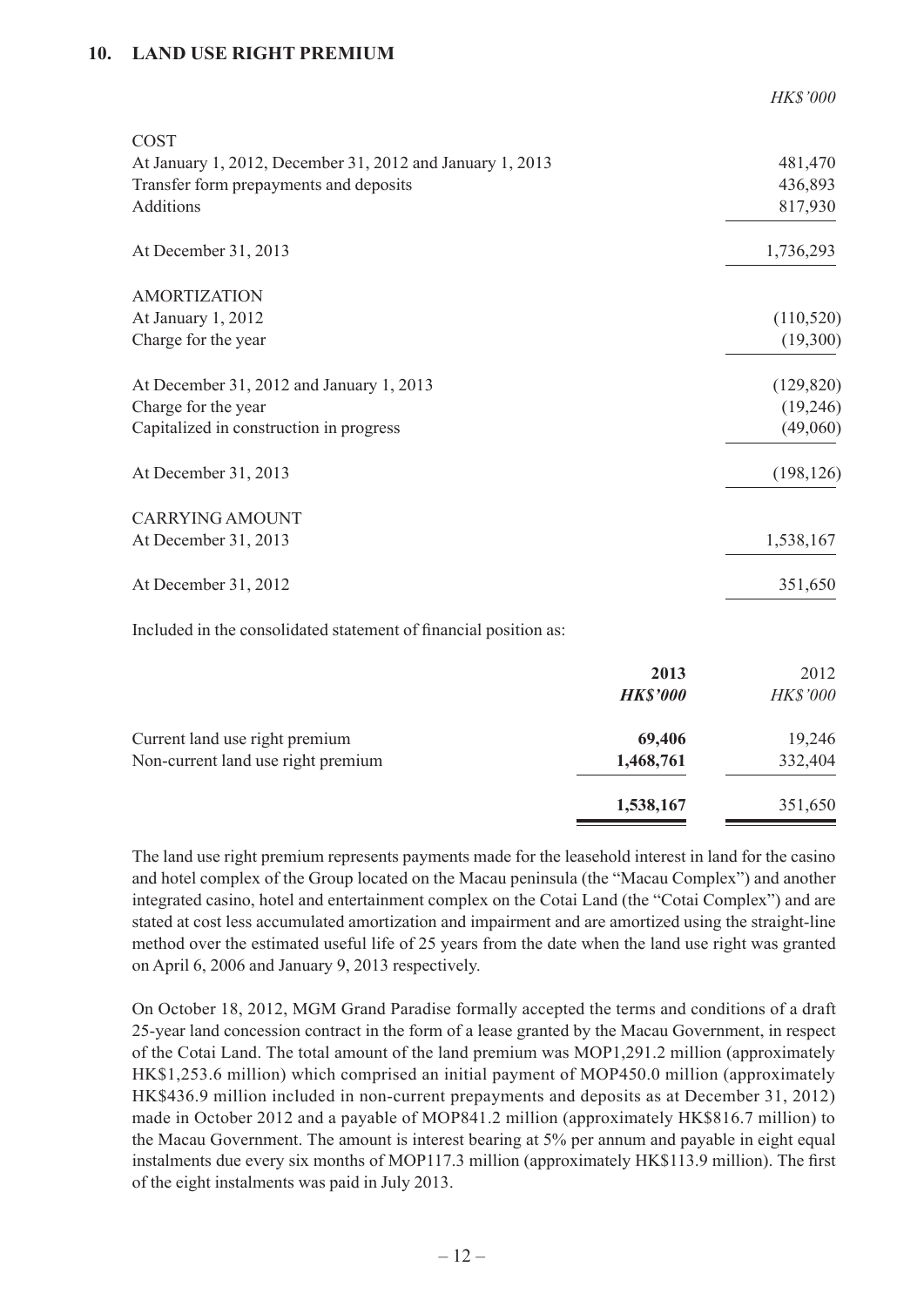Included in the consolidated statement of financial position as:

|     |                                                 | 2013<br><b>HK\$'000</b> | 2012<br>HK\$'000 |
|-----|-------------------------------------------------|-------------------------|------------------|
|     | Land use right payable — due within $12$ months | 194,034                 |                  |
|     | Land use right payable — due after 12 months    | 529,156                 |                  |
|     |                                                 | 723,190                 |                  |
| 11. | <b>TRADE RECEIVABLES</b>                        |                         |                  |
|     |                                                 | 2013                    | 2012             |
|     |                                                 | <b>HK\$'000</b>         | <b>HK\$'000</b>  |
|     | Trade receivables                               | 610,974                 | 586,122          |
|     | Less: Allowance for doubtful debts              | (33,730)                | (107, 133)       |
|     |                                                 | 577,244                 | 478,989          |

The Group grants unsecured credit lines, drawn by way of non-negotiable chips, to gaming promoters based on pre-approved credit limits. The Group also issues markers and credit to approved casino customers ("VIP gaming customers") and provides credit to hotel customers following background checks and investigations of creditworthiness. The Group allows a credit period up to 30 days on issuance of markers to gaming promoters and VIP gaming customers and an average of 30 days to hotel customers. Trade receivables are unsecured and non-interest bearing. The carrying amount of the trade receivables approximates their fair value.

The following is an analysis of trade receivables, net of allowance for doubtful debts, by age presented based on marker issuance date or invoice date:

|                 | 2013            | 2012     |
|-----------------|-----------------|----------|
|                 | <b>HK\$'000</b> | HK\$'000 |
| Within 30 days  | 514,732         | 453,045  |
| $31 - 60$ days  | 33,753          | 21,170   |
| $61 - 90$ days  | 28,732          | 4,769    |
| $91 - 120$ days | 27              | 5        |
|                 | 577,244         | 478,989  |

The Group assesses the recoverability of trade receivables on an individual basis. Allowance for doubtful debts are recognized against trade receivables based on estimated recoverable amounts taking into account past default experience of the individual counterparty and an ongoing assessment of the counterparty's current financial position. The Group usually recognizes full allowance against receivables due from casino customers that are long overdue without subsequent settlement because historical experience has been that receivables with prolonged outstanding balances are generally irrecoverable. Trade receivables from hotel customers are not significant at the end of the reporting period.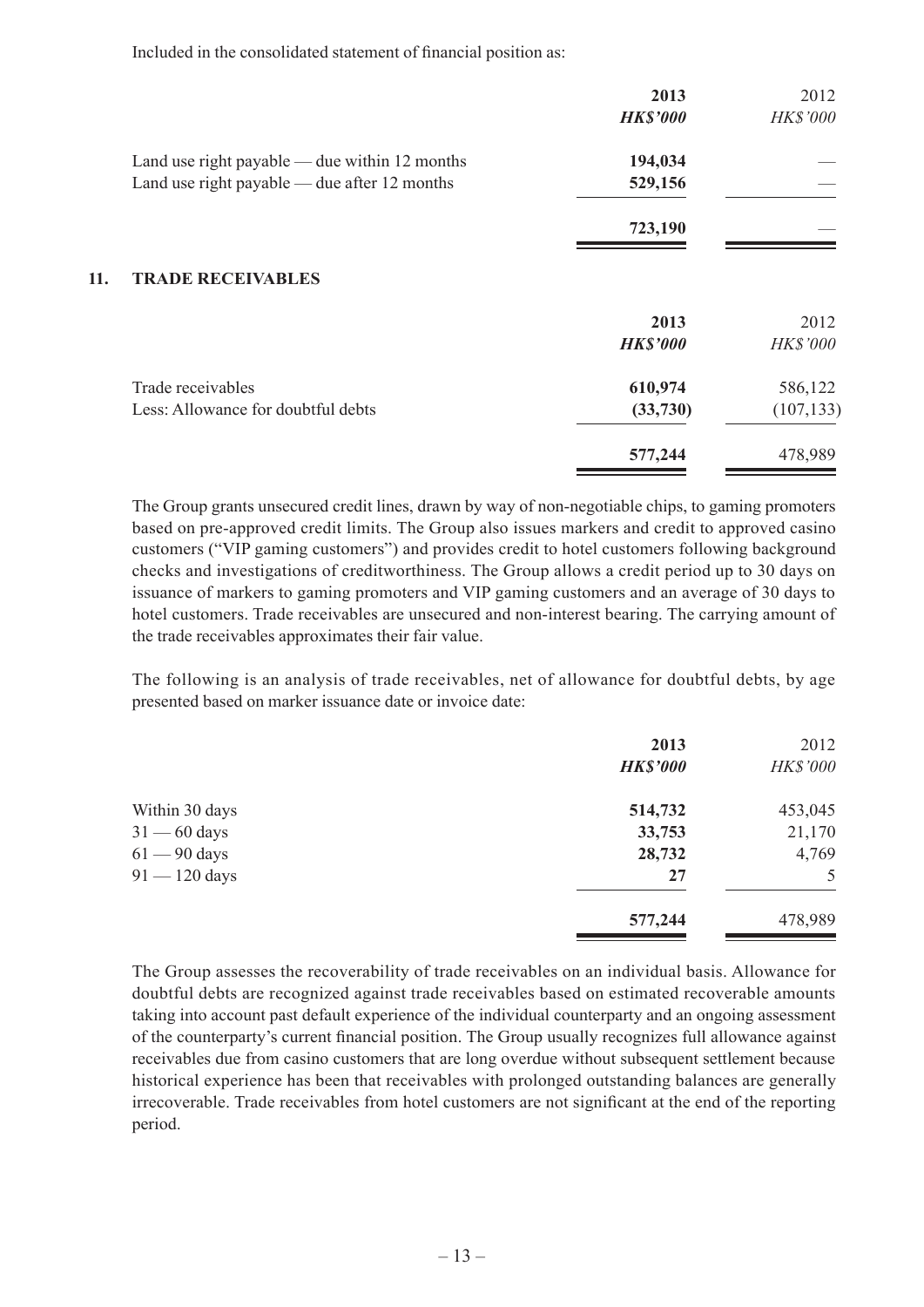Movement in the allowance for doubtful debts during the year, which is substantially all related to casino customers, is as follows:

|                                                   | 2013            | 2012            |
|---------------------------------------------------|-----------------|-----------------|
|                                                   | <b>HK\$'000</b> | <b>HK\$'000</b> |
| At January 1,                                     | 107,133         | 161,316         |
| Impairment losses recognized on trade receivables | 34,162          | 146,908         |
| Impairment losses reversed upon recovery          | (89, 558)       | (94, 054)       |
| Amount written off as uncollectible               | (18,007)        | (107, 037)      |
| At December 31,                                   | 33,730          | 107,133         |

In determining the recoverability of trade receivables, the Group considers any change in credit quality of the trade receivables from the date credit was initially granted up to the end of the reporting period. The Group has a concentration of credit risk with gaming promoters as the Group's trade receivables due from gaming promoters were mainly due from a few counterparties, all of which are domiciled in Macau.

The allowance recognized during the years ended December 31, 2013 and 2012 represents impairment on a wide number of casino debtors who are individually determined to be impaired as they have defaulted in repayment of their debts and their creditworthiness has deteriorated.

#### **12. PREPAYMENTS, DEPOSITS AND OTHER RECEIVABLES**

The Group's prepayments, deposits and other receivables comprise:

|                                             | 2013<br><b>HK\$'000</b> | 2012<br><b>HK\$'000</b> |
|---------------------------------------------|-------------------------|-------------------------|
| Prepaid land use right premium (note 10)    |                         | 436,893                 |
| Prepaid goods and services                  | 62,334                  | 16,140                  |
| Rental and other deposits                   | 31,679                  | 23,853                  |
| Advance to a construction contractor (note) | 366,019                 |                         |
| Other receivables                           | 8,246                   | 8,834                   |
|                                             | 468,278                 | 485,720                 |
| Current                                     | 68,560                  | 37,766                  |
| Non-current                                 | 399,718                 | 447,954                 |
|                                             | 468,278                 | 485,720                 |

*Note:* During the year, the Group advanced MOP377.0 million (equivalent to approximately HK\$366.0 million) to a construction contractor for mobilization costs associated with the construction of the Cotai Complex.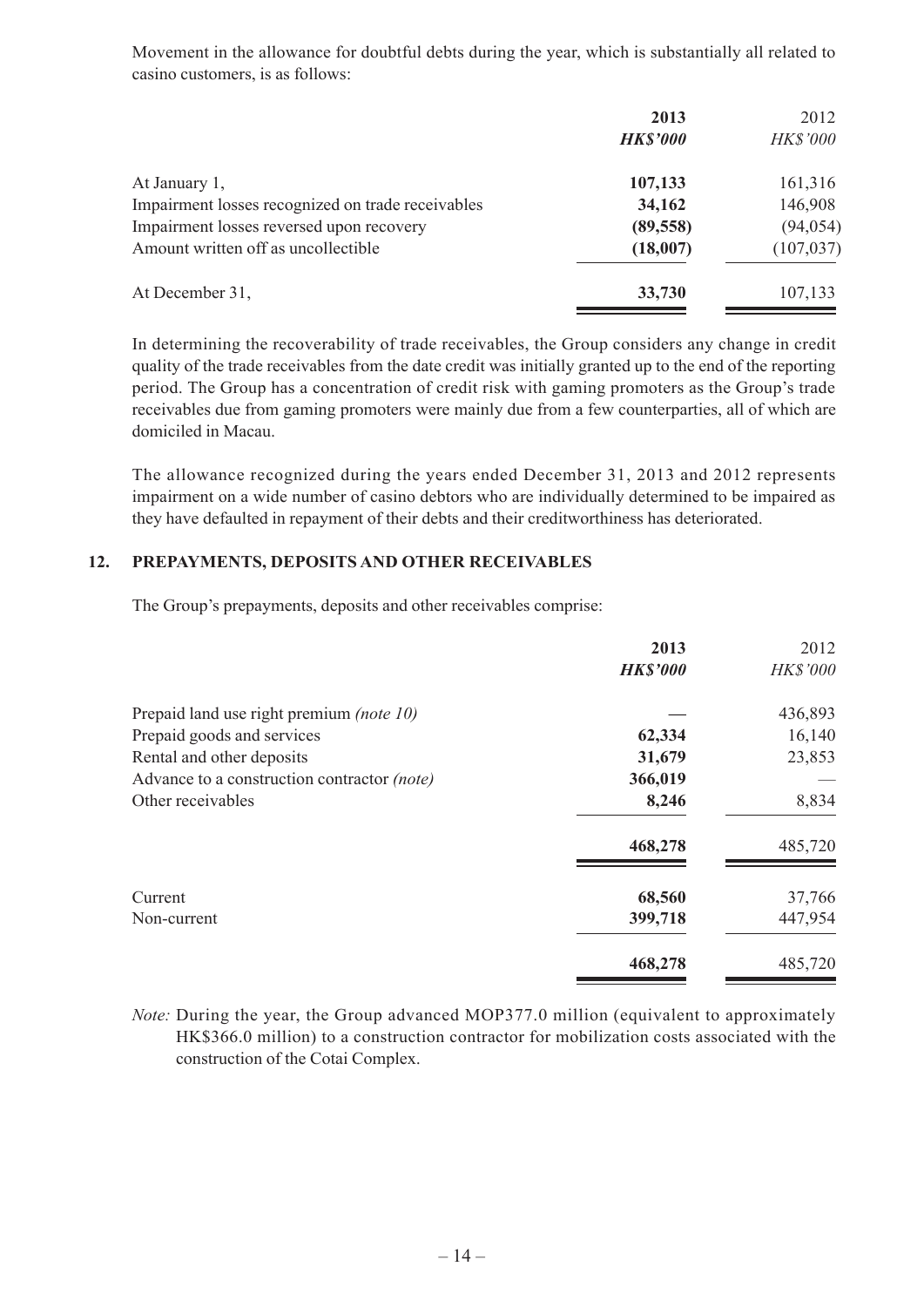#### **13. PAYABLES AND ACCRUED CHARGES**

|                                              | 2013            | 2012      |
|----------------------------------------------|-----------------|-----------|
|                                              | <b>HK\$'000</b> | HK\$'000  |
| Outstanding chips liabilities                | 2,555,951       | 1,426,233 |
| Special gaming tax and special levy payables | 1,316,136       | 1,222,981 |
| Other casino liabilities                     | 1,214,224       | 1,101,670 |
| Accrued construction and renovation costs    | 552,002         | 99,893    |
| Accrued staff costs                          | 336,619         | 235,582   |
| Other payables and accrued charges           | 306,015         | 294,389   |
| Trade payables                               | 84,652          | 94,554    |
|                                              | 6,365,599       | 4,475,302 |

The following is an analysis of trade payables by age based on the invoice date:

|                 | 2013<br><b>HK\$'000</b> | 2012<br>HK\$'000 |
|-----------------|-------------------------|------------------|
| Within 30 days  | 53,114                  | 60,679           |
| $31 - 60$ days  | 27,330                  | 27,873           |
| $61 - 90$ days  | 1,005                   | 1,708            |
| $91 - 120$ days | 2,479                   | 1,294            |
| Over 120 days   | 724                     | 3,000            |
|                 | 84,652                  | 94,554           |

The average credit period on purchases of goods is one month.

### **14. BANK BORROWINGS**

|                                                   | 2013            | 2012       |
|---------------------------------------------------|-----------------|------------|
|                                                   | <b>HK\$'000</b> | HK\$'000   |
| Bank borrowings represent:                        |                 |            |
| Secured term loan facilities of HK\$4,290,000,000 | 4,290,000       | 4,290,000  |
| Less: Debt finance costs                          | (240, 783)      | (306, 982) |
|                                                   | 4,049,217       | 3,983,018  |
| Carrying amount repayable:                        |                 |            |
| On demand or within one year                      |                 |            |
| More than one year, but not exceeding two years   |                 |            |
| More than two years, but not exceeding five years | 4,049,217       | 3,983,018  |
|                                                   | 4,049,217       | 3,983,018  |
| Current                                           |                 |            |
| Non-current                                       | 4,049,217       | 3,983,018  |
|                                                   | 4,049,217       | 3,983,018  |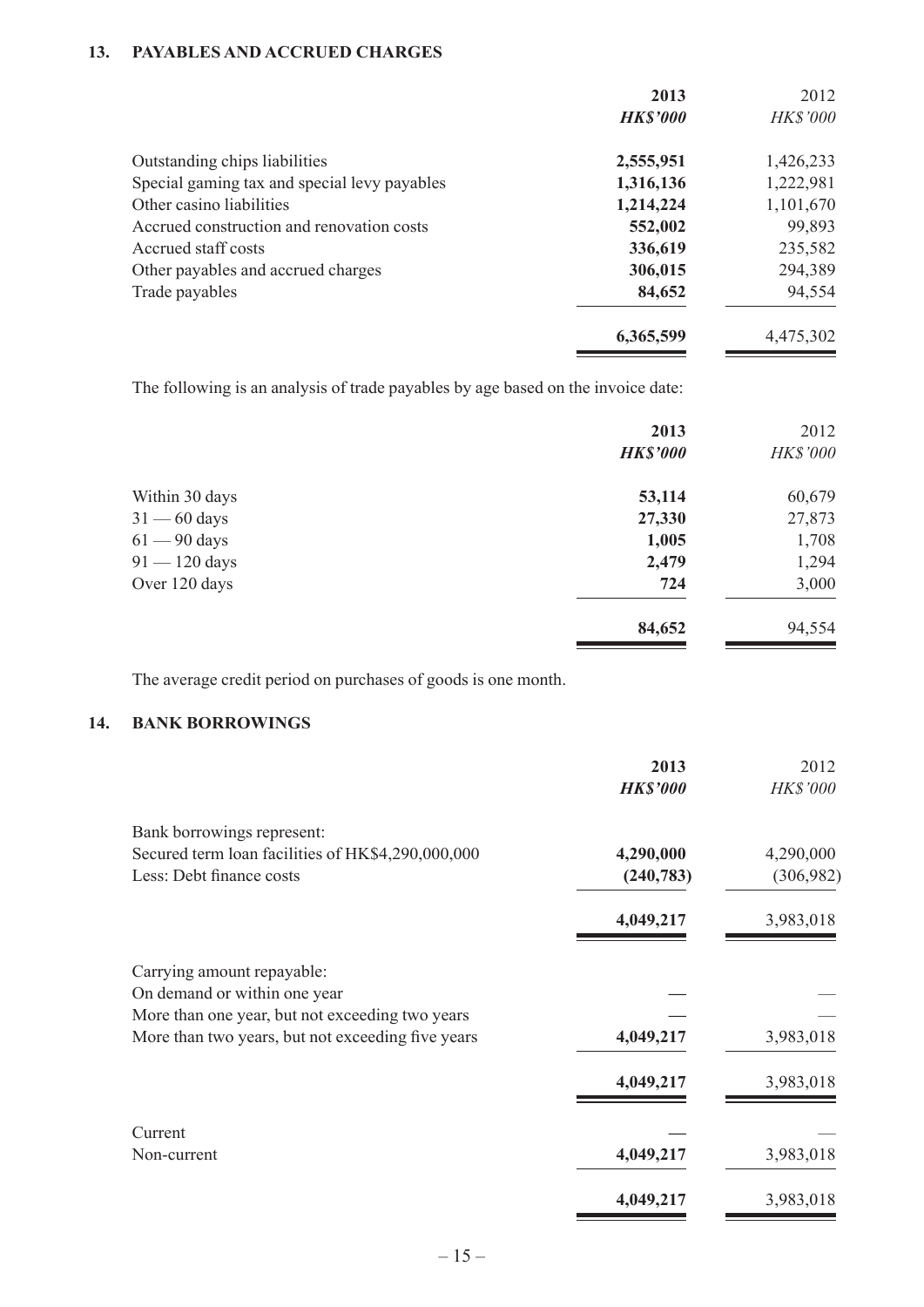The credit facilities comprise a HK\$4,290 million term loan facility and a HK\$11,310 million revolving credit facility. The credit facilities bear interest for the first six months from the effective date of the credit facilities at Hong Kong Interbank Offered Rate ("HIBOR") plus a fixed margin of 2.5% per annum and thereafter at a variable margin ranging from 1.75% to 2.5% per annum based on the Group's leverage ratio. As at December 31, 2013, the interest rate under the credit facilities is HIBOR plus 1.75% per annum (2012: HIBOR plus 2.5% per annum). The effective interest rate on the Group's borrowings for the year ended December 31, 2013 is 4.71% (2012: 5.38%). The term loan facilities is repayable on a quarterly basis commencing in July 2016 and will be fully repaid in October 2017 while each revolving credit facility will be repaid in full on the last date of the respective term but no later than October 2017. During the year ended December 31, 2012, the Group incurred and paid miscellaneous charges and bank fees of approximately HK\$318.1 million in relation to the credit facilities. There were no similar charges and fees being paid during the year ended December 31, 2013.

The credit facilities are secured by a charge over the shares of MGM Grand Paradise and some of its subsidiaries as well as most of the assets, including but not limited to property and equipment, land use right and bank balances and cash of the Group.

#### **15. RELATED PARTY TRANSACTIONS**

Details of transactions between the Group and other related parties are disclosed below.

- (a)(i) Amounts due from related companies represent the balances with fellow subsidiaries. The amounts are unsecured, non-interest bearing and repayable on demand.
- (a)(ii) Amounts due to related companies represent balances with companies in which one of the directors of the Company has non-controlling beneficial interests amounting HK\$6.3 million (2012: HK\$3.6 million), and ultimate holding company of the Company amounting HK\$6.6 million (2012: HK\$3.7 million). The amounts are unsecured, non-interest bearing and repayable on demand.

Aging of amounts due to related companies in respect of trade balance:

|                 | 2013            | 2012            |
|-----------------|-----------------|-----------------|
|                 | <b>HK\$'000</b> | <b>HK\$'000</b> |
| Within 30 days  | 10,166          | 3,862           |
| $31 - 60$ days  | 2,713           | 3,408           |
| $61 - 90$ days  |                 |                 |
| $91 - 120$ days |                 |                 |
| Over 120 days   |                 | $\overline{3}$  |
|                 | 12,879          | 7,274           |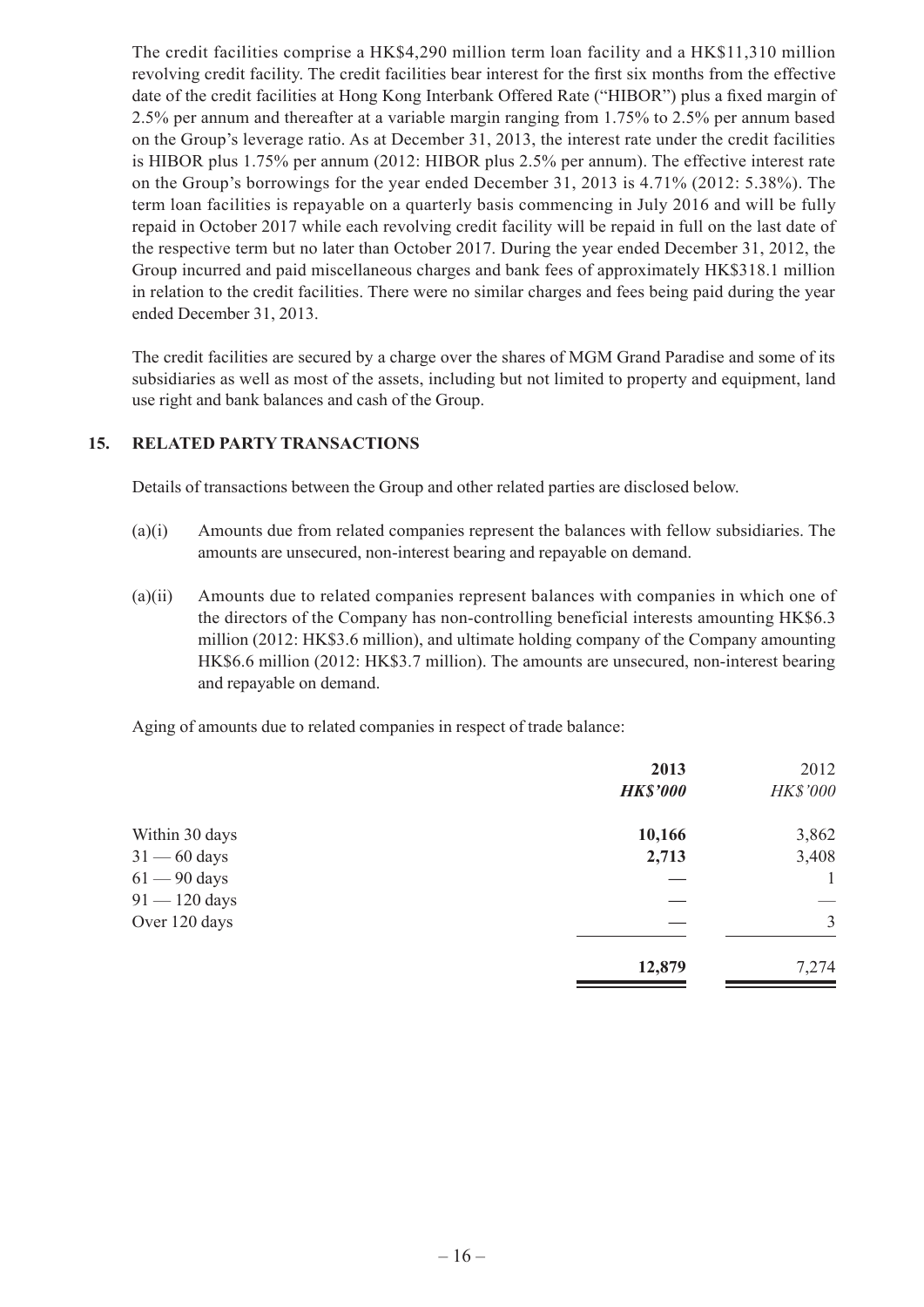|  |  | (b) The Group had the following significant transactions with related companies during the year: |  |  |  |
|--|--|--------------------------------------------------------------------------------------------------|--|--|--|
|--|--|--------------------------------------------------------------------------------------------------|--|--|--|

| <b>Related parties</b>                                       | <b>Type of transaction</b>                             | 2013<br><b>HK\$'000</b> | 2012<br><b>HK\$'000</b> |
|--------------------------------------------------------------|--------------------------------------------------------|-------------------------|-------------------------|
| Companies in which<br>one of the directors<br>of the Company | Rental of premises<br>Travelling and<br>accommodation, | 3,204                   | 3,255                   |
| has non-controlling<br>beneficial interests                  | net of discounts                                       | 149,812                 | 126,274                 |
| Ultimate holding                                             | Marketing referral fees                                | 17,908                  | 15,794                  |
| company                                                      | Marketing referral income                              | (827)                   | (1,050)                 |
| Company                                                      | Developers' fees capitalized                           | 118,030                 | 44,349                  |
| jointly-owned by<br>shareholders                             | License fee                                            | 279,302                 | 232,801                 |

Historically, the Group has been granted the use of certain trademarks owned by MGM Resorts International and its subsidiaries at no charge. Pursuant to the Branding Agreement entered into among the Company, MGM Grand Paradise, MGM Branding and Development Holdings, Ltd., MGM Resorts International, MGM Resorts International Holdings, Ltd. and New Corporate Enterprises Limited on May 17, 2011, the Group has been granted the use of certain trademarks owned by MGM Resorts International and its subsidiaries for a fee. Such Branding Agreement is effective from June 3, 2011 and will expire on March 31, 2020, which is also the expiry date of the Group's Sub-Concession Contract. Pursuant to the terms of the Branding Agreement, the Group is required to pay an annual license fee calculated on a basis equal to 1.75% of its consolidated monthly revenue (as determined in accordance with IFRS) which is subject to an annual cap. For the year ended December 31, 2013, the annual cap is US\$36 million (equivalent to approximately HK\$279 million) and for the year ended December 31, 2012, the annual cap is US\$30 million (equivalent to approximately HK\$233 million). This annual cap will increase by 20% per annum for each subsequent financial year during the term of the Branding Agreement. During the year ended December 31, 2013, a total license fee of HK\$279.3 million (2012: HK\$232.8 million) was recognized in the profit or loss.

In addition, from time to time, the Group and certain entities in which one of the directors of the Company has non-controlling beneficial interests, and certain fellow subsidiaries of the Company collect and/or make payment on behalf of each other at no service charge.

#### **16. EVENT AFTER THE REPORTING PERIOD**

On February 19, 2014, a special dividend of HK\$1.02 per share, amounting to approximately HK\$3,876 million in aggregate, has been declared by the directors of the Company, and a final dividend of HK\$0.26 per share, amounting to approximately HK\$988 million in aggregate, has been recommended by the directors of the Company and is subject to approval by the shareholders of the Company in the forthcoming annual general meeting.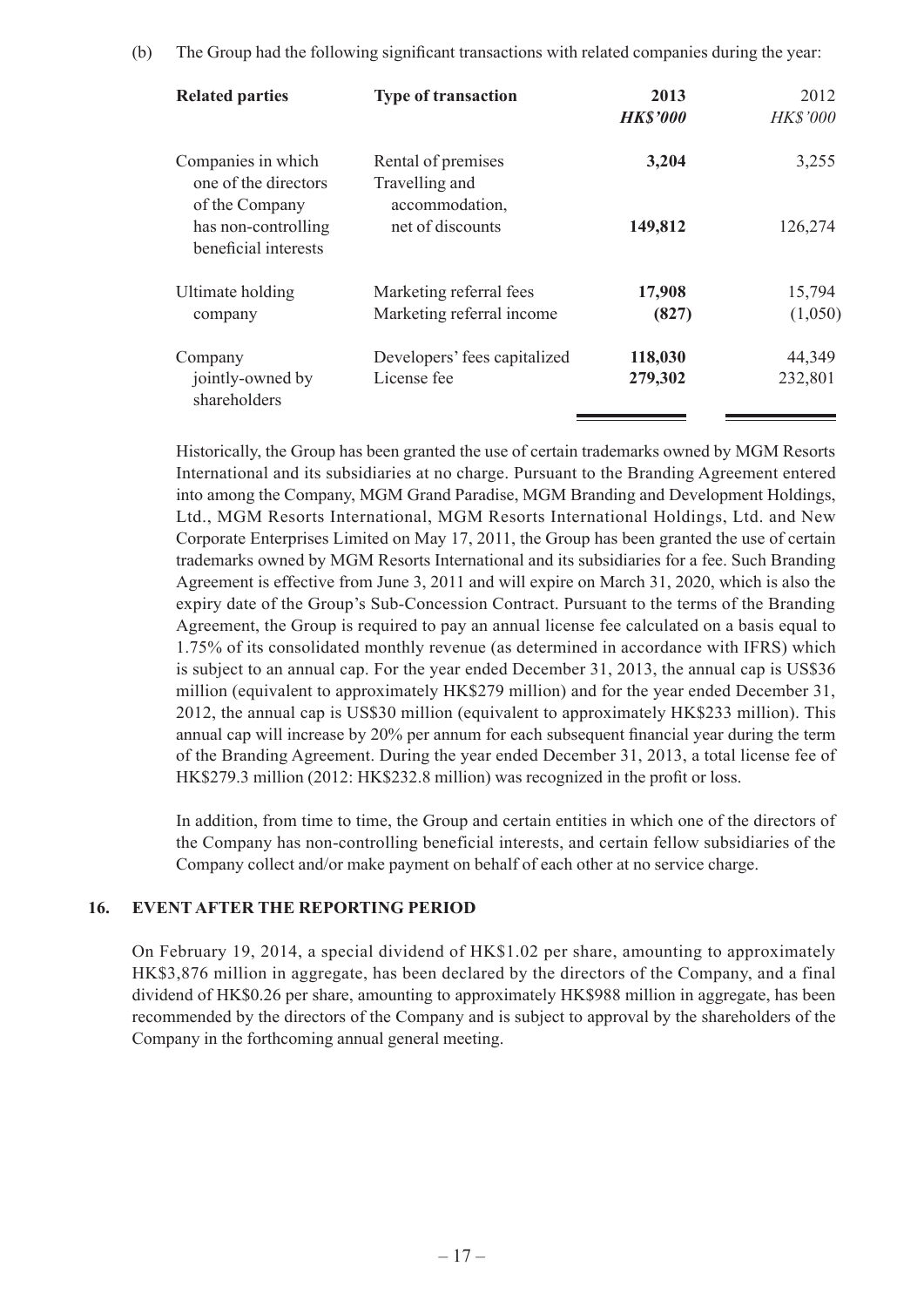#### **MANAGEMENT DISCUSSION AND ANALYSIS**

#### **Overview**

MGM China, one of the leading casino gaming resort developers, owns and operates MGM MACAU, an award-winning, five-star integrated casino and luxury hotel resort located on the Macau Peninsula, the center of gaming activity in the greater China region. The resort's focal point is the signature Grande Praça and features Portuguese-inspired architecture, dramatic landscapes and a glass ceiling rising 25 meters above the floor of the resort. The Grande Praça features unique themed displays and events throughout the year. Our property opened in December 2007 and has a casino floor area of approximately 25,677 square meters, with 1,368 slot machines, 427 gaming tables and multiple VIP and private gaming areas. The hotel comprises a 35-storey tower with 582 deluxe rooms, including 468 standard guest rooms, 99 luxury suites, 15 private luxury villas. In addition, the resort offers luxurious amenities, including 8 diverse restaurants and bars, worldclass pool and spa facilities, and approximately 1,600 square meters of convertible convention space. Our property is directly connected to the One Central complex, which features many of the world's leading luxury retailers and includes Mandarin Oriental Hotel and serviced apartments.

On January 9, 2013, our Cotai Land concession contract was published in the official gazette of Macau by the Macau Government. Effective from January 9, 2013, MGM Grand Paradise has leased a plot of land with an area of 71,833 square meters located in Cotai ("Cotai Land") from the Macau Government for an initial term of 25 years with the right to successively renew the Cotai Land concession contract for additional periods, subject to applicable legislation. Pursuant to the Cotai Land concession contract, we need to make an initial payment of MOP450.0 million (approximately HK\$436.9 million) and eight additional semi-annual instalments in the amount of MOP117.3 million (approximately HK\$113.9 million) each, which includes 5% interest per annum as the land premium as required by the Macau Government. We made the initial payment when MGM Grand Paradise formally accepted the terms and conditions of the draft land concession contract in October 2012, and the first of the eight instalments was paid in July 2013. In addition, we need to make annual lease payments of MOP2.2 million (approximately HK\$2.1 million) during the development period and annual payments of approximately MOP5.5 million (approximately HK\$5.3 million) once the development is completed.

The Group is now constructing an integrated casino, hotel and entertainment complex on the Cotai Land, which providing a truly unique MGM experience with up to 1,600 hotel rooms, 500 gaming tables and 2,500 slot machines. In May 2013, we have appointed a main contractor for the COTAI project. MGM COTAI is well underway. We are excited to see the commencement of the basement and tower construction, along with ongoing development of our interior designs. We are also progressing a number of exciting ideas for cutting edge entertainment and interaction technology in our property. It is important to note that all of our efforts to progress the project this year include integrated efforts focused on maximizing our sustainability goals including optimizing our plant performance and overall building systems applications that anticipate compelling results in the energy and water conservation categories. Follow on an extensive review, we expect the project cost will be approximately HK\$23 billion, excluding land costs and capitalized interest, HK\$3 billion higher than previously announced. The cost increases are due to an increase in project scope as well as market cost escalation. We remain on track for an early 2016 opening.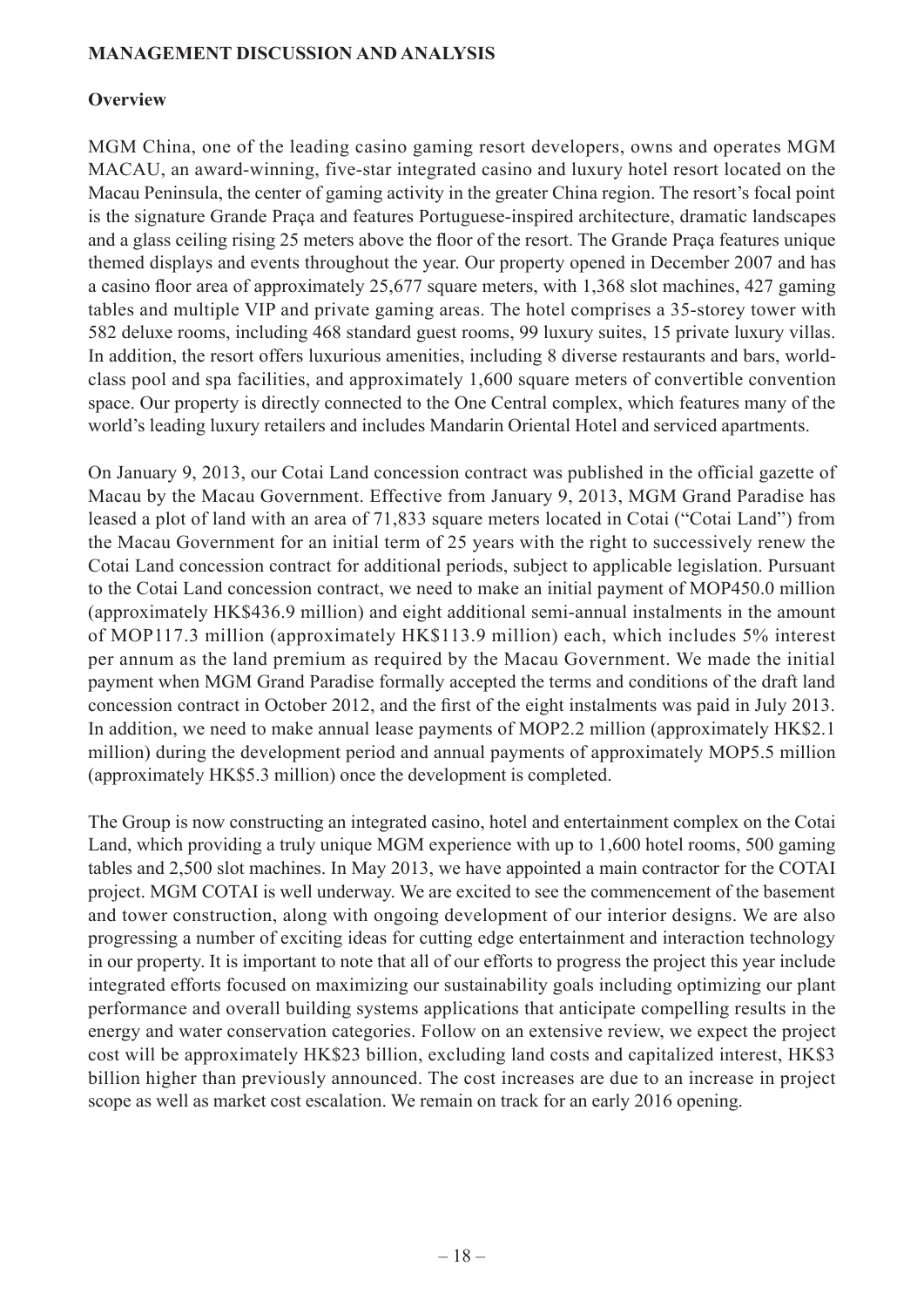For the year ended December 31, 2013, our Company generated HK\$25,727.5 million in operating revenue, HK\$6,365.6 million in adjusted EBITDA and HK\$5,333.5 million in profit attributable to owners of the Company, representing 18.2%, 19.9% and 17.7% increase respectively over the results for the year ended December 31, 2012. Our operating results were positively impacted by our operating strategy and the market growth, but at the same time inhibited by competition and general economic condition particularly in China. In addition, the increase in profit attributable to owners of the Company was partly offset by a reversal of the deferred tax expense in amount of HK\$424.9 million in prior year.

### **Macau's Gaming and Tourism Markets**

Propelled by the solid economic development in China, the Macau gaming market has grown significantly in the last few years. Additional capacity has been added in recent years with several new hotels and casinos opened in Cotai resulting the market share migration from Macau Peninsula to Cotai. In addition, the overall table yield in the gaming market continues to improve which contributed to the market growth during the year. For the year ended December 31, 2013, total casino gross win in Macau market was approximately HK\$350.2 billion, up 18.6% over the same period in 2012.

According to statistics published by the Statistics and Census Service of the Macau Government, visitor arrivals reached 29.3 million in 2013 compared to 28.1 million 2012. Gaming customers travelling to Macau typically come from nearby regions in Asia including mainland China, Hong Kong, Taiwan, South Korea and Japan, with approximately 90% of visitors to Macau in 2013 coming from mainland China, Hong Kong and Taiwan. Visitors coming from mainland China increased 10.2% from prior year and reached 18.6 million in 2013. We are optimistic that visitation levels and gross gaming revenue in Macau will continue to grow due to a combination of factors. These factors include the economic growth of China, which continues to create a large and growing middle class with rising disposable income; infrastructure improvements, such as the expanded Gongbei border gate capacity, extension of inter-city train from Guangzhou all the way to the Gongbei border gate and others that are expected to facilitate more convenient travel to and within Macau; the efforts and investments made by gaming concessionaires to solidify Macau as a destination market with superior and diverse integrated resort products; and the continuous focus on table yield management across the markets.

# **Our Competitive Strength and Operating Strategies**

Our competitive strength lies principally in our high-end product and service offerings; our ability to segment and conduct targeted marketing to various customer groups through our Golden Lion Club customer relationship program; our strong partnership with gaming promoters; and our very effective strategy execution by the operation team.

Our strategy is to leverage our competitive strength and to grow our business and earnings by continuously improving customer experience, employee engagement and operation efficiency. We continue to expand key gaming areas in our property to provide our high value customers and gaming operators with a first-class facility that embodies luxury, intimacy and inspiration, and introduce new innovative gaming products to enhance customer experience. We provide regular professional and service training to our employees with the goal of building a culture of execution excellence. The investment we made in our products and our employees was an indispensable factor that allowed us to achieve the continuous growth and financial results during the year. In the coming year, we will introduce our market leading resort life-style curator program, M-Life, as a vehicle to expand the reach of our current player club, Golden Lion Club, and increase our brand awareness and customer loyalty from our key feeder markets.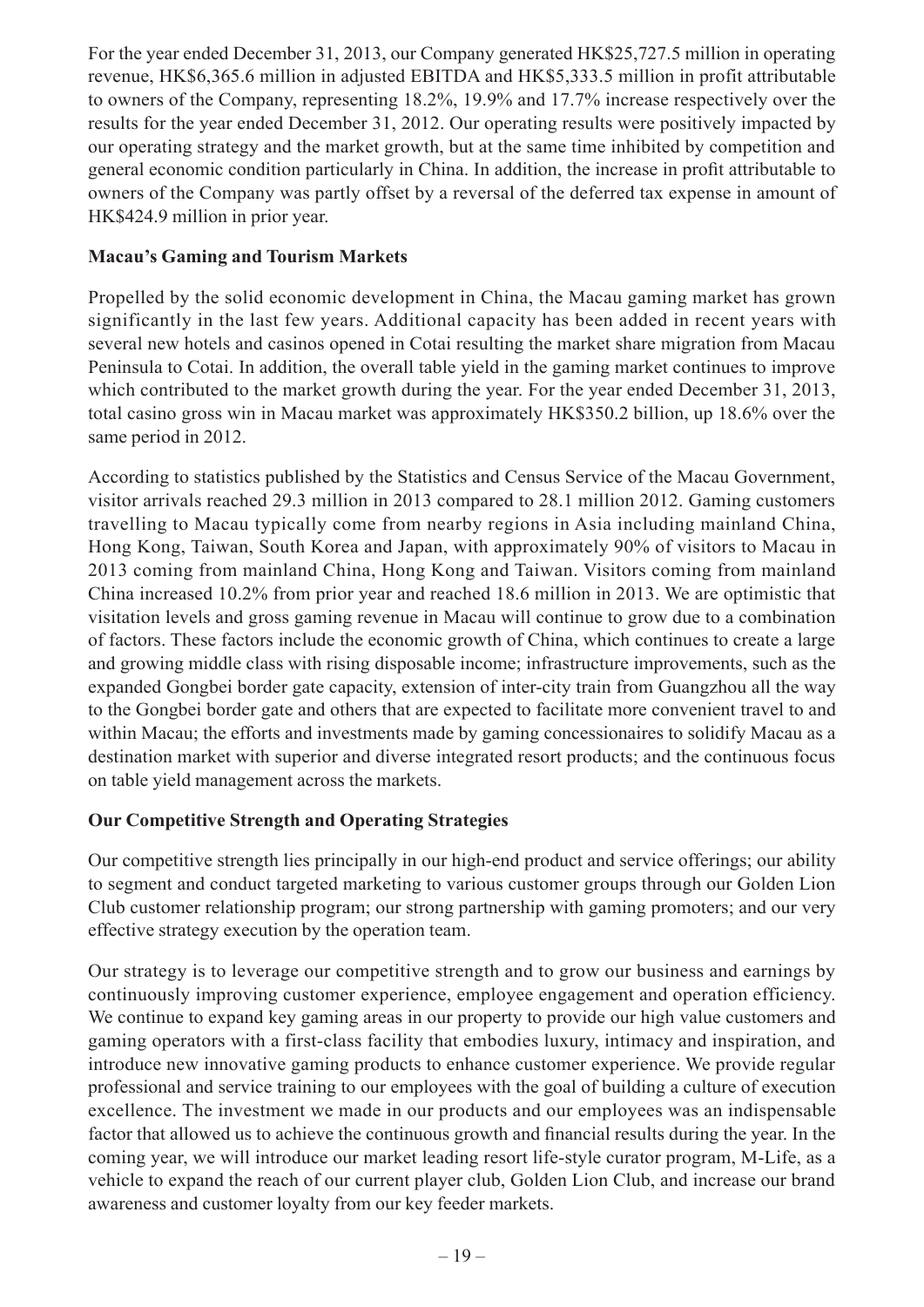### *Gaming Operations*

We have taken full advantage of our strength and executed our strategies throughout our business units, particularly in casino operations, which contribute to the vast majority of our financial results. Our casino operations can be divided into three segments:

### *(1) VIP Casino Gaming Operations*

A significant amount of our VIP casino play is brought to us by gaming promoters, who have historically played an important role in the Macau gaming market and are important to the revenues of our casino business. Gaming promoters introduce high-spending VIP players to us and often assist those customers with their travel and entertainment arrangements. In addition, gaming promoters often extend credit to their players. Gaming promoters also rely upon sub-promoters or collaborators to bring in the VIP gaming customers.

In exchange for their services, we compensate the gaming promoters in two ways. Some gaming promoters are paid a percentage of the actual win, plus a monthly allowance based on a percentage of the rolling chip turnover their customers generate, which can be applied to hotel rooms, food and beverages and other discretionary customers-related expenses. Other gaming promoters are paid a percentage of the rolling chip turnover, plus discounted offering on our non-gaming amenities.

The Company has established good business relationships with our gaming promoters. While some have partnered with us since opening, we have been able to add new promoters over the years who have contributed significantly to our growth and we continuously add more throughout the year partly also to replace the departing ones due to under-performance. Our commission percentages have remained stable throughout our operating history and consistent with the overall market practice.

In addition to VIP players introduced to us by gaming promoters, we also have in-house VIP players sourced through the Company's own marketing channels. These in-house VIP players typically receive a commission and an allowance for hotel rooms, food and beverages all based on a percentage of the rolling chip turnover.

For the year ended December 31, 2013, our VIP casino gaming operations experienced significant growth. This segment of our business generated HK\$894.6 billion in rolling chip turnover, an increase of 27.4% in 2013 compared to the prior year. The increase in turnover was due primarily to incremental VIP business in response to our new gaming products and gaming areas as well as the addition of new gaming promoters during the year. The expansion of the VIP gaming areas on Level Two at MGM MACAU has resulted in meaningful VIP business growth since its launch in October 2012. The positive impact was partly offset by the decrease in our VIP table games win percentage from 3.1% to 2.8% over the comparable periods in 2012 and 2013.

Operationally, we have successfully continued to improve VIP business volume by maximizing productivity from existing capacity and by making capital improvements to enhance our facilities and to increase capacity for our VIP customers. We have expanded our VIP gaming areas on Level Two since October 2012, and the expansion has resulted in meaningful business growth since its opening which has continued to drive growth during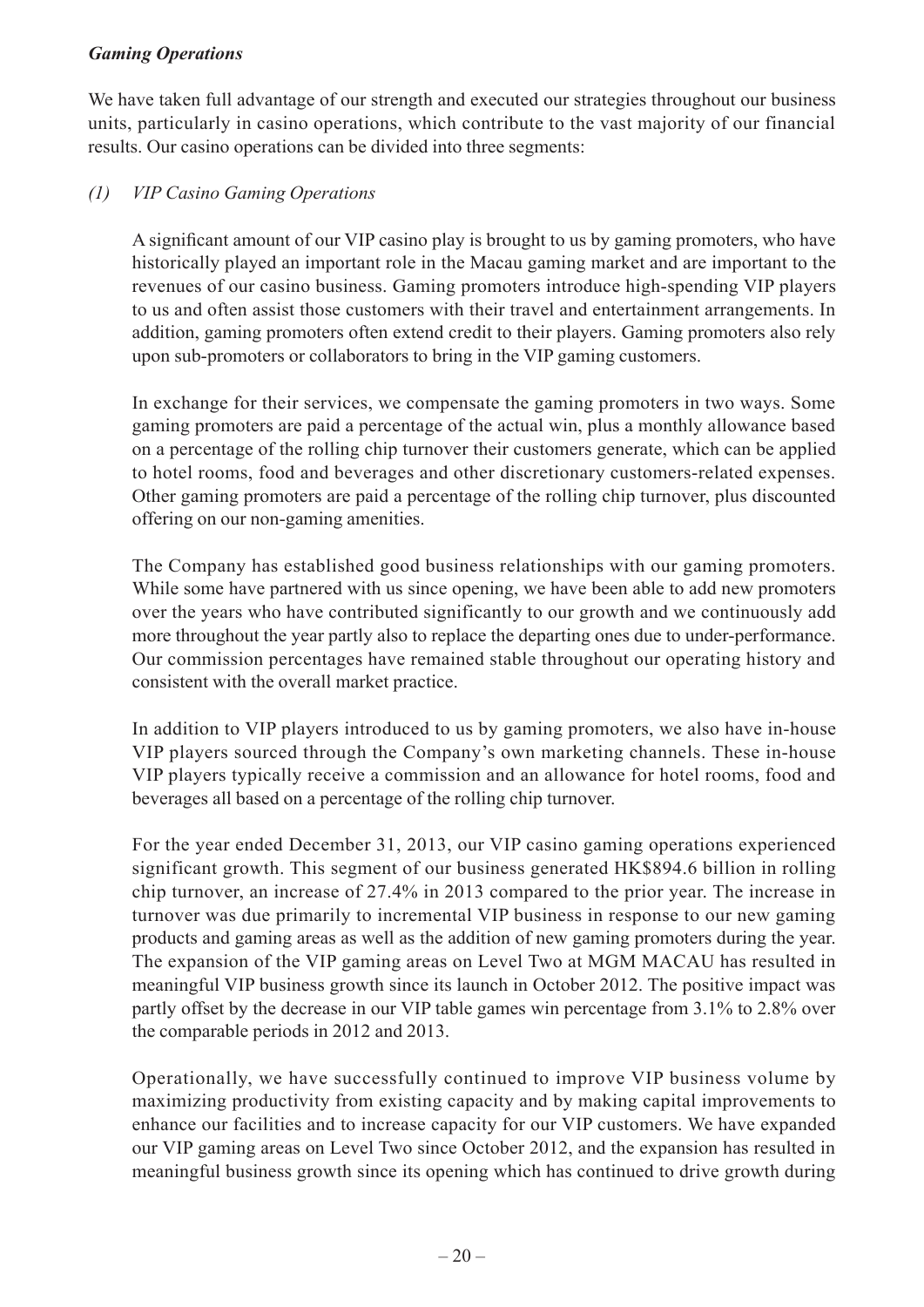the year. We continuously work with our current gaming promoters to fully utilize existing space and bring in more gaming promoters, when appropriate, to fill in available space, to maximize our yield and profits. In addition, we constantly review our service processes to meet or exceed our customer expectations. Our efforts to grow the VIP business will continue to center around maintaining a close partnership with gaming promoters, enhancing the gaming experience of our customers, and yielding all VIP gaming rooms to maximize table utilization and profit.

### *(2) Main Floor Casino Gaming Operations*

The main floor gaming operation in the Macau market is also referred to as the "mass gaming operation". Unlike VIP players, main floor players do not receive commissions from us. The profit contribution from the main floor business is higher than the VIP segment. The main floor business represents the most profitable segment for us as well as for the Macau market as a whole. We also believe that this segment represents the most potential for sustainable growth in the future. In 2013, this segment achieved a higher growth rate than the VIP segment in the Macau market and our property as well.

In spite of increased competition, for the year ended December 31, 2013, revenue from this segment increased year-over-year by 25.9% to HK\$7,162.7 million. The growth was in part attributable to the overall market growth, but more importantly due to our successful customer segmentation approach with a product and service focus on the mid to premium main floor business. We have continued to invest capital to improve the gaming experience of our high-end main floor customers by creating dedicated exclusive gaming space for their use. We also leveraged our Golden Lion Club as a vehicle to attract and retain those high value main floor players through exclusive customer service and promotions.

Following the success of Supreme and Platinum Lounge launched in 2011, we launched the electronic betting terminals of Live Table Games ("LT Games") gaming area, which includes both table game and slots, on the main floor in August 2012, which help us target the premium main floor players to grow our revenue and to improve our yield on the gaming floor continuously. Going forward, we will continue to re-examine our main floor gaming areas to maximize table utilization, to innovate our gaming products and to invest in technologies and analytical capability to enhance table productivity and customer retention.

### *(3) Slot Machine Gaming Operations*

Our slot business generated HK\$2,254.0 million in revenue for the year ended December 31, 2013, up 7.7% from the prior year. We have successfully increased slot business volume and our market share by our successful customer and product segmentation strategies as described previously, coupled with our focus on superior slot hosts services and building brand awareness and loyalty. Following the successful introduction of our Supreme and Platinum Lounge in 2011, we launched the LT Games gaming area in August 2012. Going forward, we will expand our Supreme Lounge to increase slot capacity and introduce M-Life to increase our brand awareness and customer loyalty simultaneously. In conjunction with the M-Life rollout, we are also developing technologies to enhance our analytical capability to help us deliver much more personal and precision marketing efforts.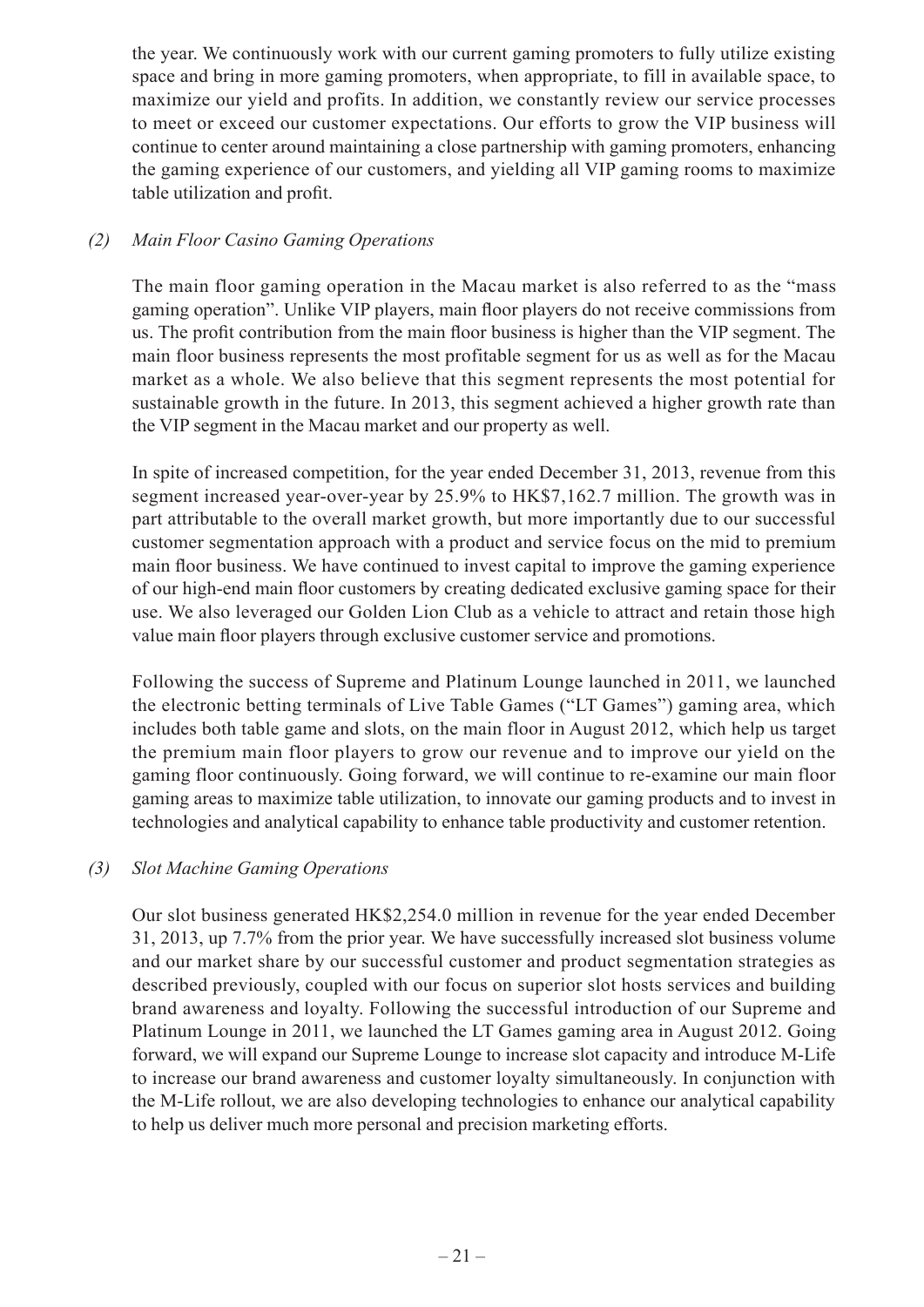### *Non-gaming Attractions and Branding Activities*

We also recognize the importance of brand awareness in growing the gaming operation. As a result, we have enhanced our marketing activities to take advantage of our internationally recognized brand. Brand-building initiatives are driven through promotions, events, strategic alliances and public relation activities. In 2013, we have organized events such as the "Glorious China, Auspicious Macau" Gold Brick Exhibition by prominent crossover designer and artist, Wang Kaifang, the MGM Water Aurora starting from May 2013 featuring an 8-meter-tall watersky aquarium with fish darting among multi-hued corals, Oktoberfest 2013, the Art Exhibition in L2 Gallery featuring themed artworks by local artists, and the "MGM Art Space" with a spectacular exhibition featuring Florentine Renaissance artist Sandro Botticelli's life, legend, legacy and his enduring masterpiece, *Venus*, starting from December 2013. These exhibits and events successfully drew traffic to our property for visit and have created a sense of anticipation among our customers, local communities and tourists alike, on what is going on at MGM MACAU.

# **Operation Efficiency**

In face of increased competition in the market, we have adopted strategies to protect and grow our earnings by focusing on customer experience, employee engagement and operating efficiency. We have introduced key performance indicators ("KPI") implementation on various segments of our business. Decisions on hiring, scheduling and staffing are made in accordance to our KPI which are linked to our business volume and target productivity. As a result, our table yield on the gaming floor and labor productivity in 2013 continue to improve. We will continue to provide professional and service training to our employees to implement continuous improvement processes and to seek more efficiency opportunities. We are also investing in technologies to enhance our analytical capability for operations and marketing in order to further enhance our overall efficiency.

# **Competition**

While we generated solid financial results in 2013, we are not immune from competitive pressure. Currently, there are six gaming concessionaires in Macau, each of whom has commenced casino operating activities and several of which have expansion plans announced or underway. As at December 31, 2013, there were 35 casinos in Macau. Those properties located in Cotai have continued to achieve a higher growth rate than those located in Macau Peninsula in 2013. Despite market share migration from Macau Peninsula to Cotai, we were able to maintain our overall market share. Our market share in Macau Peninsula reached 18.1% in 2013 compared to 17.0% in 2012. We expect competition in the Macau market to continue to increase in the future as more capacity is brought on line in the near future.

Our competition is not just limited to the Macau market. We compete with similar business establishments in other parts of Asia as well as elsewhere in the world, including, but not limited to integrated resorts in Singapore, Philippines and Las Vegas.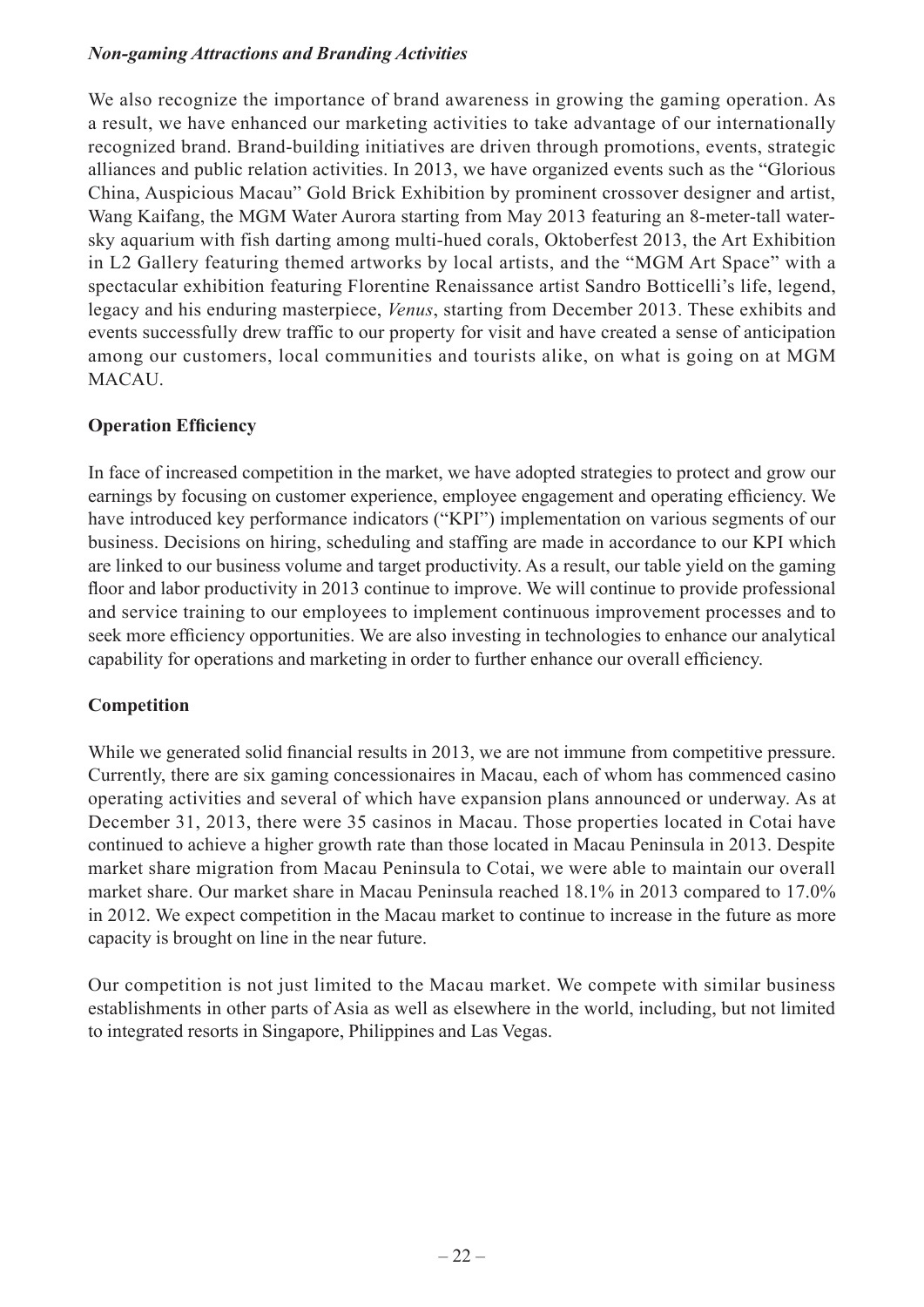#### **Segment Information**

The Group currently operates in one operating segment which is the management of its casino, hotel and food and beverage operations. A single management team reports to the Group's Chief Executive Officer (being the chief operating decision-maker) who allocates resources and assesses performance based on the consolidated revenue, result, assets and liabilities for the year prepared under IFRSs for the entire business comprehensively. Accordingly, the Group does not present separately segment information.

During the current and prior year, all revenue was derived from customers in Macau based on the location of our operations and almost all the non-current assets of the Group are located in Macau based on the geographical location of those assets. None of the customers of the Group individually contributed more than 10% of the total revenues during the current and prior year.

#### **Discussion of Results of Operations**

#### **Financial results for the year ended December 31, 2013 compared to financial results for the year ended December 31, 2012**

#### **Summary Statistics**

The following table presents certain selected income statement line items and certain other data.

|                                                       | For the year ended<br>December 31, |                 |
|-------------------------------------------------------|------------------------------------|-----------------|
|                                                       |                                    |                 |
| (in thousands, except for number of gaming tables and | 2013                               | 2012            |
| slot machines, percentage, and REVPAR)                | <b>HK\$'000</b>                    | <b>HK\$'000</b> |
|                                                       | (unaudited)                        | (unaudited)     |
| Number of VIP gaming tables                           | 233                                | 218             |
| VIP table games turnover                              | 894,592,686                        | 701,917,457     |
| VIP gross table games win                             | 25, 243, 772                       | 21,491,682      |
| VIP table games win percentage                        | 2.8%                               | 3.1%            |
| Average daily gross win per gaming table              | 296.8                              | 269.0           |
| Number of main floor gaming tables                    | 189                                | 201             |
| Main floor table games drop                           | 20,847,423                         | 18,944,454      |
| Main floor gross table games win                      | 7,118,699                          | 5,666,379       |
| Main floor table games win percentage                 | $34.2\%$                           | 29.9%           |
| Average daily gross win per gaming table              | 103.3                              | 77.0            |
| Number of slot machines                               | 1,368                              | 1,272           |
| Slot machine handle                                   | 44,409,964                         | 38,222,534      |
| Slot machine gross win                                | 2,262,939                          | 2,098,901       |
| Slot hold percentage                                  | $5.1\%$                            | $5.5\%$         |
| Average daily win per slot                            | 4.5                                | 4.5             |
| Commission and discounts                              | (9,254,411)                        | (7,825,148)     |
| Room occupancy rate                                   | 98.3%                              | 97.8%           |
| $REVPAR$ <sup>(1)</sup>                               | 2,078                              | 2,097           |

*Note*:<sup>(1)</sup> Revenue per available room, expressed in Hong Kong dollars, arrived after inclusion of services provided for hotel rooms to certain customers and guests without charges.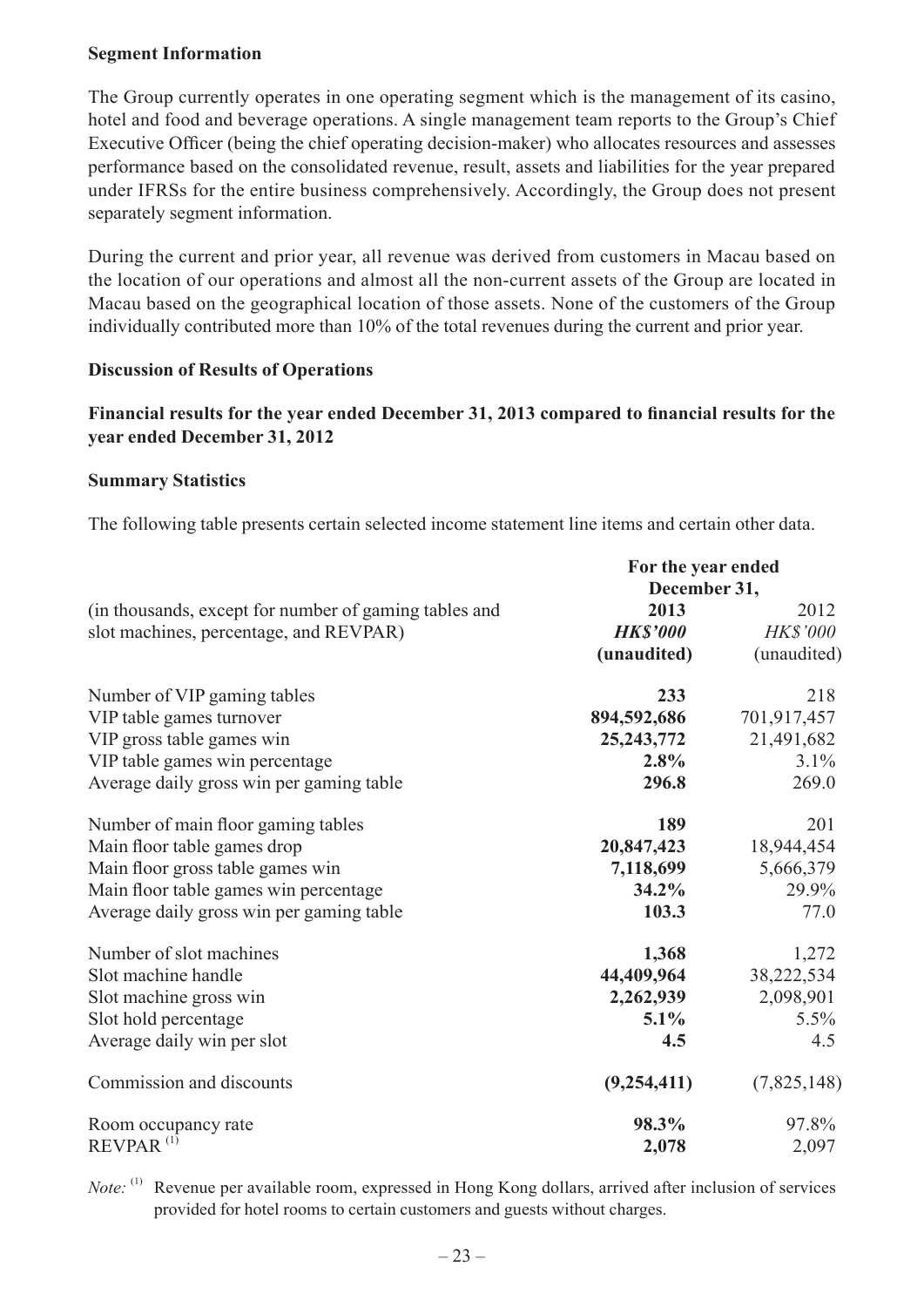#### **Operating Revenue**

The following table sets forth the operating revenue for the years ended December 31, 2013 and 2012.

|                                | For the year ended |                 |
|--------------------------------|--------------------|-----------------|
|                                | December 31,       |                 |
|                                | 2013               | 2012            |
|                                | <b>HK\$'000</b>    | <b>HK\$'000</b> |
| <b>Casino revenue</b>          | 25,412,367         | 21,454,483      |
| VIP gaming operations          | 15,995,647         | 13,672,876      |
| Main floor gaming operations   | 7,162,671          | 5,688,782       |
| Slot machine gaming operations | 2,254,049          | 2,092,825       |
| Other revenue                  | 315,146            | 319,109         |
| Hotel rooms                    | 45,364             | 65,103          |
| Foods and beverages            | 220,222            | 207,801         |
| Retail and other services      | 49,560             | 46,205          |
| <b>Operating revenue</b>       | 25,727,513         | 21,773,592      |

Total operating revenue increased by 18.2% to HK\$25,727.5 million in 2013. We believe this increase was due to a combination of factors, including overall Macau market growth, enhanced marketing efforts and the continuous property improvements such as the expansion of our VIP gaming areas on Level Two at MGM MACAU to cater for new and existing gaming operators, and the introduction of LT Games gaming area on the main floor in August 2012 as well.

#### **Casino Revenue**

Casino revenue increased by 18.4% to HK\$25,412.4 million in 2013. The components and reasons for this increase were:

### *(1) VIP Gaming Operations*

Revenue from VIP gaming operations increased by 17.0% to HK\$15,995.6 million in 2013. VIP table games turnover increased by 27.4% to HK\$894,592.7 million in 2013. The increase in turnover primarily resulted from incremental VIP business as a result of additional VIP gaming areas and capacity on Level Two launched in October 2012, with a total of 42 tables, and the addition of gaming promoters during the year. The positive impact was partly offset by the decrease in our VIP table games win percentage from 3.1% to 2.8% over the comparable periods in 2012 and 2013. In 2013, MGM MACAU had 233 VIP gaming tables in operation, as compared with 218 VIP gaming tables in 2012.

Approximately 80% of the commissions are netted against casino revenue, which corresponds to the approximate amount of the commission returned to the VIP players by the gaming promoters, and approximately 20% of the commissions are included in operating expenses, which corresponds to the approximate amount ultimately retained by gaming promoters for their compensation. The total amount of commissions netted against casino revenue was HK\$9,254.4 million and HK\$7,825.1 million in 2013 and 2012, respectively.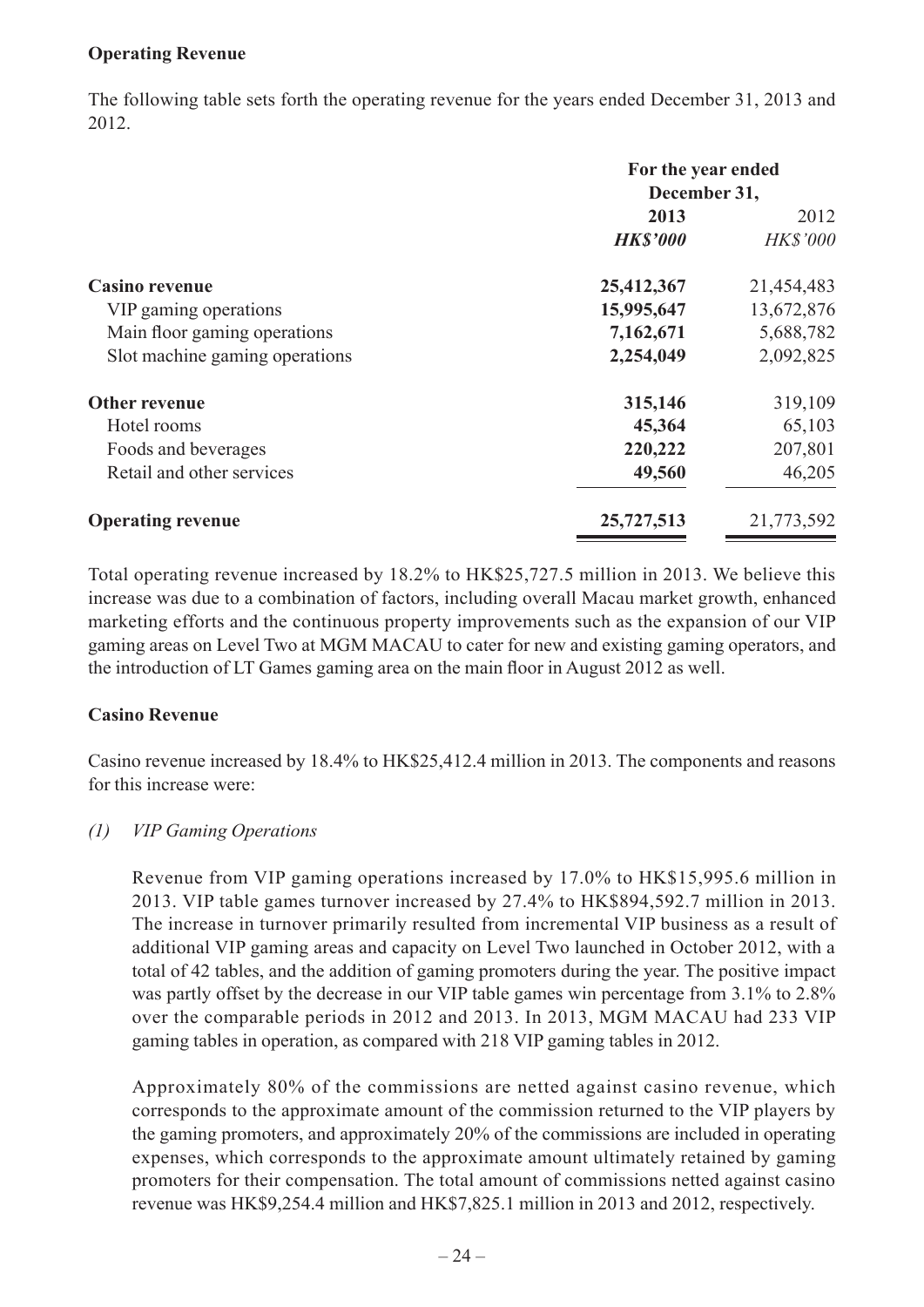#### *(2) Main Floor Gaming Operations*

Revenue from main floor gaming operations increased by 25.9% to HK\$7,162.7 million in 2013. Main floor table games drop increased by 10.0% to HK\$20,847.4 million in 2013. The increase primarily resulted from continued success of the tiered-customer relationship program and improvement on our yield on the gaming floor. In addition, the revenue of this segment also benefitted from the introduction of new gaming areas — LT Games areas, which are tailored for the high end segment of the mass market following the success of Supreme and Platinum Lounge. Further, we benefited from our marketing, branding and promotional activities including lucky draws and various tailored entertainment functions and non-gaming attractions and branding events as mentioned above. In 2013, MGM MACAU had 189 main floor gaming tables in operation, as compared with 201 main floor gaming tables in 2012. The main floor table games win percentage increased from 29.9% to 34.2% over the comparable periods in 2012 and 2013.

#### *(3) Slot Machine Gaming Operations*

Revenue from slot machine gaming operations increased by 7.7% to HK\$2,254.0 million in 2013. Slot machine handle increased by 16.2% to HK\$44,410.0 million in 2013. The increase primarily resulted from improvements to slot machine product mix, continued success of the tiered-customer relationship program, superior customer service from our slot hosts, and driving performance of the high denomination slot machines. In addition, the revenue of this segment also benefitted from the introduction of LT Games gaming area in August 2012, which were tailored for the high-end segment of the market. Our strategy to retain and reactivate targeted high end players has also led to more return visits and longer play during the year. The positive impact was partly offset by the decrease in our slot machine win percentage from 5.5% to 5.1% over the comparable periods in 2012 and 2013. In 2013, MGM MACAU had 1,368 slot machines in operation, as compared with 1,272 slot machines in 2012.

#### **Other Revenue**

Other revenue, which includes hotel rooms, foods and beverages and retail and other services, slightly decreased by 1.2% to HK\$315.1 million in 2013. The non-gaming facilities and services are critical for MGM MACAU to establish its brand and maintain its popularity in Macau and the region, in order to encourage visitations and extend the length of customers' stay within MGM MACAU.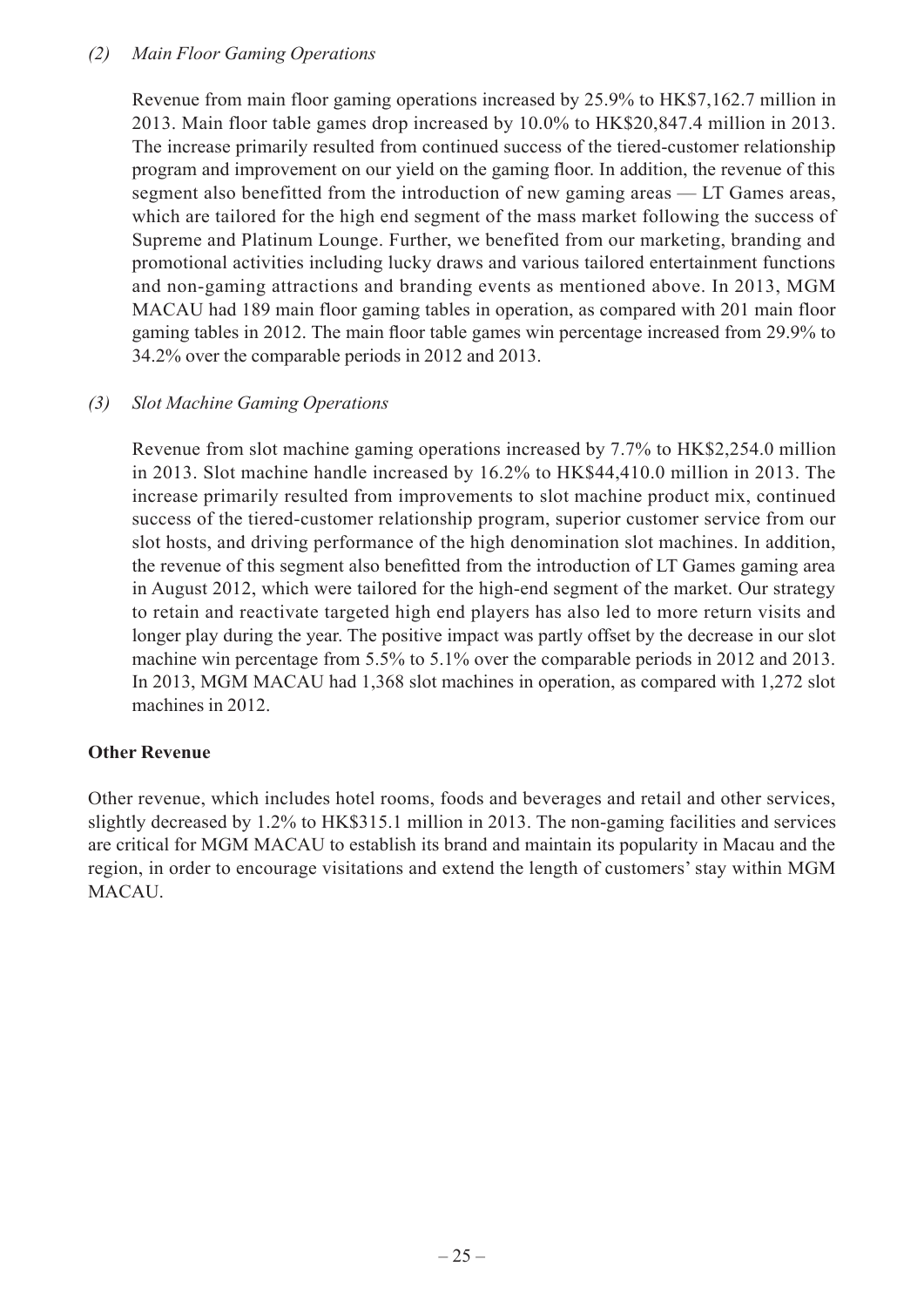### **Operating Costs and Expenses**

The following table sets forth the major operating costs and expenses for the years ended December 31, 2013 and 2012.

|                                                             | For the year ended<br>December 31, |                 |
|-------------------------------------------------------------|------------------------------------|-----------------|
|                                                             | 2013<br>2012                       |                 |
|                                                             | <b>HK\$'000</b>                    | <b>HK\$'000</b> |
| Special gaming tax and special levy to the Macau Government | 13,654,092                         | 11,548,882      |
| Inventories consumed                                        | 359,900                            | 343,028         |
| Staff costs                                                 | 1,695,803                          | 1,518,076       |
| Operating and administrative and other expenses             | 3,706,416                          | 3,138,314       |
| Depreciation and amortization                               | 767,670                            | 793,523         |
| Finance costs                                               | 213,903                            | 356,002         |
| Taxation expense/(benefit)                                  | 14,951                             | (409, 960)      |

#### *Special gaming tax and special levy to the Macau Government*

Special gaming tax and special levy to the Macau Government increased by 18.2% to HK\$13,654.1 million in 2013. This increase resulted directly from the increased casino revenue in 2013 compared to 2012.

#### *Inventories consumed*

Inventories consumed increased by 4.9% to HK\$359.9 million in 2013. This increase was primarily due to increase in consumptions of supplies in response to the increase in our business volumes during the year.

#### *Staff costs*

Staff costs increased by 11.7% to HK\$1,695.8 million in 2013. The increase was primarily due to hiring of additional staff in response to the increase in casino business volumes and a 5% staff salary increment to line level staff implemented in March 2013. Our labor efficiency continues to improve, as a result of KPI implementation.

#### *Operating and administrative and other expenses*

Operating and administrative and other expenses increased mainly resulting from:

*Junket commissions.* Junket commissions increased by 18.7% from HK\$1,819.6 million in 2012 to HK\$2,160.6 million in 2013. The increase resulted directly from the increase in VIP gross table games win in 2013 compared to 2012.

*Advertising and promotions expense.* Advertising and promotions expense increased by 31.8% from HK\$588.4 million in 2012 to HK\$775.5 million in 2013. The increase was as a result of more marketing activities were organized during the year to continuously create customer unique experiences consistent with our brand image.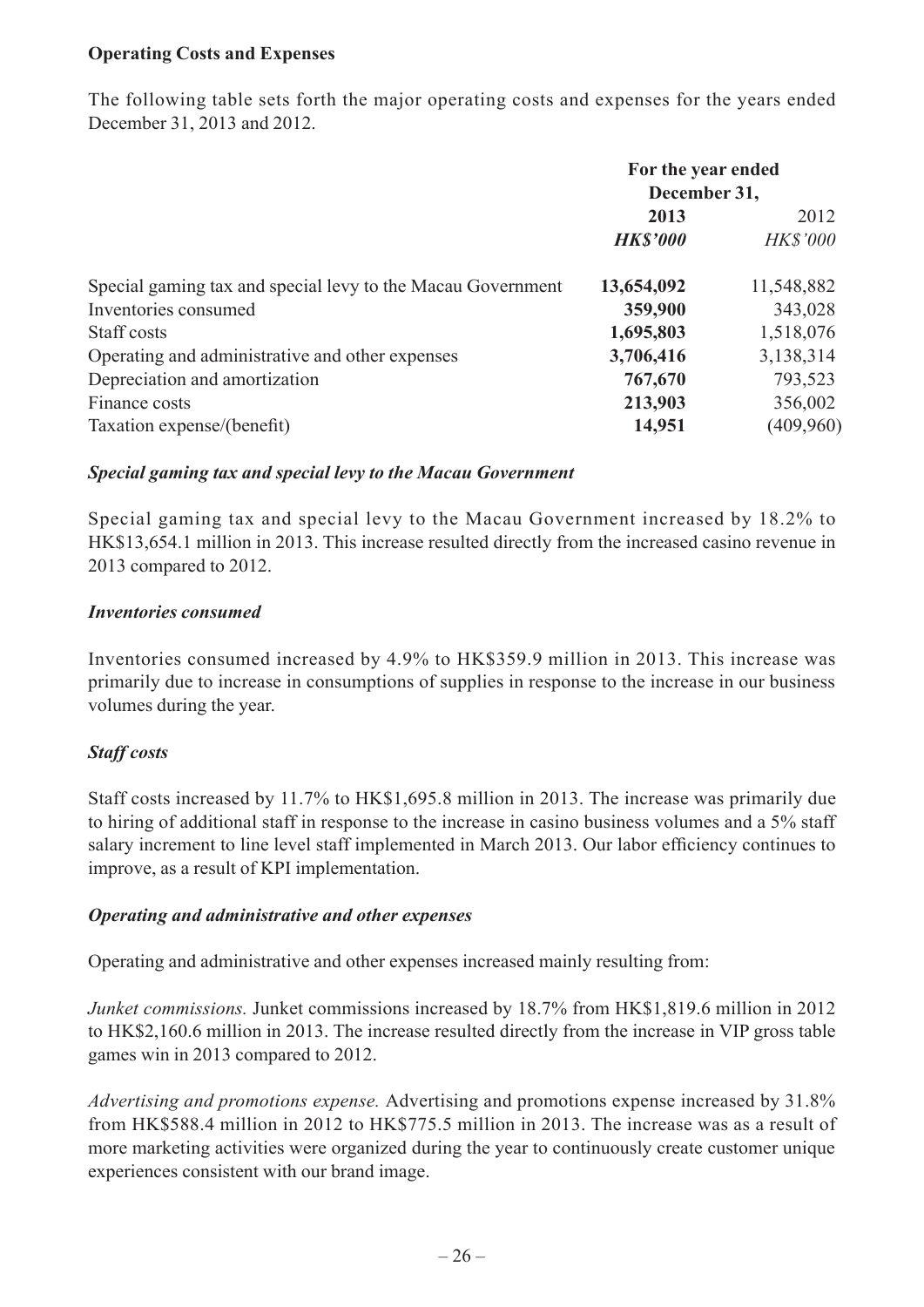*License fee and marketing fees.* License fee and marketing fees due to related companies increased by 19.6% from HK\$248.6 million in 2012 to HK\$297.2 million in 2013. This increase resulted directly from the increased revenue in 2013 compared to 2012 as well as the increase in annual cap by 20% in 2013.

*Allowance for doubtful debts, net.* Allowance for doubtful debts, net was HK\$55.4 million credit in 2013 compared to a debit of HK\$52.9 million in 2012. There were no changes in the allowance for doubtful debts policy; the decrease was primarily as a result of tighter collection efforts and recovery of doubtful debts provided for in previous years.

*Other expenses.* Other expenses increased by 52.9% from HK\$177.3 million in 2012 to HK\$271.0 million in 2013. The increase was primarily as a result of a one-off additional Macau tourism tax assessment of HK\$62.4 million made during the year.

As a result, operating and administrative and other expenses increased by 18.1% to HK\$3,706.4 million in 2013.

### *Depreciation and amortization*

Depreciation and amortization decreased slightly by 3.3% to HK\$767.7 million in 2013 due to full depreciation of certain assets in 2013, and partly offset by the impact of assets placed into service in the new in-house VIP gaming area on Level Two and LT Games area.

### *Finance costs*

Finance costs decreased by 39.9% to HK\$213.9 million in 2013. The decrease primarily resulted from the write-off of the unamortized debt finance cost in amount of HK\$115.7 million related to the Existing Credit Facilities as a result of the refinancing of the Existing Credit Facilities in October 2012 and the decrease in interest rate of term loan of the Amended Credit Facilities during the current year. The decrease was partly offset by the increase in commitment fee of the revolving credit facility as a result of the increase in amount of revolving credit facility from HK\$3,120.0 million to HK\$11,310.0 million upon the completion of the refinancing of the credit facilities.

### *Taxation*

Taxation for the year ended December 31, 2013 related to the dividend withholding tax in 2013 granted by the Macau Government in December 2012, while the amount for the year ended December 31, 2012 related to the reversal of the difference in amount of HK\$424.9 million between the deferred tax expense which the Company provided on the distributable reserves of MGM Grand Paradise, calculated at the statutory progressive rate as at December 31, 2011 and the amount granted by the Macau Government under the tax concession arrangement in June 2012. Details of taxation are set out in note 7 to the consolidated financial statements.

# **Profit attributable to owners of the Company**

Profit attributable to owners of the Company increased by 17.7% from HK\$4,530.8 million in 2012 to HK\$5,333.5 million in 2013.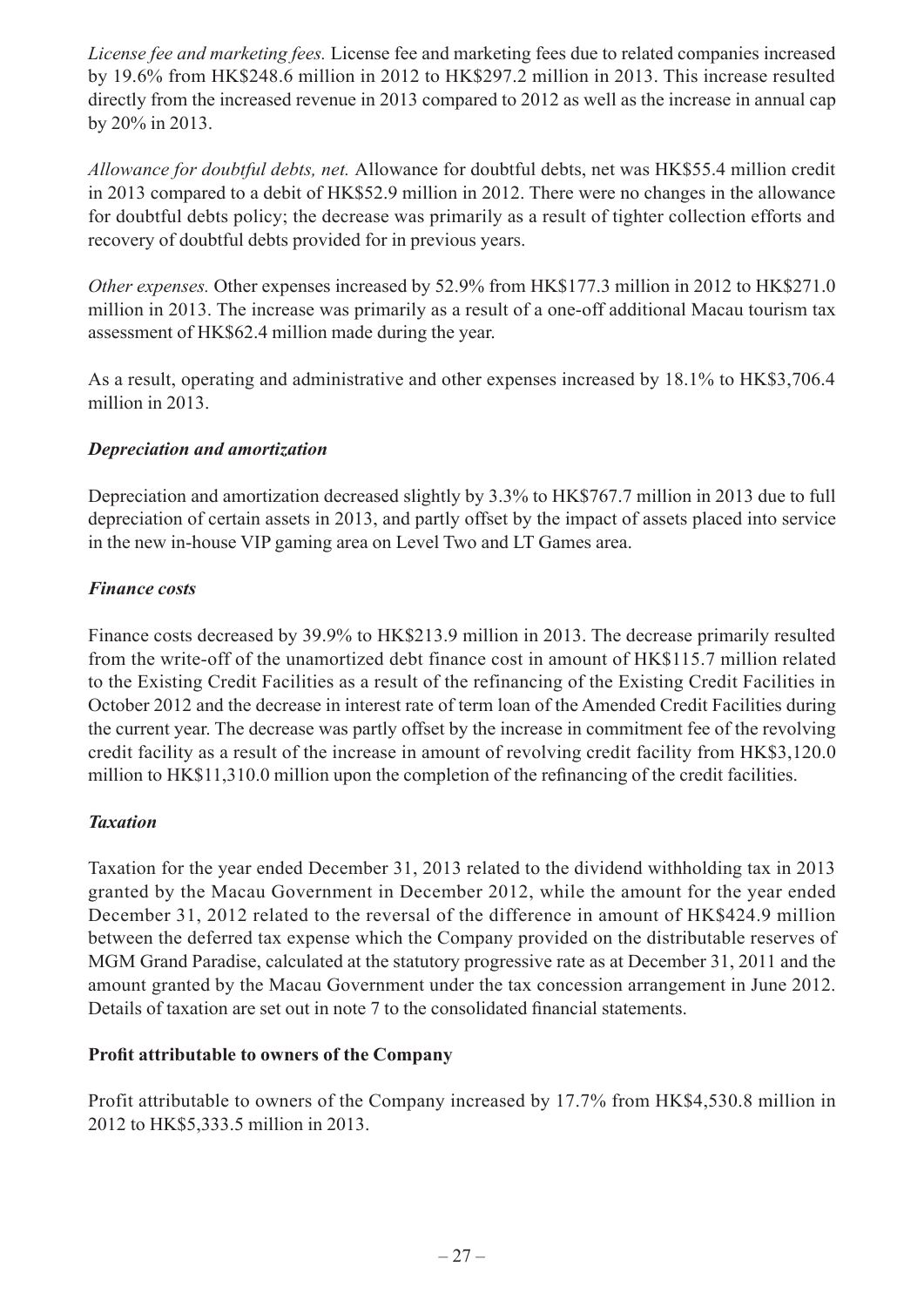### **Adjusted EBITDA**

The following table sets forth a quantitative reconciliation of Adjusted EBITDA to its most directly comparable IFRS measurement, profit attributable to owners of the Company, for the years ended December 31, 2013 and 2012.

|                                                             | For the year ended<br>December 31, |                 |
|-------------------------------------------------------------|------------------------------------|-----------------|
|                                                             | 2013                               | 2012            |
|                                                             | <b>HK\$'000</b>                    | <b>HK\$'000</b> |
| Profit attributable to owners of the Company                | 5,333,528                          | 4,530,829       |
| Add/(less):                                                 |                                    |                 |
| Depreciation and amortization                               | 767,670                            | 793,523         |
| Interest income                                             | (24, 529)                          | (37,979)        |
| Finance costs                                               | 213,903                            | 356,002         |
| Net foreign currency difference                             | 5,779                              | (7, 123)        |
| Taxation expense/(benefit)                                  | 14,951                             | (409,960)       |
| Share-based payments <sup>(1)</sup>                         | 34,462                             | 67,243          |
| Property charges and others <sup><math>(2)</math></sup>     | 19,809                             | 17,899          |
| Adjusted EBITD $A^{(3)}$ (unaudited)                        | 6,365,573                          | 5,310,434       |
| Adjusted EBITDA before the license fee $^{(4)}$ (unaudited) | 6,644,875                          | 5,543,235       |

*Notes:*

- (1) Share-based payments for the years ended December 31, 2013 and 2012 consisted of the stock compensation expense to Eligible Persons (as defined in the Company's share option scheme, which includes any Directors or employees of the Group and any other person including consultants or advisers).
- (2) Property charges and others for the year ended December 31, 2013 consisted of pre-opening expenses of HK\$16.8 million incurred for our COTAI project and loss on the disposal or write-off of property and equipment of HK\$3.0 million, while the balance for the year ended December 31, 2012 represented the loss on the disposal or write-off of property and equipment amounting to HK\$17.9 million.
- (3) Adjusted EBITDA is profit before finance costs, taxes, depreciation and amortization, interest income, net foreign currency difference, share-based payments, and property charges and other items which mainly include loss on disposal/write-off of property and equipment and other non-recurring expenses. Adjusted EBITDA is used by management as the primary measure of our operating performance and to compare our operating performance with that of our competitors. However, adjusted EBITDA should not be considered in isolation, construed as an alternative to profit or operating profit, treated as an indicator of our IFRS operating performance, or other combined operations or cash flow data, or interpreted as an alternative to cash flow as a measure of liquidity. Adjusted EBITDA presented in this report may not be comparable to other similarly titled measures of other companies operating in the gaming or other business sectors.
- (4) Adjusted EBITDA before the license fee paid to a related company was HK\$6,644.9 million and HK\$5,543.2 million in 2013 and 2012 respectively. Details of the license fee are set out in note 15 to the consolidated financial statements.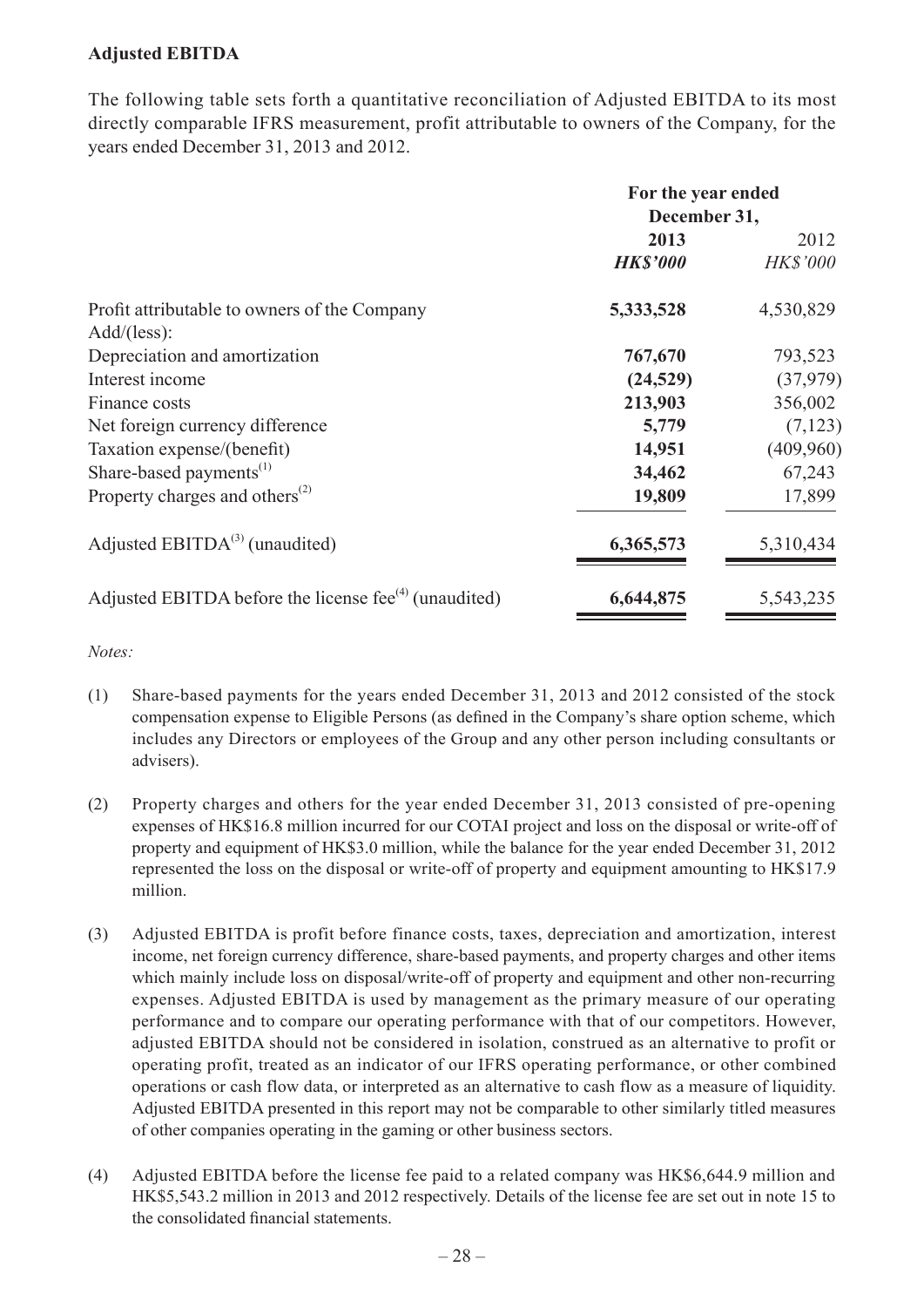# **LIQUIDITY AND CAPITAL RESOURCES**

#### **Capital Resources**

Working capital and recurring expenses as well as capital expenditures were funded from equity, bank borrowings, and cash generated from operations.

Our bank and cash balances as at December 31, 2013 was HK\$7,884.8 million. This bank and cash balances was available for operations, new development activities including COTAI project and enhancement to existing properties. In addition, HK\$11,310.0 million remained undrawn under the HK\$15.6 billion total banking facilities available to our Group.

#### **Gearing Ratio**

The gearing ratio is an indicator of our Group's capital structure and capacity. The gearing ratio is calculated as net debt divided by equity plus net debt. Net debt comprised long-term bank borrowings (offset by cash and bank balances), where equity comprised all capital and reserves of the Group that are managed as capital. As at December 31, 2013, the gearing ratio of the Group was zero (2012: zero), due to the fact that we have more cash than total debt as at December 31, 2013 and 2012.

#### **Group Cash Flows**

The following table presents a summary of the Group's cash flows for the years ended December 31, 2013 and 2012.

|                                                                                                                              | For the year ended<br>December 31,      |                                         |
|------------------------------------------------------------------------------------------------------------------------------|-----------------------------------------|-----------------------------------------|
|                                                                                                                              | 2013<br><b>HK\$'000</b>                 | 2012<br><b>HK\$'000</b>                 |
| Net cash generated by operating activities<br>Net cash used in investing activities<br>Net cash used in financing activities | 7,528,090<br>(2,052,298)<br>(4,972,349) | 6,134,678<br>(1,081,384)<br>(3,262,337) |
| Net increase in cash and cash equivalents                                                                                    | 503,443                                 | 1,790,957                               |
| Cash and cash equivalents at the beginning of the year                                                                       | 7,381,362                               | 5,590,405                               |
| Cash and cash equivalents at the end of the year                                                                             | 7,884,805                               | 7,381,362                               |

#### **Net cash generated by operating activities**

Our net cash generated from operating activities was primarily affected by operating income generated by MGM Grand Paradise as a result of increased casino revenue and growth in our working capital in 2013 compared to 2012. Net cash from operating activities was HK\$7,528.1 million in 2013 compared to HK\$6,134.7 million in 2012.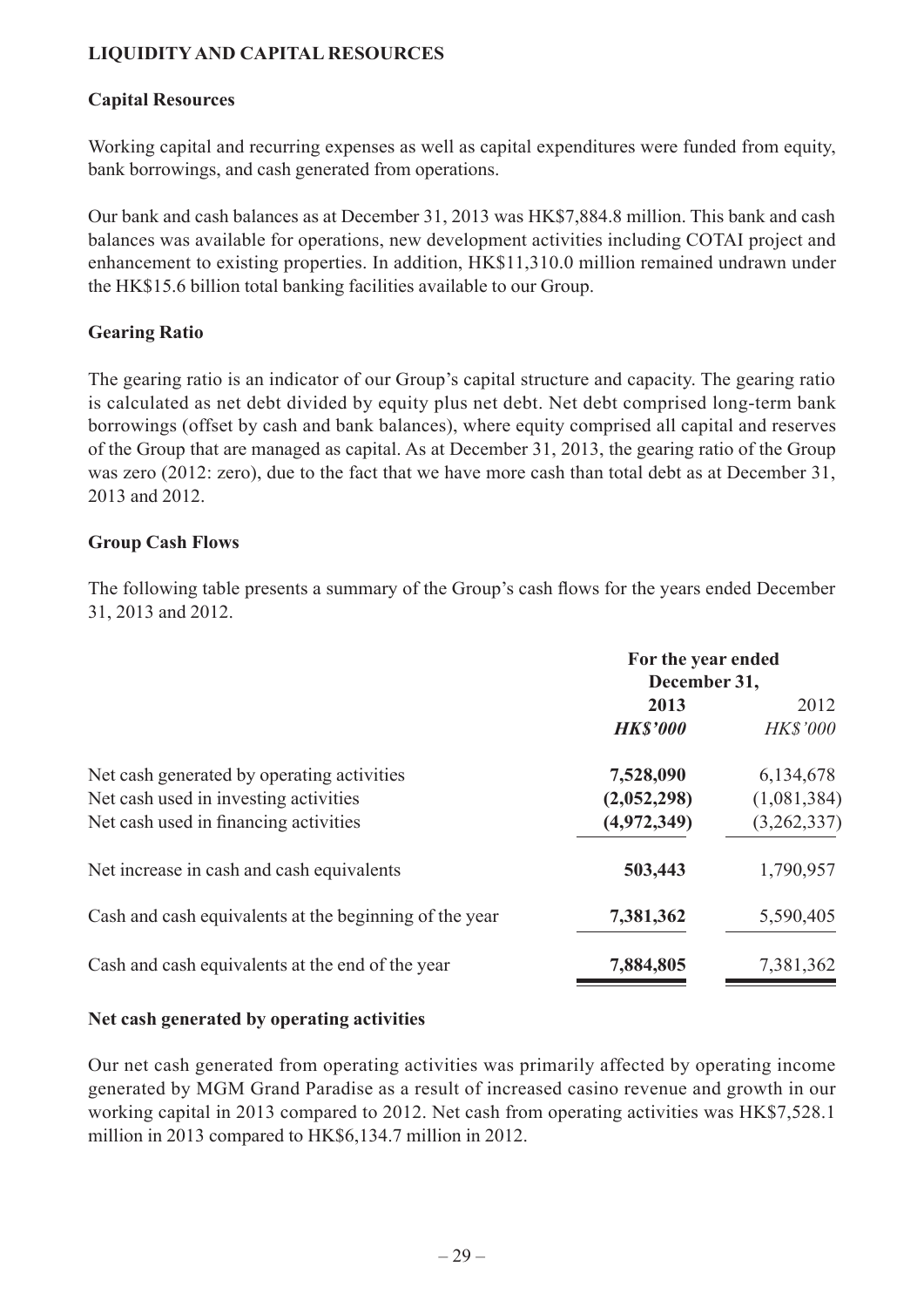### **Net cash used in investing activities**

Net cash used in investing activities was HK\$2,052.3 million in 2013 compared to HK\$1,081.4 million in 2012. The major components of the cash flow used in investing activities relate to the payment for the construction in progress and purchase of property and equipment totaling HK\$1,811.6 million and HK\$589.6 million in 2013 and 2012, respectively, as well as developers' fees and land use right premium paid. Payment for the construction in progress partly related to the renovation work carried out throughout our property as well as the design and other preliminaries fees, including ground treatment, professional fees and pilling works, for the COTAI project. The renovation works were part of our ongoing effort to maintain and upgrade our products to enhance our customer experience at our property.

#### **Net cash used in financing activities**

Net cash used in financing activities was HK\$4,972.3 million in 2013 compared to HK\$3,262.3 million in 2012. The increase mainly resulted from HK\$4,750.0 million dividend payment in 2013 as compared to the HK\$3,100.8 million dividend payment in 2012.

#### **Capital Commitments**

Future commitments in respect of renovation of the casino and hotel complex of the Group and design and construction of the COTAI project that are not recorded in the consolidated financial statements herein are as follows:

|                                   | As at December 31, |                 |
|-----------------------------------|--------------------|-----------------|
|                                   | 2013               | 2012            |
|                                   | <b>HK\$'000</b>    | <b>HK\$'000</b> |
| Authorized but not contracted for | 8,318,527          | 17,206,835      |
| Contracted but not accounted for  | 9,626,778          | 1,276,359       |
|                                   | 17,945,305         | 18,483,194      |

#### **Indebtedness**

As at December 31, 2013 and 2012, the Group had secured a term loan facility of approximately HK\$4,290.0 million. The Group had approximately HK\$11,310.0 million available to draw under the MGM Grand Paradise credit facilities as at December 31, 2013 and 2012.

#### **Contingent Liabilities**

As at December 31, 2013, the Group had given bank guarantees totaling HK\$300.1 million in relation to our gaming subconcession.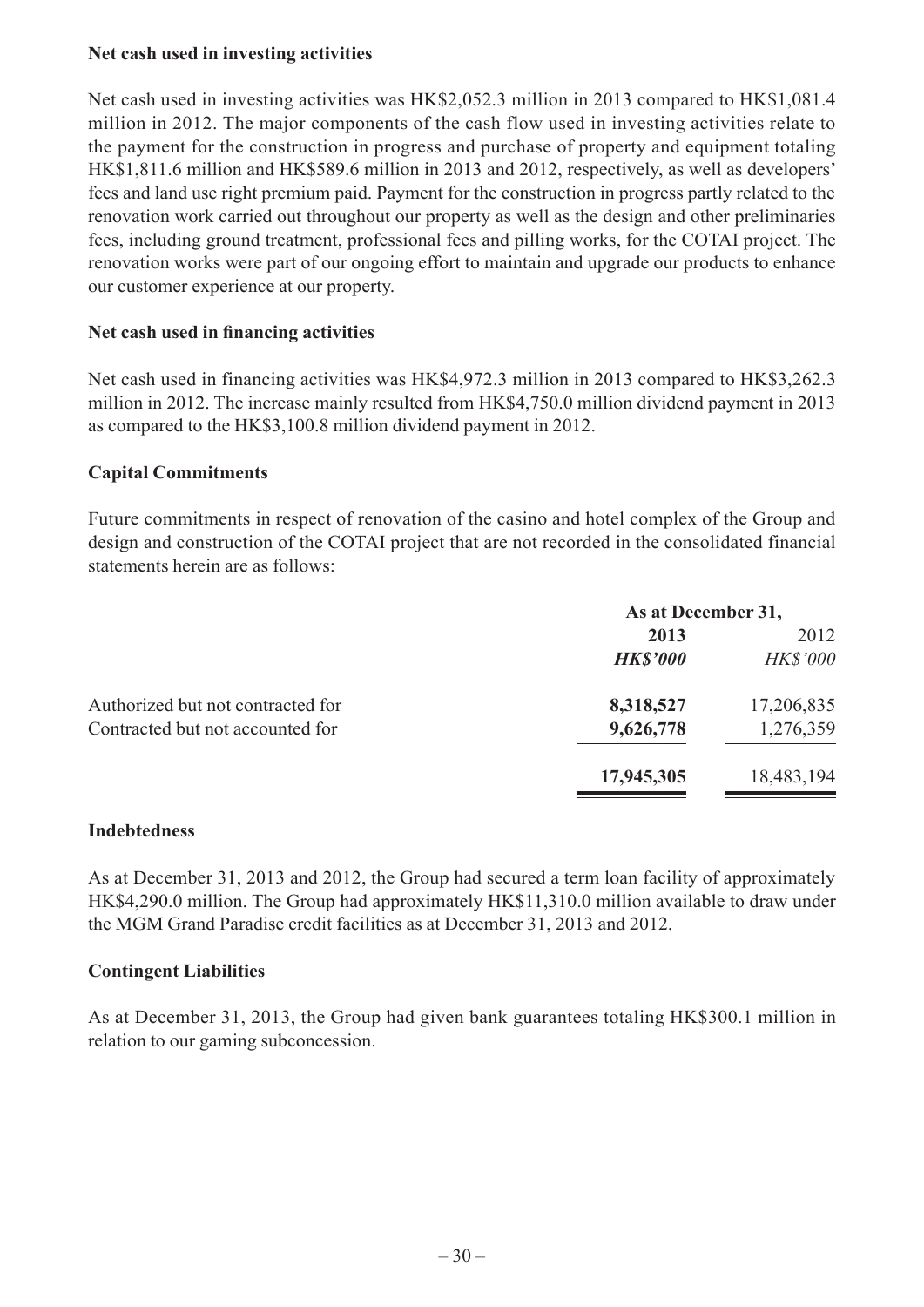# **Term Loan Facility and Revolving Credit Facility**

# *Overview*

On July 27, 2010, MGM Grand Paradise entered into a HK\$7,410.0 million credit agreement (the "Existing Credit Facilities") with a syndicate of lenders and repaid the outstanding amounts under its prior credit facility in full on July 30, 2010. The Existing Credit Facilities include a HK\$4,290.0 million term loan facility and a HK\$3,120.0 million revolving credit facility.

On October 22, 2012, the Company and MGM Grand Paradise entered into an amended and restated credit agreement (the "Amended Credit Facilities") with certain lenders as co-borrowers. As part of such agreement, the credit facilities is now HK\$15.6 billion, consisting of a HK\$4,290.0 million term loan facility and a HK\$11,310.0 million revolving credit facility. The Amended Credit Facilities may be used for proper corporate purposes, including to refinance the Existing Credit Facilities, for future development opportunities including COTAI project and general corporate purposes of the Group.

During the year ended December 31, 2012, the Group incurred and paid miscellaneous charges and bank fees of approximately HK\$318.1 million in relation to the credit facilities. There were no similar charges and fees being paid during the year ended December 31, 2013.

# *Principal and Interest*

While the term loan of HK\$4,290.0 million was fully drawn on October 29, 2012, the HK\$11,310.0 million revolving credit facility is undrawn for the time being and is available for utilization up to September 2017. The term loan of the Amended Credit Facilities is repayable on a quarterly basis commencing in July 2016 and will be fully repaid in October 2017 whereas each revolving credit facility will be repaid in full on the last date of the respective term but no later than October 2017.

The Amended Credit Facilities bear interest at HIBOR plus a fixed margin of 2.5% per annum for the first six months and thereafter a variable margin that may decrease to a minimum of 1.75% per annum based on the Group's leverage ratio. As at December 31, 2013, the Group paid interest at HIBOR plus a margin of 1.75% per annum.

### *General Covenants*

The Amended Credit Facilities contain general covenants restricting the ability of the obligor group (our Company and certain of its subsidiaries, namely the Restricted Group) to, among other things, enter into, dispose of or amend to certain commitments and/or investments. There are customary permitted exceptions to these restrictions and requirements for lenders approval.

# *Financial Covenants*

The Restricted Group is required to maintain a leverage ratio at the end of each quarter while the loans are outstanding. The leverage ratio is to be kept within 4.50 to 1.00 for each quarter and reduced to no greater than 4.00 to 1.00 for each quarter after the first anniversary of opening of our upcoming integrated casino, hotel and entertainment complex in Cotai. In addition, the Group is required to maintain an interest coverage ratio of no less than 2.50 to 1.00 at each quarter end.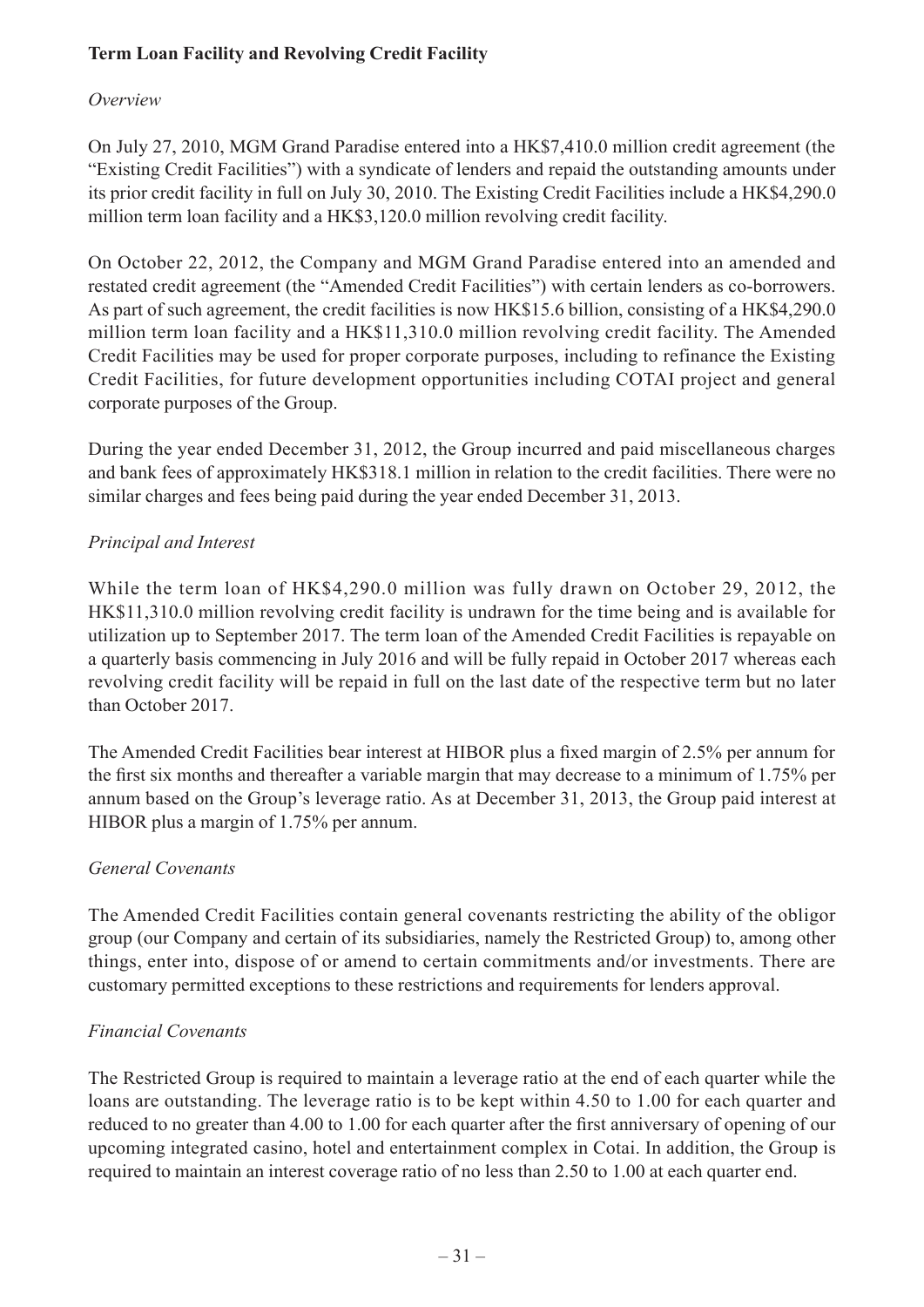#### *Compliance with Covenants*

The Group has complied with the general and financial covenants contained in the Amended Credit Facilities as set forth above.

### *Mandatory Prepayments*

The Amended Credit Facilities contain mandatory prepayment provisions which include, among other things, prepayment of all outstanding loans, together with accrued interest and all other amounts due thereunder, upon a change of control or sale of the MGM Grand Paradise business or COTAI project.

### *Dividend Restrictions*

The Group is not allowed to declare, make or pay any dividends while any default is outstanding or will be resulted or if its leverage ratio exceeds 4.00 multiples by then or on a proforma basis. To the extent its leverage ratio falls below 4.00 multiples but still exceeds 3.50, the Group may only pay dividends up to US\$300 million, including if any has been paid during preceding 12-month period. As at December 31, 2013, our leverage ratio was approximately 0.68.

# *Events of Default*

The Amended Credit Facilities contain certain events of default, and certain insolvency-related proceedings relating to our Group. Pursuant to the Amended Credit Facilities, a divestment of holdings in the Company by MGM Resorts International below 50% control or any holdings in MGM Grand Paradise by the Company would constitute a change of control and trigger mandatory prepayment.

### *Security and Guarantees*

Collateral for the term loan and revolving credit facility consists of most of the assets, including but not limited to property and equipment, land use right and bank balances and cash of the Group and the shares of MGM Grand Paradise and some of its subsidiaries. Certain of the Company's direct and indirect subsidiaries (where applicable) have executed guarantees as security.

### **Quantitative and Qualitative Disclosure about Market Risk**

Market risk is the risk of loss arising from adverse changes in market rates and conditions, such as inflation, interest rates, and foreign currency exchange rates.

### *Foreign Exchange Risk*

The cash received from gaming activities is primarily in HK\$. The Group reports gross gaming win to the Macau Government in Patacas and the gaming taxes are paid in HK\$. Our costs and expenses are primarily denominated in Patacas and HK\$. The value of a Pataca is directly linked to the value of a HK\$, and accordingly, we do not expect fluctuations in the values of these currencies to have a material impact on our operations. The majority of its foreign currency exposures comprises assets denominated in US\$, Taiwan Dollars and Singapore Dollars. The exchange rate of the HK\$ is pegged to the US\$ and has remained relatively stable.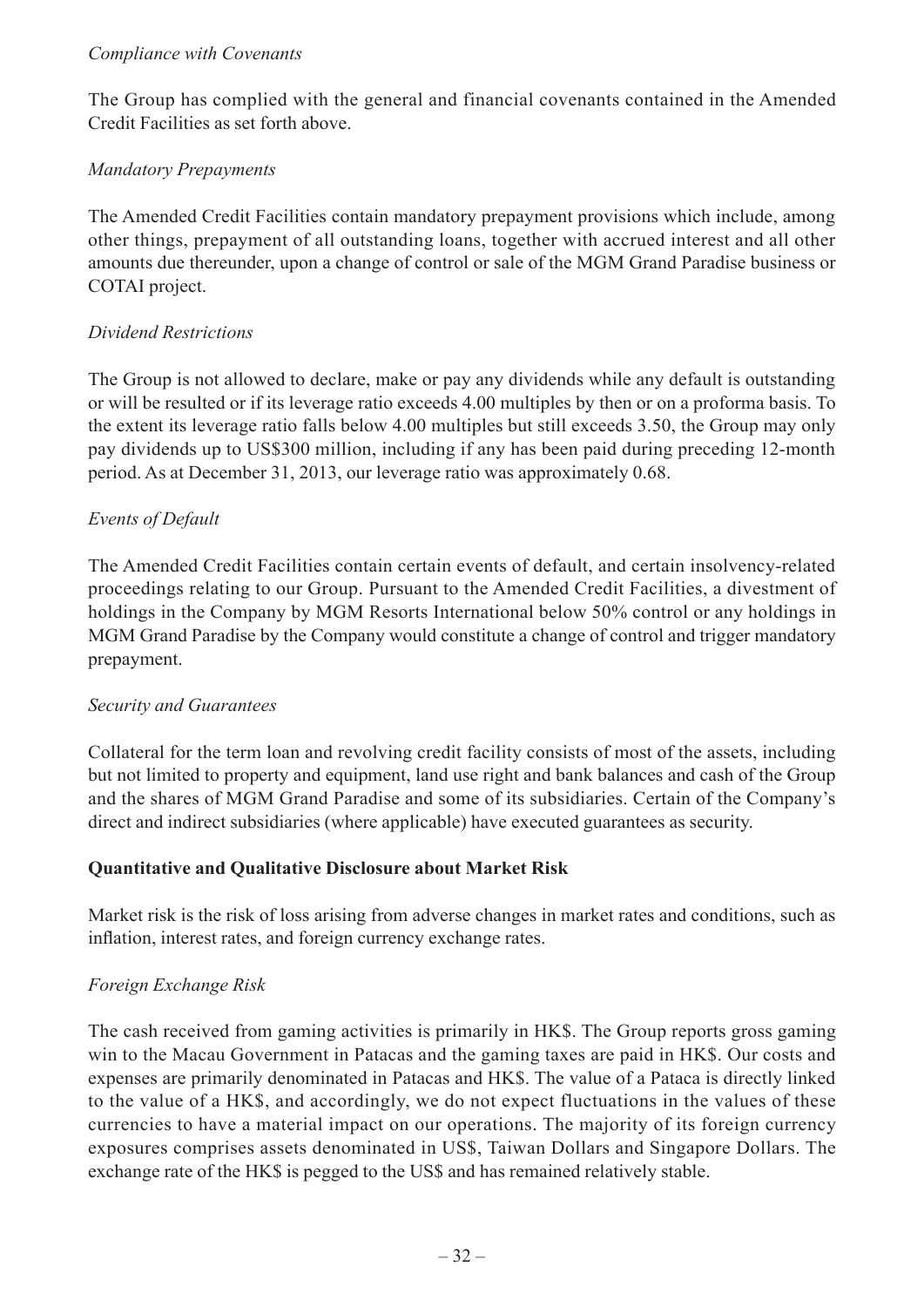### *Interest Rate Risk*

One of our primary exposures to market risk is interest rate risk associated with our credit facilities that bear interest based on floating rates. We manage our interest rate risk by maintaining a level of cash and cash equivalents which management considers adequate to finance our operations and mitigate the effects of fluctuations in cash flows. We cannot assure you that these risk management strategies will have the desired effect, and interest rate fluctuations could have a negative impact on our results of operations. We do not hedge our interest rate risk.

### *Credit Risk*

The Group's maximum exposure to credit risk which will cause a financial loss to the Group due to failure to discharge an obligation by the counterparties and financial guarantees provided by the Group is arising from:

- ˙ the carrying amount of the respective recognized financial assets as stated in the consolidated statement of financial position; and
- ˙ the amount of contingent liabilities in relation to a financial guarantee issued by the Group

The Group has a concentration of credit risk with the gaming promoters as the Group's trade receivables from gaming promoters were mainly due from a few counterparties, all of which are domiciled in Macau. Any adverse changes in the business environment and financial performance of those gaming promoters may impact the recoverability of the trade receivables. Should there be any change in circumstances pertaining to one of these gaming promoters, it would have a material effect to the carrying amount of trade receivables.

In order to minimize the credit risk, the management of the Group has delegated a team responsible for determination of credit limits, credit approvals and other monitoring procedures to ensure that follow-up action is taken to recover overdue debts. In addition, the Group reviews the recoverable amount of each individual debt at the end of the reporting period to ensure that adequate impairment losses are made for irrecoverable amounts. In this regard, the Group believes that no significant credit risk is inherent in the Group's trade receivables which are not provided for.

The liquid funds which are deposited with several banks with high credit standing in Hong Kong and Macau. The credit risk on liquid funds is limited because the counterparties are banks with high credit standing in Hong Kong and Macau.

### **Off Balance Sheet Arrangements**

We have not entered into any transactions with special purpose entities nor do we engage in any transactions involving derivatives that would be considered speculative positions. We do not have any retained or contingent interest in assets transferred to an unconsolidated entity.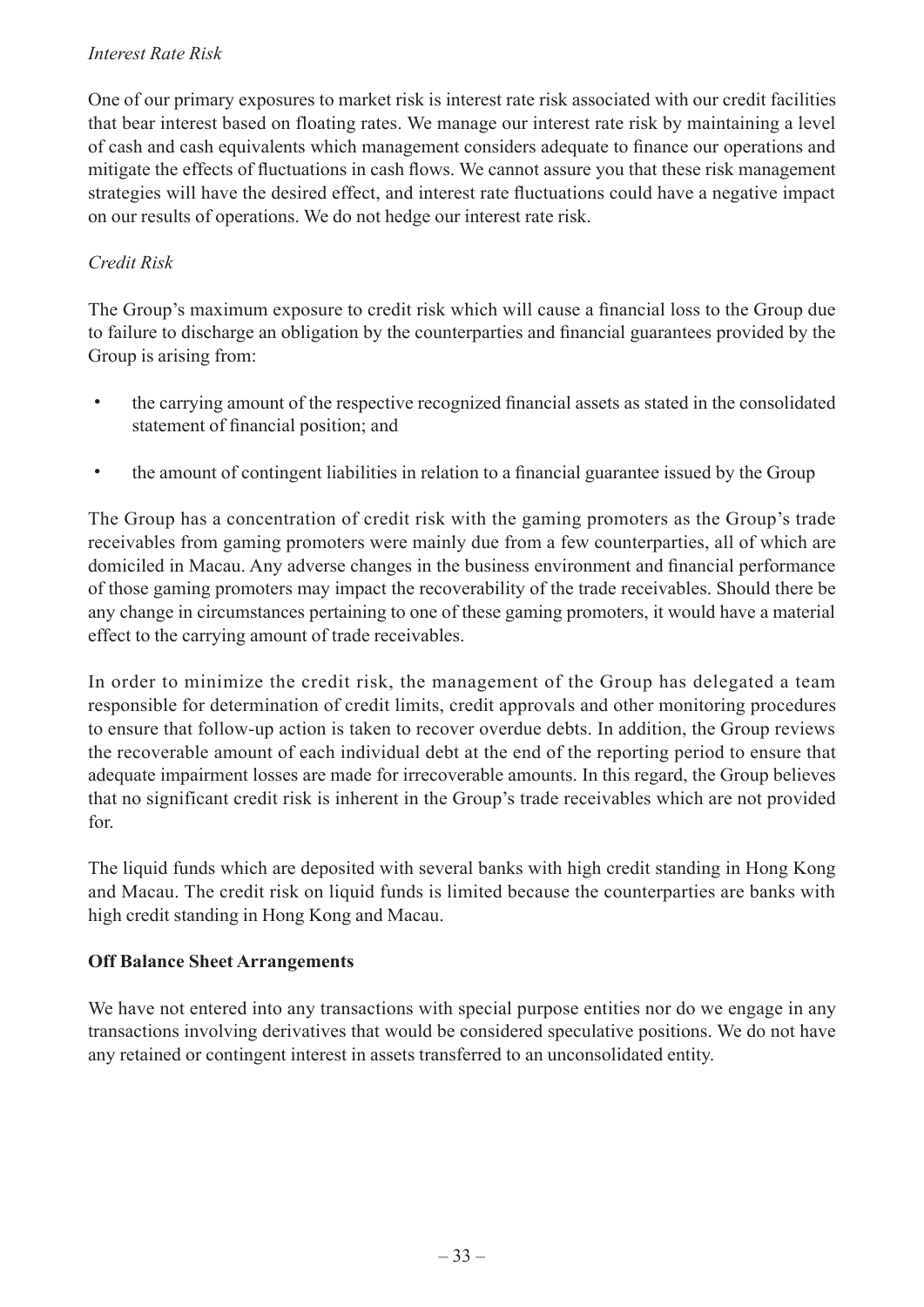### **Other Liquidity Matters**

We expect that we will fund our operations and capital expenditure requirements from operating cash flows, cash on hand and standby credit facilities. However, we cannot be sure that operating cash flows will be sufficient for this purpose. We may raise additional debt or refinance all or a portion of our indebtedness on or before maturity, but there can be no assurance that we will be able to do so on acceptable terms or at all.

New business developments or other unforeseen events may occur, resulting in the need to raise additional funds. There can be no assurances regarding the business prospects with respect to any other opportunity. Any other development would require us to obtain additional financing.

In the ordinary course of business, in response to market demands and client preferences and in order to increase revenue, we have made and will continue to make enhancements and refinements to our casino and hotel complex. We have incurred and will continue to incur capital expenditures related to these enhancements and refinements. In addition, the Cotai Land concession contract was published in the official gazette of Macau on January 9, 2013, we are focusing on the commencement of the COTAI project, and will continue to incur capital expenditures for constructing an integrated casino, hotel and entertainment complex in Cotai.

Taking into consideration our financial resources, including our cash and cash equivalents, standby credit facilities and internally generated funds, we believe that we have sufficient liquid assets to meet our working capital and operating requirements for the following 12 months.

### **Related Party Transactions**

Details of related party transactions are set out in note 15 to the consolidated financial statements. Our Directors confirm that all related party transactions are conducted on normal commercial terms and that their terms are fair and reasonable and are in the best interest of all the Shareholders as a whole.

### **Business Review and Prospects**

MGM China achieved a good financial performance throughout 2013. The adjusted EBITDA and profit attributable to owners of the Company increased by 19.9% and 17.7% to HK\$6,365.6 million and HK\$5,333.5 million, respectively, in 2013 compared to 2012.

Throughout the year, we have demonstrated our operating resilience and expertise in an increasingly competitive market. We continued to grow our business, defended our market share, improved our operating efficiency and, as a result, exceeded our financial target. We reinvested in our business to maximize the financial return and to promote our brand.

During the past year, we demonstrated our capability to drive earnings and improve our margins through managing our customer segments, yielding our gaming floor and containing our cost. Marketing effectiveness and operating efficiency are critical in the highly competitive market. However, equally if not more important to the sustainability of our earnings increase, is our focus on new revenue streams and sources. This is an area that we will continue to devote much of our management time and resources to in the future. To that end, we will need to continuously improve our customer experience at MGM MACAU, both gaming and non-gaming.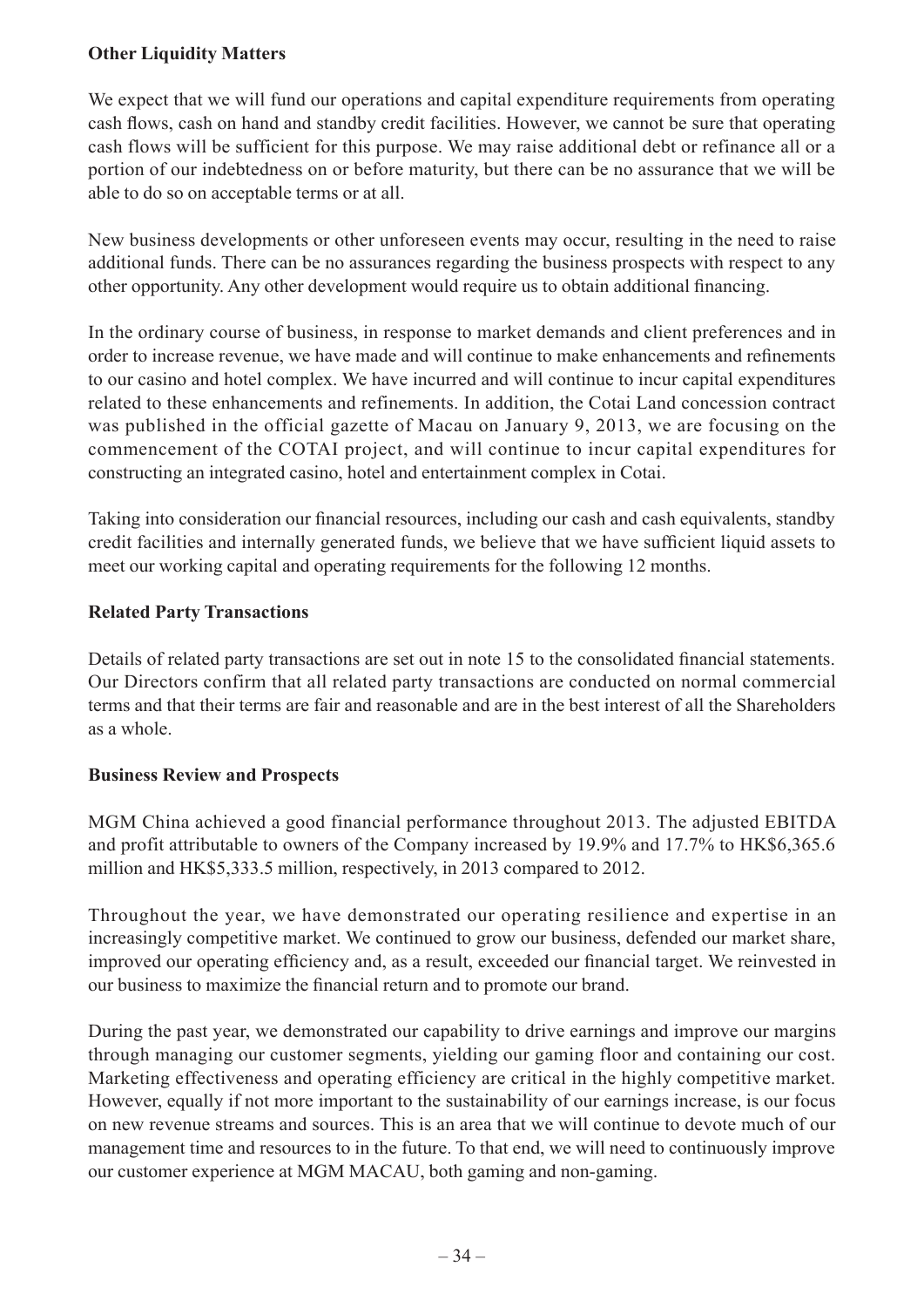On the gaming front, our VIP gaming areas on Level Two at MGM MACAU expansion was a significant undertaking that has resulted in meaningful VIP business growth since its opening in October 2012. We also introduced new products, such as LT Games tailored for the market in August 2012. We will continue to re-examine the existing resources allocation to increase our VIP gaming revenue and productivity and to introduce some new games, promotions, and our M-Life to our players on the mass floor, and at the same time, we will also focus on capital improvements to refresh our mass and slot machine gaming experience. On the non-gaming front, we continued to allocate significant resources to create customer unique experiences consistent with our brand image, and we will continue to improve our customer experiences by enhancing our hotel, foods and beverages offerings which showed the public and the Macau Government our commitment to non-gaming diversification. In addition, in conjunction with the M-Life rollout, we will simultaneously increase our brand awareness and customer loyalty from our key feeder markets.

With regard to Cotai development, in October 2012, with the formal acceptance of the terms and conditions of the draft land concession contract, we reached a key milestone in making MGM COTAI a reality. Shortly afterwards, we successfully closed on the refinancing transaction of HK\$15.6 billion which would ensure the funding for the COTAI project. On January 9, 2013, the Cotai Land concession contract became effective upon its publication in the Macau Government official gazette, a few months earlier than the market had anticipated. In May 2013, we appointed a main contractor for the COTAI project and are now focusing our full energies on the commencement of construction of our COTAI property which will bring a new level of excitement, sophistication and entertainment to Macau. Our plan is to have up to 1,600 hotel rooms, 500 gaming tables and 2,500 slot machines with a budget of approximately HK\$23 billion, excluding land costs and capitalized interest. We are well positioned for a truly unique MGM experience.

It is the people at MGM China who made possible all these accomplishments. We make employee engagement a strategic priority. In early 2012, we launched performance management process closely linked to our operating strategy and continued to invest in training and development throughout the year.

In summary, we believe in the long-term growth prospect of the Macau market, driven by (1) a large and growing mainland Chinese middle class with increasing disposable income; (2) continuous infrastructure improvements that will facilitate convenient travel to and within Macau and enhance the visitation levels; and (3) the efforts and investments made by gaming concessionaires to solidify Macau as a destination market with superior integrated resort products. MGM China will be an active participant contributing to as well as benefitting from the Macau market growth. We are confident that we will continue to grow and create value for our Shareholders and other stakeholders.

### **DISCLOSURE OF FINANCIAL RESULTS IN MACAU**

MGM Grand Paradise, our subsidiary and the holder of our gaming Subconcession, will file its statutory consolidated financial statements in accordance with Financial Reporting Standards of Macau Special Administrative Region, the People's Republic of China ("MFRS") for the year ended December 31, 2013 ("MFRS Consolidated Financial Statements") to the Gaming Inspection and Coordination Bureau of Macau on or about February 28, 2014. This is a statutory filing requirement mandated by Macau law. In addition, MGM MACAU expects to publish its MFRS Condensed Financial Statements in the Macau Official Gazette and local newspapers in Macau by the end of April 2014. The MFRS Consolidated Financial Statements and the MFRS Condensed Financial Statements may not be directly comparable with our Company's financial results disclosed herein, which are prepared under IFRS.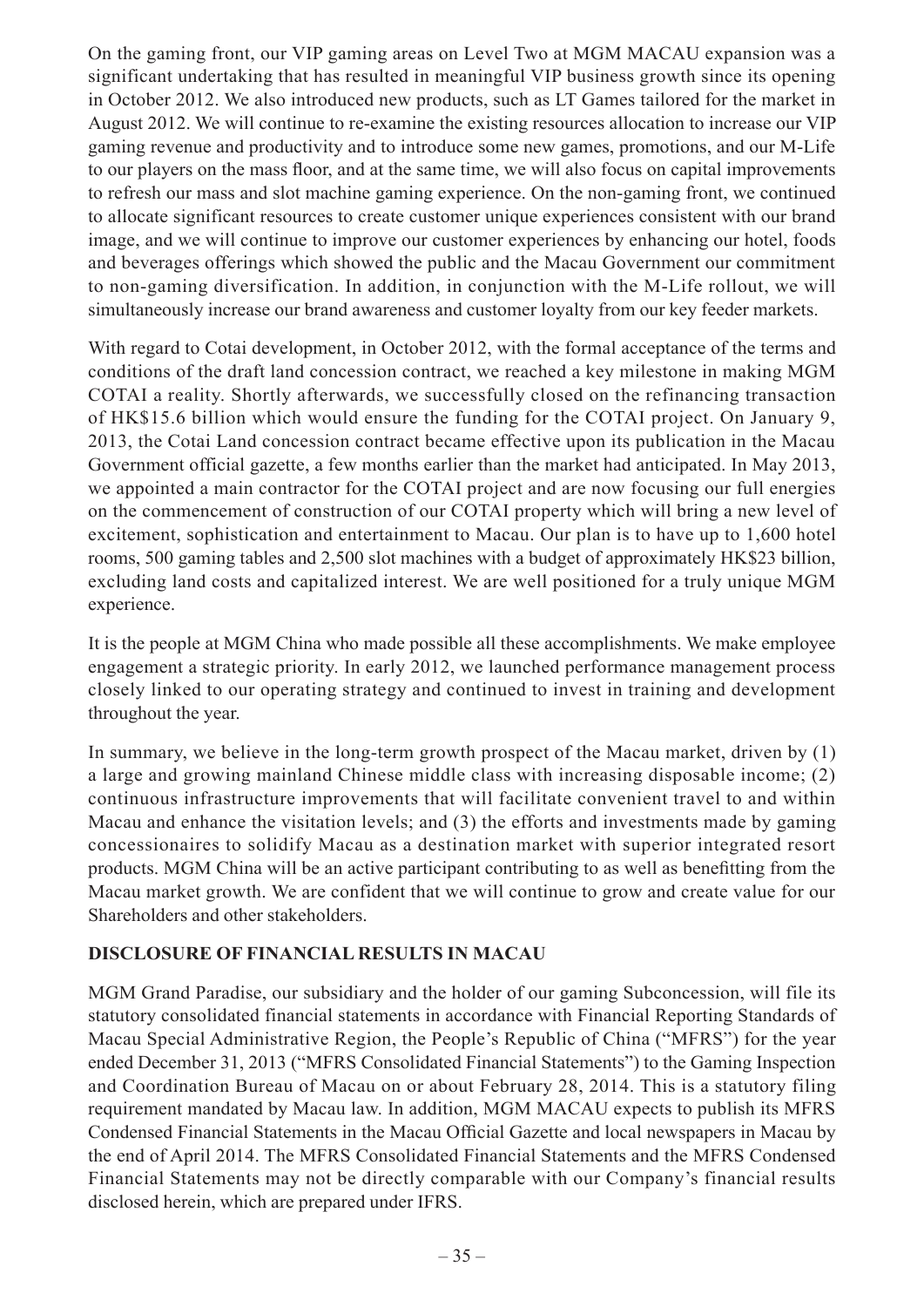### **CLOSURE OF REGISTER OF MEMBERS**

#### *Special Dividend*

The register of members of the Company will be closed from March 6, 2014 (Thursday) to March 10, 2014 (Monday), both days inclusive, during which period no transfer of Shares of the Company will be effected, for the purpose of ascertaining the members who are entitled to the Special Dividend. In order to qualify for the Special Dividend, all duly completed transfer forms accompanied by the relevant share certificates must be lodged with the Company's branch share registrar in Hong Kong, Computershare Hong Kong Investor Services Limited at Shops 1712-1716, 17th floor, Hopewell Centre, 183 Queen's Road East, Wanchai, Hong Kong for registration no later than 4:30p.m. on March 5, 2014.

### *Final Dividend*

Subject to the Shareholders' approval for the Final Dividend in the forthcoming Annual General Meeting, the register of members of the Company will be closed from May 23, 2014 (Friday) to May 27, 2014 (Tuesday), both days inclusive, during which period no transfer of Shares of the Company will be effected, for the purpose of ascertaining the members who are entitled to the Final Dividend. In order to qualify for the Final Dividend, all duly completed transfer forms accompanied by the relevant share certificates must be lodged with the Company's branch share registrar in Hong Kong, Computershare Hong Kong Investor Services Limited at Shops 1712-1716, 17th floor, Hopewell Centre, 183 Queen's Road East, Wanchai, Hong Kong for registration no later than 4:30p.m. on May 22, 2014.

#### **PURCHASE, SALE OR REDEMPTION OF COMPANY'S LISTED SECURITIES**

During the year ended December 31, 2013, the Company repurchased a total of 2,704,200 Shares at an aggregate purchase price of HK\$67.8 million on the Hong Kong Stock Exchange. Particulars of the repurchases are as follows:

| <b>Month of</b><br>repurchase | <b>Total number of</b><br>shares repurchases | <b>Highest price</b><br>paid per share<br><b>HK\$</b> | <b>Lowest price</b><br><b>HK\$</b> | <b>Aggregate</b><br>paid per share consideration paid<br><b>HK\$'000</b> |
|-------------------------------|----------------------------------------------|-------------------------------------------------------|------------------------------------|--------------------------------------------------------------------------|
| March 2013                    | 624,800                                      | 19.10                                                 | 18.90                              | 11,933                                                                   |
| May 2013                      | 50,000                                       | 20.60                                                 | 20.50                              | 1,033                                                                    |
| June 2013                     | 40,000                                       | 19.84                                                 | 19.70                              | 795                                                                      |
| August 2013                   | 106,400                                      | 22.05                                                 | 22.05                              | 2,354                                                                    |
| September 2013                | 671,000                                      | 24.45                                                 | 23.55                              | 16,232                                                                   |
| November 2013                 | 872,000                                      | 28.50                                                 | 27.80                              | 24,643                                                                   |
| December 2013                 | 340,000                                      | 31.80                                                 | 31.70                              | 10,847                                                                   |

New Shares were issued pursuant to the exercise of share options by qualifying grantees under the share option scheme adopted by the Company. The Company repurchased the aggregate number of Shares equivalent to the aggregate number of all such new Shares being issued during the year ended December 31, 2013 in accordance with Rule 10.06 of the Listing Rules, and all the repurchased Shares were subsequently cancelled. The total issued share capital of the Company remains the same. The Board considered that such repurchases were made for the benefit of the Company and its Shareholders as a whole with a view of maintaining the same total issued share capital and enhancing stability of the Company's share capital and hence the net value of the Company and its assets and/or earnings per Share.

Save as disclosed above, there was no purchase, sale or redemption by the Company, or any of its subsidiaries, of any listed securities of the Company during the year.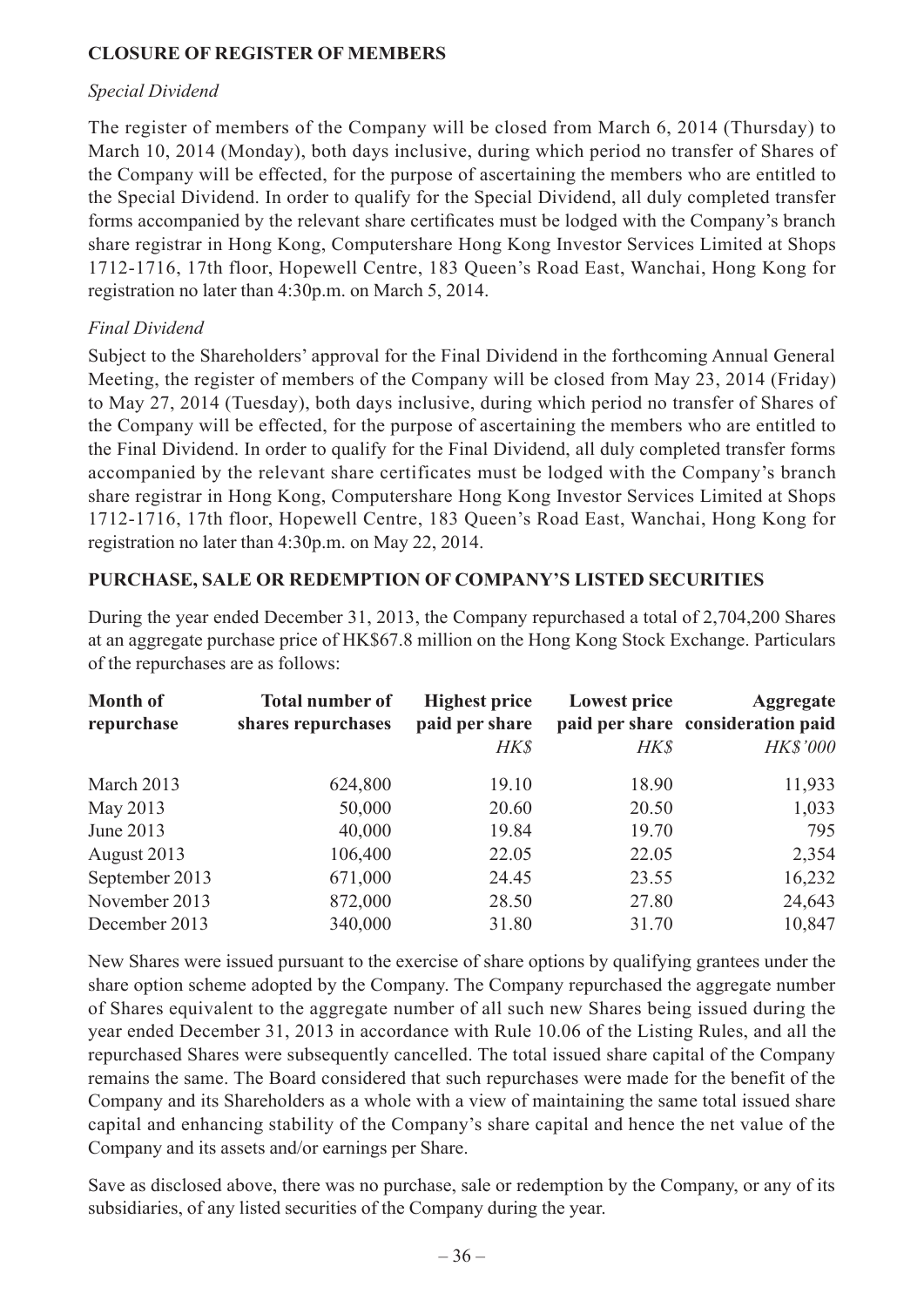### **CORPORATE GOVERNANCE REPORT**

#### **Corporate Governance Practices**

The Company is committed to the establishment of good corporate governance practices and procedures to attain high ethical standards as well as high levels of accountability, transparency and equity in all areas of its operations and in all interactions with its stakeholders. It is believed that effective corporate governance is fundamental to enhancing Shareholders' value and safeguarding interests of employees, business partners, and the community in which it operates.

During the year, the Company has complied with all code provisions of the Corporate Governance Code contained in Appendix 14 of the Listing Rules. The Company has also adopted the amendments to its Corporate Governance Policy to incorporate sections on Board diversity pursuant to the Listing Rules requirements during the year.

The Company has adopted its own code of conduct regarding securities transactions by Directors and senior management of the Group (the "Code") in terms which are more exacting than the Model Code for Securities Transactions by Directors of Listed Issuers contained in Appendix 10 to the Listing Rules.

The Company has made specific inquiries and has received confirmations from all the Directors that they have complied with the required standard as set out in the Code for the year ended December 31, 2013.

#### **Audit Committee**

The Audit Committee is currently comprised of three Independent Non-executive Directors and one Non-executive Director. The major duties of the Audit Committee under its terms of reference include overseeing the relationship between the Company and its external auditors, monitoring the integrity of the financial statements, annual and interim reports and reviewing significant financial reporting judgement contained therein, monitoring compliance with statutory and the Listing Rules requirements in relation to financial reporting, reviewing the Group's financial controls, internal controls and risk management systems. The Audit Committee has reviewed the Group's annual results for the year ended December 31, 2013.

### **PUBLICATION OF ANNUAL RESULTS ON THE WEBSITES OF THE STOCK EXCHANGE AND THE COMPANY**

This announcement is published on the Company's and the Hong Kong Stock Exchange's websites. The Company's annual report for the year ended December 31, 2013 in accordance with the relevant requirements of the Listing Rules will be dispatched to the Shareholders and published on the Company's and the Hong Kong Stock Exchange's websites in due course.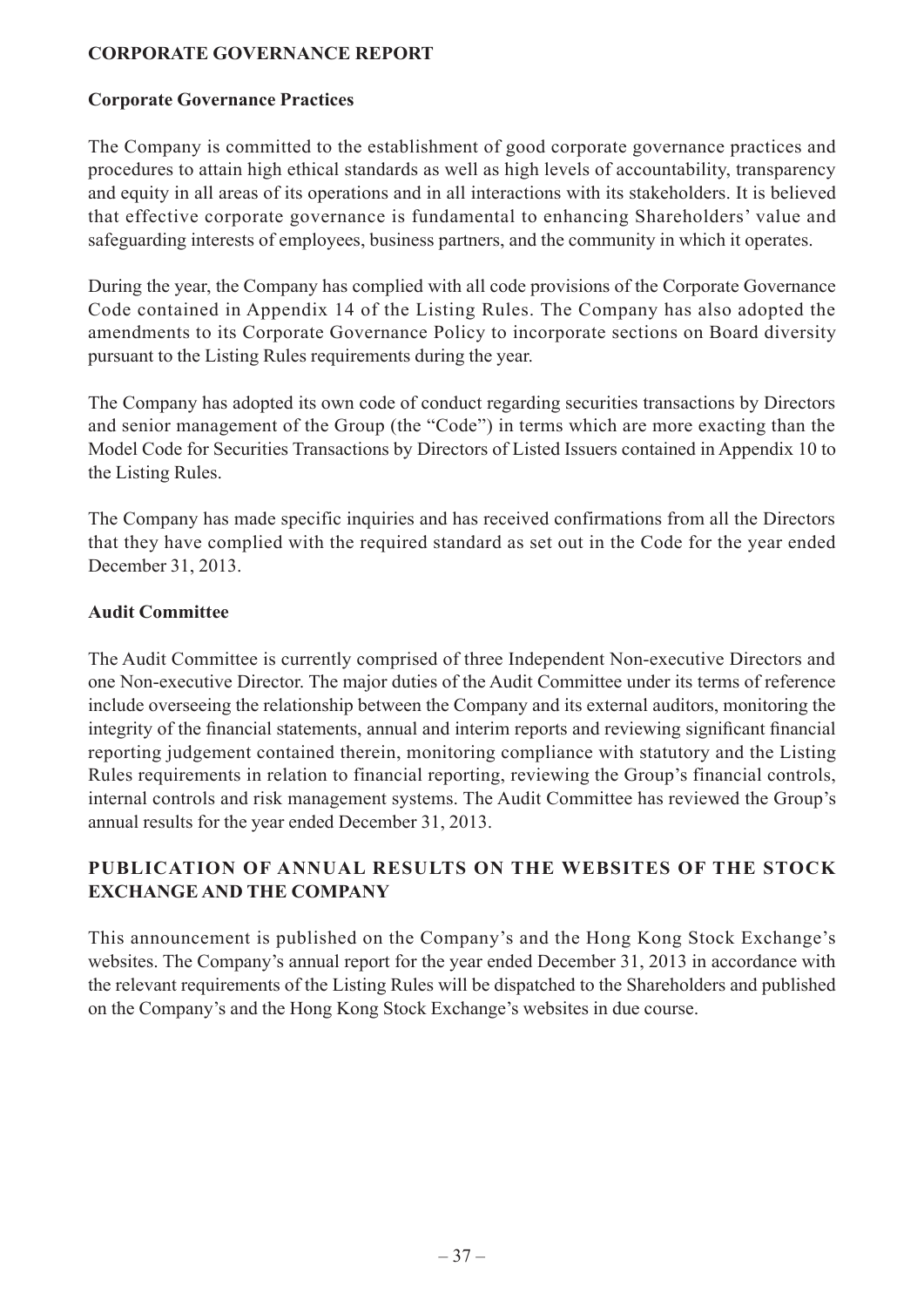# **DEFINITIONS AND GLOSSARY USED IN THIS ANNOUNCEMENT**

| "Annual General Meeting"              | the annual general meeting of the company to be held on or<br>around May 15, 2014                                                                                                                                                                                                                                                                                                   |
|---------------------------------------|-------------------------------------------------------------------------------------------------------------------------------------------------------------------------------------------------------------------------------------------------------------------------------------------------------------------------------------------------------------------------------------|
| "Board"                               | the board of Directors of our Company                                                                                                                                                                                                                                                                                                                                               |
| "casino"                              | a gaming facility that provides casino games consisting of table<br>games, slot machines and other electronic games and other<br>games of chance                                                                                                                                                                                                                                    |
| "casino revenue"                      | revenue from casino gaming activities (gross table games<br>win and gross slot win), calculated net of commissions and<br>discounts and in accordance with IFRS                                                                                                                                                                                                                     |
| "China", "mainland China" or<br>"PRC" | the People's Republic of China excluding, for the purpose of<br>this announcement for geographical and statistical references<br>only and except where the context otherwise requires, Hong<br>Kong, Macau and Taiwan                                                                                                                                                               |
| "chips"                               | tokens, usually in the form of plastic discs issued by a casino to<br>patrons in exchange for cash or credit, which may be used (in<br>lieu of cash) to place bets on gaming tables                                                                                                                                                                                                 |
| "Company" or "MGM China"              | MGM China Holdings Limited, a company incorporated in the<br>Cayman Islands on July 2, 2010 as an exempted company with<br>limited liability                                                                                                                                                                                                                                        |
| "Concessionaire"                      | the holder of a concession for the operation of casino games in<br>Macau                                                                                                                                                                                                                                                                                                            |
| "Cotai"                               | an area of reclaimed land located between the islands of Taipa<br>and Coloane in Macau                                                                                                                                                                                                                                                                                              |
| "Directors"                           | the directors of our Company                                                                                                                                                                                                                                                                                                                                                        |
| "drop"                                | the sum of markers exchanged for chips at the gaming table and<br>the amount of cash deposited in a gaming table's drop box                                                                                                                                                                                                                                                         |
| "EBITDA"                              | earnings before interest, tax, depreciation and amortization                                                                                                                                                                                                                                                                                                                        |
| "gaming area"                         | a gaming facility that provides casino games consisting of<br>table games, electronic games, slot machines and other casino<br>games but has not been designated as a casino by the Macau<br>Government                                                                                                                                                                             |
| "gaming promoters"                    | individuals or corporations licensed by and registered with the<br>Macau Government to promote games of fortune and chance<br>or other casino games to patrons, through the arrangement<br>of certain services, including the extension of credit,<br>transportation, accommodation, dining and entertainment,<br>whose activity is regulated by the Gaming Promoters<br>Regulation |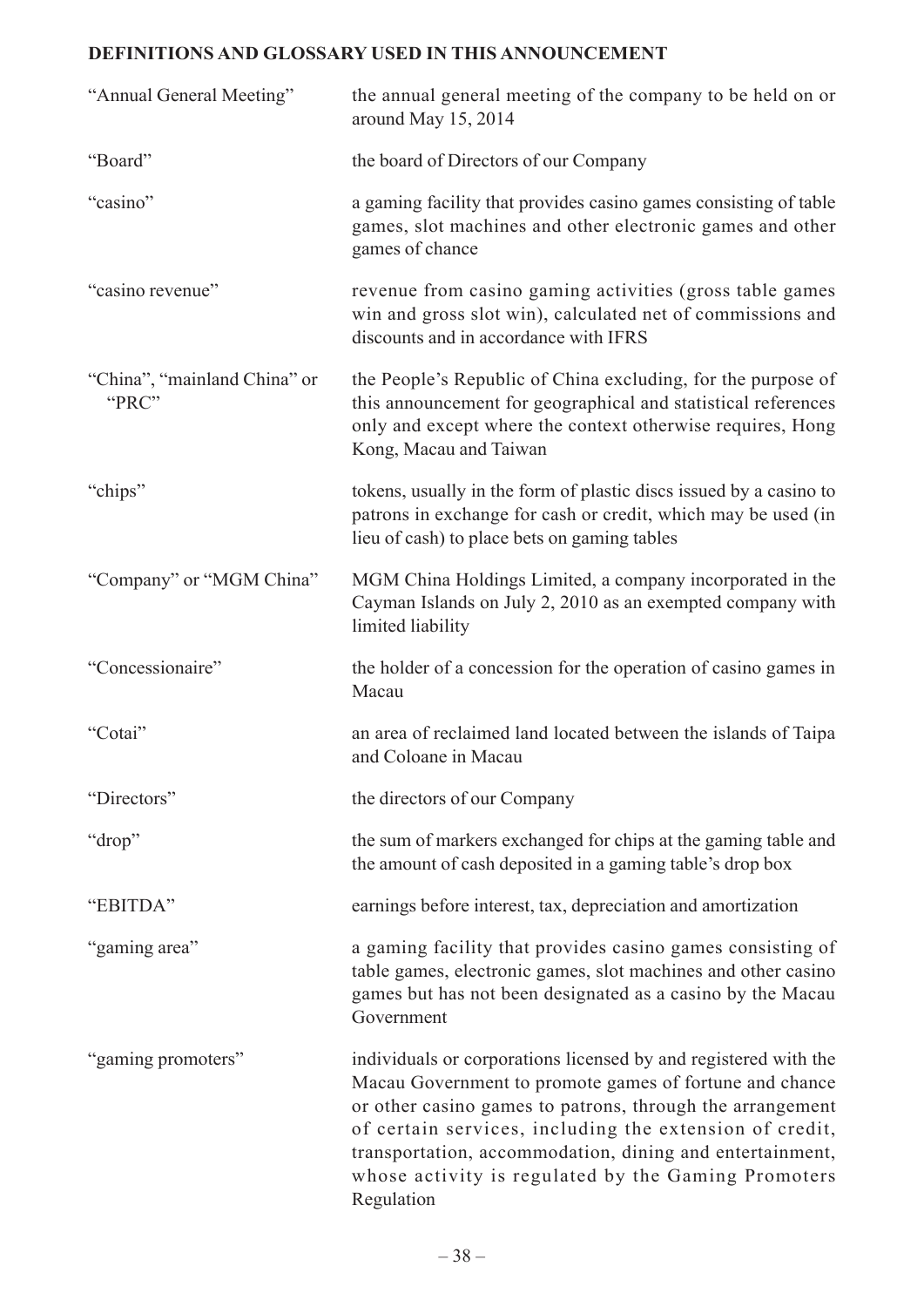| "Global Offering"                               | the offer of Shares in the Company by subscription for cash at<br>HK\$15.34 per Share on June 3, 2011 and subject to the terms<br>outlined in the IPO Prospectus                                                                                                                                                                                                                                                                                                                                        |
|-------------------------------------------------|---------------------------------------------------------------------------------------------------------------------------------------------------------------------------------------------------------------------------------------------------------------------------------------------------------------------------------------------------------------------------------------------------------------------------------------------------------------------------------------------------------|
| "gross gaming revenue" or<br>"gross gaming win" | the total win generated by all casino gaming activities<br>combined, calculated before deduction of commissions and<br>discounts                                                                                                                                                                                                                                                                                                                                                                        |
| "gross slot win"                                | the amount of slot handle that is retained as winnings. We<br>record this amount and gross table games win as casino revenue<br>after deduction of a portion of commissions and discounts                                                                                                                                                                                                                                                                                                               |
| "gross table games win"                         | the amount of drop (in our main floor casino segment) or<br>turnover (in our VIP casino segment) that is retained as<br>winnings. We record this amount and gross slot win as casino<br>revenue after deduction of a portion of commissions and<br>discounts                                                                                                                                                                                                                                            |
| "Group", "we", "us" or "our"                    | our Company and its subsidiaries, or any of them, and the<br>businesses carried on by such subsidiaries, except where the<br>context makes it clear that the reference is only to the Company<br>itself and not to the Group                                                                                                                                                                                                                                                                            |
| "HIBOR"                                         | Hong Kong InterBank Offer Rate                                                                                                                                                                                                                                                                                                                                                                                                                                                                          |
| "Hong Kong"                                     | the Hong Kong Special Administrative Region of The People's<br>Republic of China                                                                                                                                                                                                                                                                                                                                                                                                                        |
| "HK\$"                                          | Hong Kong dollars, the lawful currency of Hong Kong                                                                                                                                                                                                                                                                                                                                                                                                                                                     |
| "Hong Kong Stock Exchange"                      | The Stock Exchange of Hong Kong Limited                                                                                                                                                                                                                                                                                                                                                                                                                                                                 |
| "IFRS"                                          | <b>International Financial Reporting Standards</b>                                                                                                                                                                                                                                                                                                                                                                                                                                                      |
| "In-house VIP Program"                          | an internal marketing program wherein we directly market<br>our casino resorts to gaming clients, including to high-end<br>or premium players. These players are invited to qualify<br>for a variety of gaming rebate programs whereby they earn<br>cash commissions and room, food and beverage and other<br>complimentary allowances based on their turnover level. We<br>often extend credit to these players based upon knowledge of<br>the players, their financial background and payment history |
| "Independent Third Party(ies)"                  | parties which are not connected persons of our Company within<br>the meaning of the Listing Rules                                                                                                                                                                                                                                                                                                                                                                                                       |
| "IPO Prospectus"                                | the IPO Prospectus of the Company published on May 23, 2011<br>in connection with the Listing                                                                                                                                                                                                                                                                                                                                                                                                           |
| "Las Vegas"                                     | the Las Vegas gaming market as defined by the Nevada Gaming<br>Control Board                                                                                                                                                                                                                                                                                                                                                                                                                            |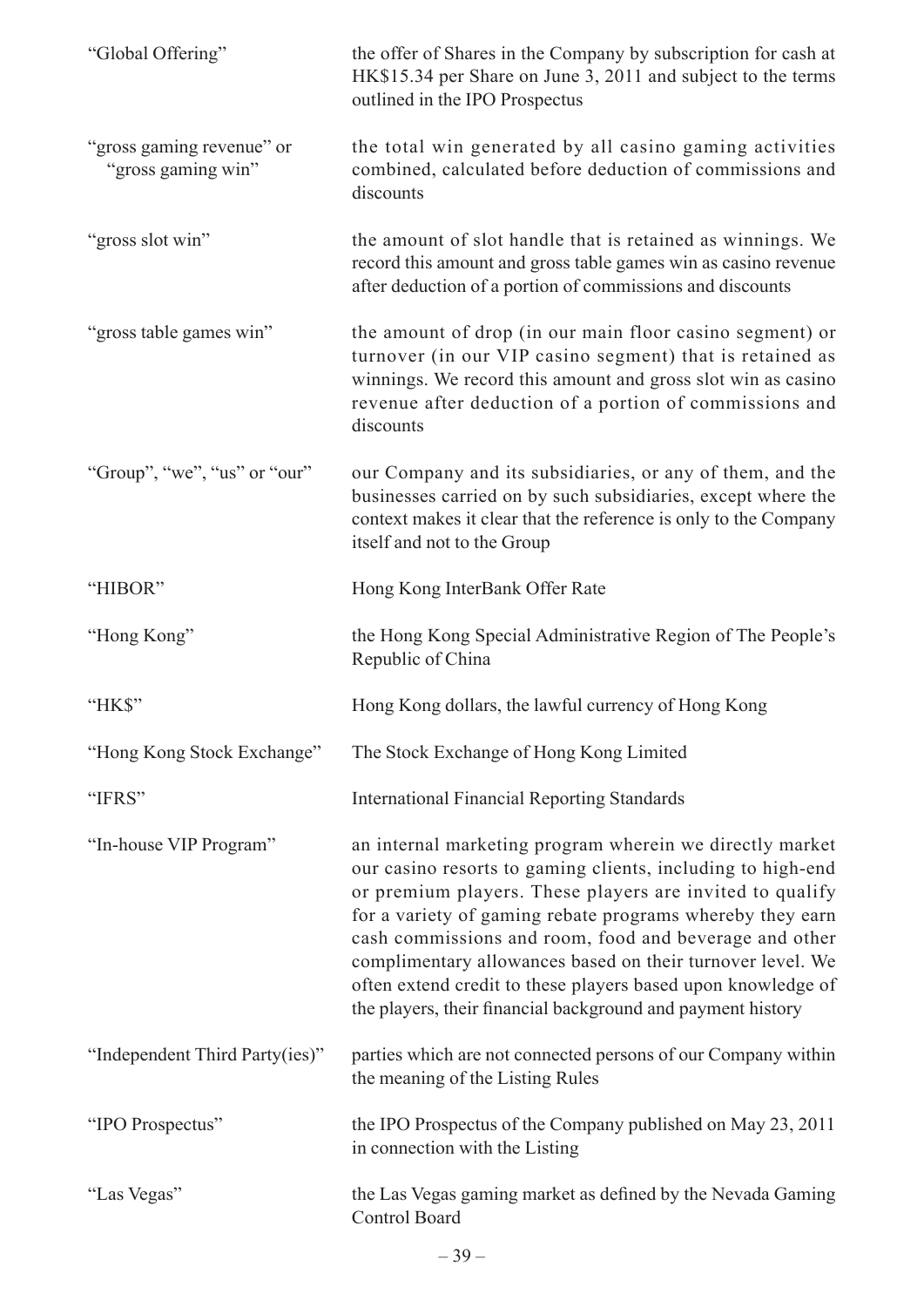| "Listing"                        | the initial listing of the Shares on the Main Board of the Hong<br>Kong Stock Exchange on June 3, 2011                                                                                                                                                                                                                                                                                                                                                    |
|----------------------------------|-----------------------------------------------------------------------------------------------------------------------------------------------------------------------------------------------------------------------------------------------------------------------------------------------------------------------------------------------------------------------------------------------------------------------------------------------------------|
| "Listing Rules"                  | the Rules Governing the Listing of Securities on The Stock<br>Exchange of Hong Kong Limited, as amended, supplemented<br>or otherwise modified from time to time                                                                                                                                                                                                                                                                                          |
| "Macau"                          | the Macau Special Administrative Region of The People's<br>Republic of China                                                                                                                                                                                                                                                                                                                                                                              |
| "Macau Government"               | the local government of Macau                                                                                                                                                                                                                                                                                                                                                                                                                             |
| "main floor"                     | consists of the full range of our gaming products offered to our<br>mass market players                                                                                                                                                                                                                                                                                                                                                                   |
| "main floor players"             | non-rolling chip players or cash chip players                                                                                                                                                                                                                                                                                                                                                                                                             |
| "marker"                         | evidence of indebtedness by a player to the casino or gaming<br>operator                                                                                                                                                                                                                                                                                                                                                                                  |
| "MGM Grand Paradise"             | MGM Grand Paradise Limited, a private company limited by<br>shares ("sociedade anónima") incorporated on June 17, 2004<br>under the laws of Macau, one of three Subconcessionaires and<br>one of our subsidiaries                                                                                                                                                                                                                                         |
| "MGM MACAU" or "our<br>property" | our sole resort and casino property in Macau owned by MGM<br><b>Grand Paradise</b>                                                                                                                                                                                                                                                                                                                                                                        |
| "MGM Resorts International"      | MGM Resorts International, a company incorporated in<br>Delaware and listed on the New York Stock Exchange under<br>the ticker symbol MGM, and our controlling Shareholder                                                                                                                                                                                                                                                                                |
| "Model Code"                     | the Model Code for Securities Transactions by Directors of<br>Listed Issuers set out in Appendix 10 of the Listing Rules                                                                                                                                                                                                                                                                                                                                  |
| "occupancy rate"                 | the number of total hotel room nights occupied as a percentage<br>of the number of total hotel room nights available                                                                                                                                                                                                                                                                                                                                      |
| "Pansy Ho"                       | Ho, Pansy Catilina Chiu King, a substantial Shareholder and an<br>executive director of our Company                                                                                                                                                                                                                                                                                                                                                       |
| "Pataca" or "MOP"                | Macau Pataca, the lawful currency of Macau                                                                                                                                                                                                                                                                                                                                                                                                                |
| "premium main floor players"     | consists of predominantly walk-in, day-trip visitors to Macau<br>from China. Our premium mass market clients generally do<br>not take advantage of our luxury amenities to the same degree<br>as VIP clients, but they are offered a variety of premium mass<br>market amenities and customer relationship programs, such as<br>reserved space on the regular gaming floor and various other<br>services, that are unavailable to the general mass market |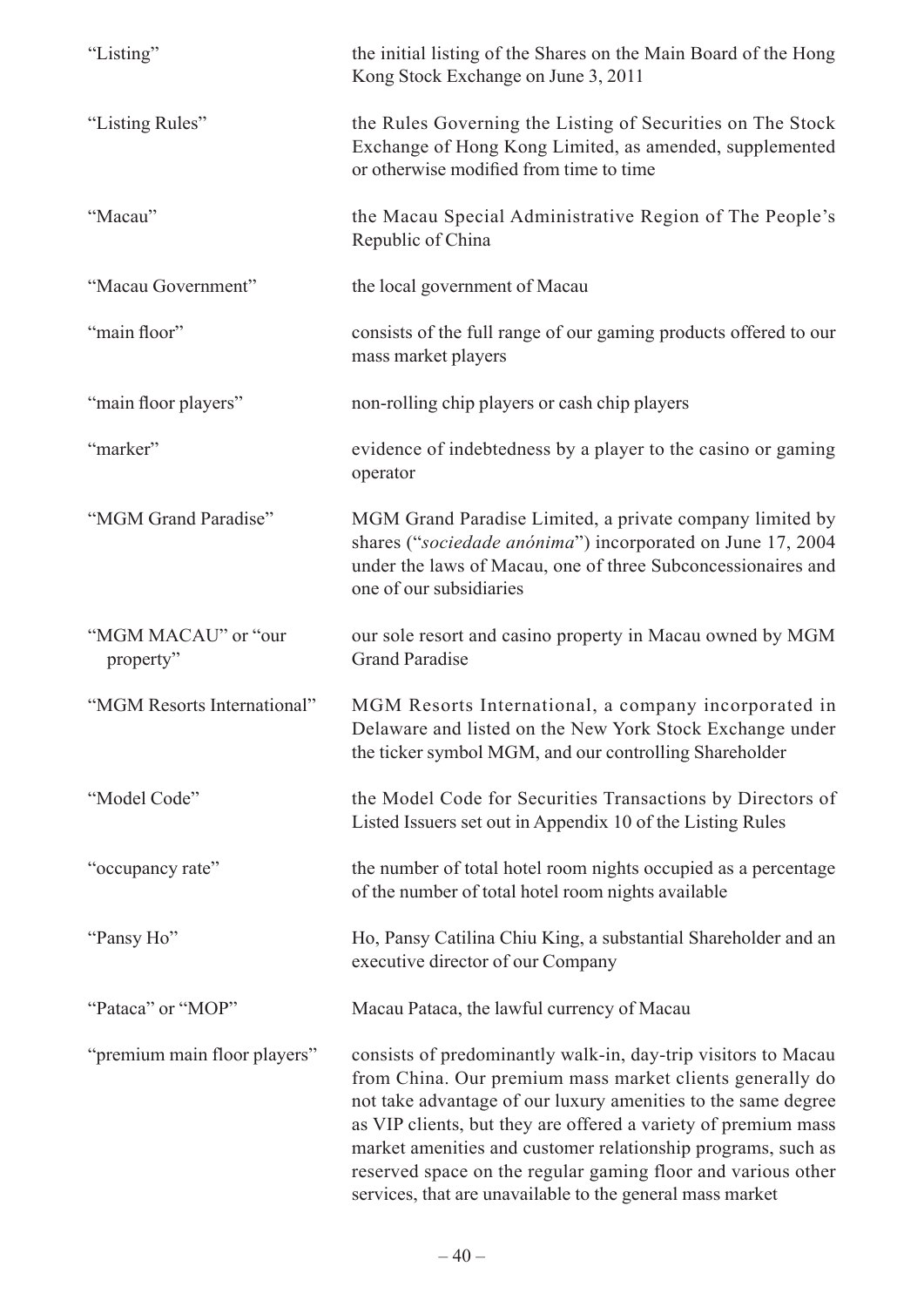| "Reorganization"                               | the reorganization of our Group in preparation for the Listing,<br>as more fully described in the section headed "History and<br>Corporate Structure — Reorganization" in IPO Prospectus                                                                           |
|------------------------------------------------|--------------------------------------------------------------------------------------------------------------------------------------------------------------------------------------------------------------------------------------------------------------------|
| "rolling chip"                                 | a physically identifiable chip that is used to track VIP wagering<br>volume for purposes of calculating commissions and other<br>allowances payable to gaming promoters and individual VIP<br>players                                                              |
| "SFO"                                          | the Securities and Futures Ordinance (Chapter 571 of the<br>Laws of Hong Kong), as amended, supplemented or otherwise<br>modified from time to time                                                                                                                |
| "Share(s)"                                     | ordinary share(s) with a nominal value of HK\$1 each in the<br>share capital of our Company                                                                                                                                                                        |
| "Shareholder(s)"                               | holder(s) of Share(s) of the Company from time to time                                                                                                                                                                                                             |
| "SJM"                                          | Sociedade de Jogos de Macau, S.A., one of three Concessionaires                                                                                                                                                                                                    |
| "slot handle"                                  | the total value of slot machine credits wagered resulting from<br>coins and bank notes in the drop box, plus the value of any<br>electronic money transfers made to the slot machine through<br>the use of a cashless wagering system                              |
| "slot machines"                                | gaming machines operated by a single player and electronic<br>multiple-player gaming machines                                                                                                                                                                      |
| "Subconcession" or<br>"Subconcession Contract" | the tripartite Subconcession Contract for the Exploitation of<br>Games of Fortune and Chance or Other Games in Casino in the<br>Special Administrative Region of Macau entered into among<br>SJM, MGM Grand Paradise and the Macau Government on<br>April 19, 2005 |
| "Subconcessionaire(s)"                         | the holder(s) of a subconcession for the operation of casino<br>games in Macau.                                                                                                                                                                                    |
| "table games"                                  | typical casino games, including card games such as baccarat,<br>blackjack and sic bo as well as craps and roulette                                                                                                                                                 |
| "turnover"                                     | the sum of all rolling chip wagers which represents wagers<br>won by our relevant subsidiary (non-negotiable chip purchase<br>plus non-negotiable chip exchange minus non-negotiable chip<br>return)                                                               |
| "United States"                                | the United States of America, its territories and possessions and<br>all areas subject to its jurisdiction                                                                                                                                                         |
| "US\$"                                         | United States dollars, the lawful currency of United States                                                                                                                                                                                                        |
| "US GAAP"                                      | Generally Accepted Accounting Principles as in effect from<br>time to time in the United States                                                                                                                                                                    |